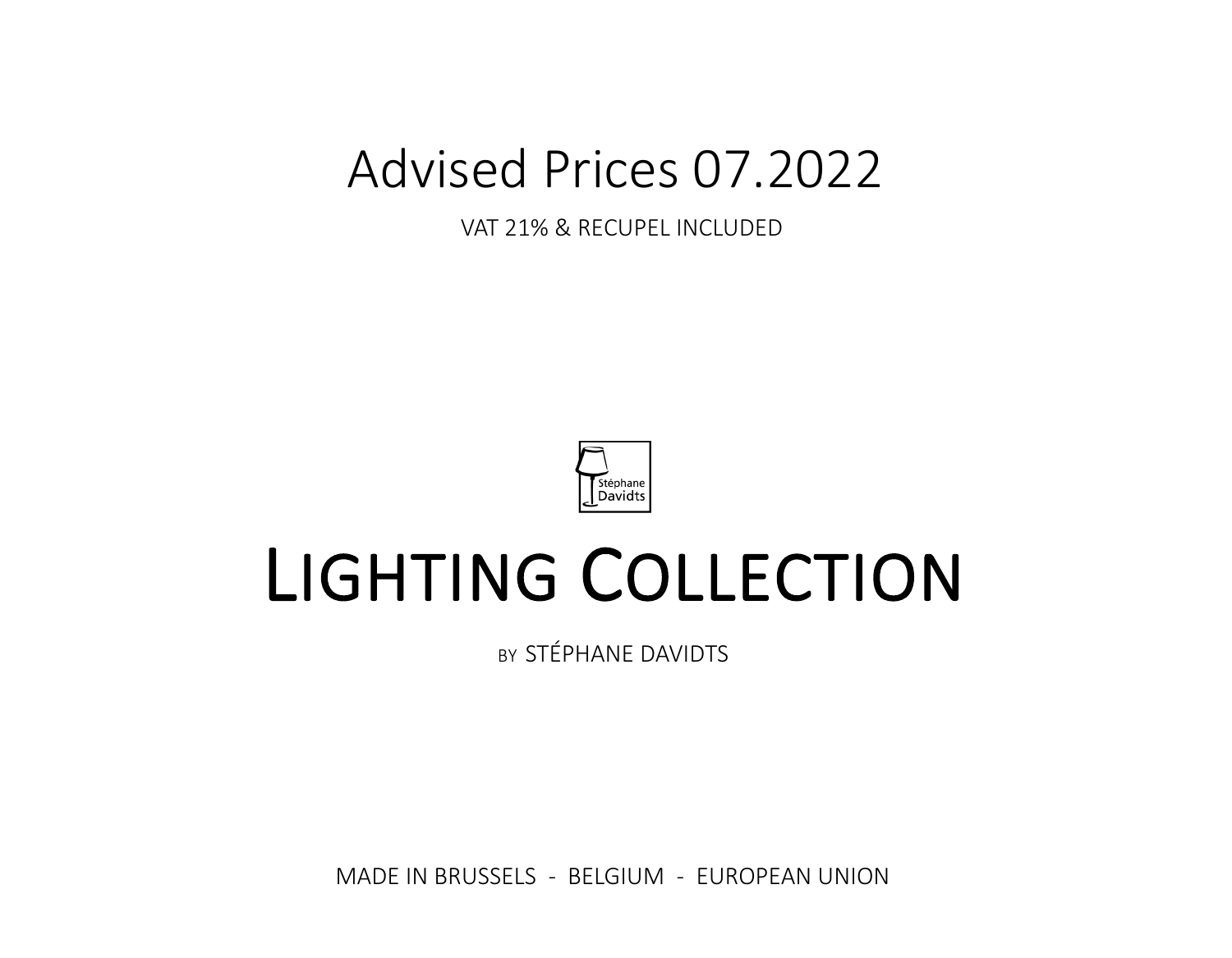#### **CODES USED FOR THE FINISH OF THE FIXTURES**

- **01** Structured white **33** Brushed nickel
- **02** Structured black<br>**20** Polished brass
- 
- 
- 
- 
- 
- 
- **32** Brushed chrome
- 
- 
- **20** Polished brass **43** Structured black & brushed nickel<br>**25** Brushed brass **45** Structured black & brushed brass
	- **25** Brushed brass **45** Structured black & brushed brass
- **27** Bronze medal **78** Bronze medal & light bronze
	- **28** Light bronze **93** Brushed bronze & brushed nickel
- **29** Brushed bronze **95** Brushed bronze & brushed brass
	- **Brushed bronze & light bronze**
- 

#### **FABRICS AND MATERIALS FOR SHADES CATEGORIES**

|                           | <b>Category 0</b> Chinette Ivoire                                                                                                                                   | Category 3 Aquarelle | Ascot                                                                                                                          |
|---------------------------|---------------------------------------------------------------------------------------------------------------------------------------------------------------------|----------------------|--------------------------------------------------------------------------------------------------------------------------------|
| Category I Anémone        | Bombay (except Carbone/Or)<br><b>Bristol</b><br>Chinette (except Ivoire)<br>Coton<br>Dahlia<br>Maille (except Argent & Or/Fumée)<br>Patty<br>Pétunia<br>Polycristal |                      | Bergame<br><b>Bobby</b><br>Bombay Carbone/Or<br>Crémone<br>Gabala<br>Raphia<br>Serpentine<br>Seta<br>Trento<br>Turda<br>Vérone |
| <b>Category 2 Carlton</b> | Dreams<br>Lin<br>Madison<br>Maille Argent & Or/Fumée<br>Mayfair<br>Sami<br>Soria<br>Voile                                                                           | Category 4 Boston    | Kanak<br><b>Métallix</b><br>Plissé<br>Your fabric                                                                              |

NB : With our FULL LED model Chabaka, we don't recommend you to use a fabric glued on a transparent or a mat background. These materials let easily shine through the little bulbs of the LED strip.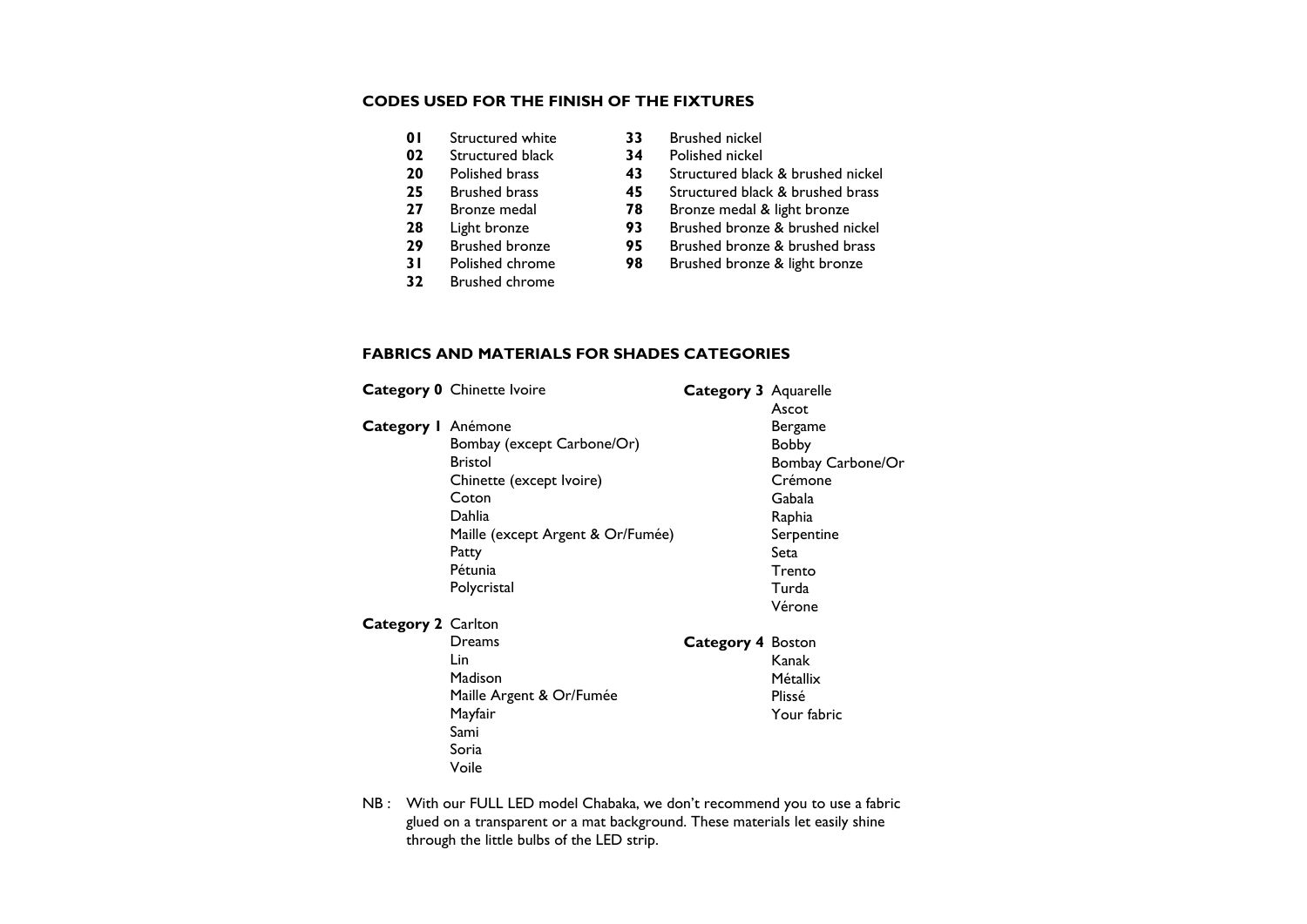| 1111029 | ABA 1/29                    | 132€ | 1203800 | + shade AHMES cyl CAT 3     | 45 €           | 1606025 | ALTAIR/25                     | 261 €    | 1206900 | + shade ANOUKIS 2 cyl CAT 4    | $61 \in$    |
|---------|-----------------------------|------|---------|-----------------------------|----------------|---------|-------------------------------|----------|---------|--------------------------------|-------------|
| 1111032 | <b>ABA 1/32</b>             | 183€ | 1203900 | + shade AHMES cyl CAT 4     | 50€            | 1606029 | ALTAIR/29                     | 261€     | 2107029 | <b>ANOUKIS 3/29</b>            | 181€        |
| 1300500 | + shade ABA 1 # chi ivo     | 48€  | 1307500 | + shade AHMES # chi ivo     | 67€            | 1519029 | AMADA/29                      | 147€     | 2107032 | <b>ANOUKIS 3/32</b>            | 247€        |
| 1300600 | + shade ABA 1 # CAT 1       | 57€  | 1307600 | + shade AHMES # CAT 1       | 80€            | 1519032 | AMADA/32                      | 200€     | 1105500 | + shade ANOUKIS 3 o chi ivo    | 45€         |
| 1300700 | + shade ABA 1 # CAT 2       | 63€  | 1307700 | + shade AHMES # CAT2        | 89€            | 1520500 | + shade AMADA # chi ivo       | 50€      | 1105600 | + shade ANOUKIS 3 o CAT 1      | 51€         |
| 1300800 | + shade ABA 1 # CAT 3       | 68€  | 1307800 | + shade AHMES # CAT 3       | 91€            | 1520600 | + shade AMADA # CAT 1         | 59€      | 1105700 | + shade ANOUKIS 3 o CAT 2      | 57€         |
| 1300900 | + shade ABA 1 # CAT 4       | 76€  | 1307900 | + shade AHMES # CAT 4       | 101€           | 1520700 | + shade AMADA # CAT 2         | 63€      | 1105800 | + shade ANOUKIS 3 o CAT 3      | 63€         |
| 1111500 | + shade ABA 1 o chi ivo     | 37€  | 1118020 | <b>AHMOSIS/20 - SWITCH</b>  | 301€           | 1520800 | + shade AMADA # CAT 3         | 67€      | 1105900 | + shade ANOUKIS 3 o CAT 4      | 69€         |
| 1111600 | + shade ABA 1 o CAT 1       | 45€  | 1118028 | <b>AHMOSIS/28 - SWITCH</b>  | 265€           | 1520900 | + shade AMADA # CAT 4         | 74€      | 1308500 | + shade ANOUKIS 3 # chi ivo    | 68€         |
| 1111700 | + shade ABA 1 o CAT 2       | 51€  | 1118029 | <b>AHMOSIS/29 - SWITCH</b>  | 265€           | 1519500 | + shade AMADA o chi ivo       | 45€      | 1308600 | + shade ANOUKIS 3 # CAT 1      | 84€         |
| 1111800 | + shade ABA 1 o CAT 3       | 55 € | 1119020 | AHMOSIS/20 + SWITCH         | 301 $\epsilon$ | 1519600 | + shade AMADA o CAT 1         | 54€      | 1308700 | + shade ANOUKIS 3 # CAT 2      | 94€         |
| 1111900 | + shade ABA 1 o CAT 4       | 61 € | 1119028 | AHMOSIS/28 + SWITCH         | 265€           | 1519700 | + shade AMADA o CAT 2         | 57€      | 1308800 | + shade ANOUKIS 3 # CAT 3      | 97€         |
| 1204500 | + shade ABA 1 cyl chi ivo   | 30 € | 1119029 | AHMOSIS/29 + SWITCH         | 265€           | 1519800 | + shade AMADA o CAT 3         | $61 \in$ | 1308900 | + shade ANOUKIS 3 # CAT 4      | 107€        |
| 1204600 | + shade ABA 1 cyl CAT 1     | 37€  | 1104500 | + shade AHMOSIS o chi ivo   | 45€            | 1519900 | + shade AMADA o CAT 4         | 67€      | 1205500 | + shade ANOUKIS 3 cyl chi ivo  | 40€         |
| 1204700 | + shade ABA 1 cyl CAT 2     | 43€  | 1104600 | + shade AHMOSIS o CAT 1     | 51 €           | 2410029 | ANKH/29                       | 367€     | 1205600 | + shade ANOUKIS 3 cyl CAT 1    | 43€         |
| 1204800 | + shade ABA 1 cyl CAT 3     | 45 € | 1104700 | + shade AHMOSIS o CAT 2     | 57€            | 2410500 | + shade ANKH chi ivo          | 51€      | 1205700 | + shade ANOUKIS 3 cyl CAT 2    | 51€         |
| 1204900 | + shade ABA 1 cyl CAT 4     | 50€  | 1104800 | + shade AHMOSIS o CAT 3     | 63€            | 2410600 | + shade ANKH CAT 1            | 63€      | 1205800 | + shade ANOUKIS 3 cyl CAT 3    | 57€         |
| 1112029 | ABA 2/29                    | 170€ | 1104900 | + shade AHMOSIS o CAT 4     | 69€            | 2410700 | + shade ANKH CAT 2            | 69€      | 1205900 | + shade ANOUKIS 3 cyl CAT 4    | 63€         |
| 1112032 | <b>ABA 2/32</b>             | 222€ | 1203500 | + shade AHMOSIS cyl chi ivo | 30€            | 2410800 | + shade ANKH CAT 3            | 76 €     | 1416029 | ARMANA 1/29                    | 251€        |
| 1412500 | + shade ABA 2 rect chi ivo  | 61 € | 1203600 | + shade AHMOSIS cyl CAT 1   | 37€            | 2410900 | + shade ANKH CAT 4            | 83€      | 1416032 | <b>ARMANA 1/32</b>             | 304€        |
| 1412600 | + shade ABA 2 rect CAT 1    | 76 € | 1203700 | + shade AHMOSIS cyl CAT 2   | 43€            | 2105029 | <b>ANOUKIS 1/29</b>           | 119€     | 1416500 | + shade ARMANA 1 chi ivo       | 61€         |
| 1412700 | + shade ABA 2 rect CAT 2    | 80€  | 1203800 | + shade AHMOSIS cyl CAT 3   | 45€            | 2105032 | <b>ANOUKIS 1/32</b>           | 167€     | 1416600 | + shade ARMANA 1 CAT 1         | 76 €        |
| 1412800 | + shade ABA 2 rect CAT 3    | 85€  | 1203900 | + shade AHMOSIS cyl CAT 4   | 50€            | 2105500 | + shade ANOUKIS 1 o chi ivo   | 32€      | 1416700 | + shade ARMANA 1 CAT 2         | 80€         |
| 1412900 | + shade ABA 2 rect CAT 4    | 94 € | 1307500 | + shade AHMOSIS # chi ivo   | 67€            | 2105600 | + shade ANOUKIS 1 o CAT 1     | 40 €     | 1416800 | + shade ARMANA 1 CAT 3         | 85€         |
| 1112500 | + shade ABA 2 o chi ivo     | 48€  | 1307600 | + shade AHMOSIS # CAT 1     | 80€            | 2105700 | + shade ANOUKIS 1 o CAT 2     | 48€      | 1416900 | + shade ARMANA 1 CAT 4         | 94€         |
| 1112600 | + shade ABA 2 o CAT 1       | 57€  | 1307700 | + shade AHMOSIS # CAT 2     | 89€            | 2105800 | + shade ANOUKIS 1 o CAT 3     | 51€      | 4116029 | <b>ARSINOE/29</b>              | 700€        |
| 1112700 | + shade ABA 2 o CAT 2       | 68€  | 1307800 | + shade AHMOSIS # CAT 3     | 91€            | 2105900 | + shade ANOUKIS 1 o CAT 4     | 56€      | 4116033 | ARSINOE/33                     | 783€        |
| 1112800 | + shade ABA 2 o CAT 3       | 76 € | 1307900 | + shade AHMOSIS # CAT 4     | 101€           | 1303500 | + shade ANOUKIS 1 # chi ivo   | 55€      | 4316500 | + shade ARSINOE # chi ivo (x3) | 68€         |
| 1112900 | + shade ABA 2 o CAT 4       | 83€  | 4620029 | <b>ALBATROS/29</b>          | 733€           | 1303600 | + shade ANOUKIS 1 # CAT 1     | 67€      | 4316600 | + shade ARSINOE # CAT 1 (x3)   | 84€         |
| 1205500 | + shade ABA 2 cyl chi ivo   | 40 € | 4620093 | <b>ALBATROS/93</b>          | 839€           | 1303700 | + shade ANOUKIS 1 # CAT 2     | 72€      | 4316700 | + shade ARSINOE # CAT 2 (x3)   | 94€         |
| 1205600 | + shade ABA 2 cyl CAT 1     | 43€  | 4620095 | <b>ALBATROS/95</b>          | 733€           | 1303800 | + shade ANOUKIS 1 # CAT 3     | 76€      | 4316800 | $+$ shade ARSINOE # CAT 3 (x3) | 97€         |
| 1205700 | + shade ABA 2 cyl CAT 2     | 51€  | 2164025 | <b>ALBI 1/25</b>            | 261€           | 1303900 | + shade ANOUKIS 1 # CAT 4     | 83€      | 4316900 | $+$ shade ARSINOE # CAT 4 (x3) | 107€        |
| 1205800 | + shade ABA 2 cyl CAT 3     | 57€  |         | 2164028 ALBI 1/28           | 261€           | 1200500 | + shade ANOUKIS 1 cyl chi ivo | 25€      | 4116500 | + shade ARSINOE o chi ivo (x3) | 37€         |
| 1205900 | + shade ABA 2 cyl CAT 4     | 63€  |         | 2164029 ALBI 1/29           | 261€           | 1200600 | + shade ANOUKIS 1 cyl CAT 1   | 30€      | 4116600 | + shade ARSINOE o CAT 1 (x3)   | 43€         |
| 1511029 | <b>ABOUSIR/29</b>           | 262€ | 2164500 | + shade ALBI 1 chi ivo      | 37€            | 1200700 | + shade ANOUKIS 1 cyl CAT 2   | 34€      | 4116700 | + shade ARSINOE o CAT 2 (x3)   | 49€         |
| 1511500 | + shade ABOUSIR chi ivo     | 78€  | 2164600 | + shade ALBI 1 CAT 1        | 45€            | 1200800 | + shade ANOUKIS 1 cyl CAT 3   | 37€      | 4116800 | + shade ARSINOE o CAT 3 (x3)   | 56€         |
| 1511600 | + shade ABOUSIR CAT 1       | 96€  | 2164700 | + shade ALBI 1 CAT 2        | 51 €           | 1200900 | + shade ANOUKIS 1 cyl CAT 4   | 40€      | 4116900 | + shade ARSINOE o CAT 4 (x3)   | 62€         |
| 1511700 | + shade ABOUSIR CAT2        | 105€ | 2164800 | + shade ALBI 1 CAT 3        | 55€            | 2106029 | <b>ANOUKIS 2/29</b>           | 147€     | 4955002 | ARTEMIS 5 #/02                 | 874€        |
| 1511800 | + shade ABOUSIR CAT 3       | 112€ | 2164900 | + shade ALBI 1 CAT 4        | $61 \in$       | 2106032 | <b>ANOUKIS 2/32</b>           | 200€     | 4955025 | <b>ARTEMIS 5 #/25</b>          | 857€        |
| 1511900 | + shade ABOUSIR CAT 4       | 123€ | 2165025 | <b>ALBI 2/25</b>            | 394€           | 2106500 | + shade ANOUKIS 2 o chi ivo   | 39€      | 4955029 | <b>ARTEMIS 5 #/29</b>          | 857€        |
| 4091001 | <b>ADAPTER CEILING o/01</b> | 78€  |         | 2165028 ALBI 2/28           | 394€           | 2106600 | + shade ANOUKIS 2 o CAT 1     | 48€      | 4957002 | <b>ARTEMIS 7 #/02</b>          | 1.181€      |
| 4091029 | <b>ADAPTER CEILING o/29</b> | 67 € |         | 2165029 ALBI 2/29           | 394€           | 2106700 | + shade ANOUKIS 2 o CAT 2     | 54€      |         | 4957025 ARTEMIS 7 #/25         | 1.157€      |
| 1117028 | <b>AHMES/28</b>             | 532€ | 2165500 | + shade ALBI 2 chi ivo      | 82€            | 2106800 | + shade ANOUKIS 2 o CAT 3     | $57 \in$ | 4957029 | <b>ARTEMIS 7 #/29</b>          | 1.157€      |
| 1117029 | <b>AHMES/29</b>             | 532€ | 2165600 | + shade ALBI 2 CAT 1        | 99€            | 2106900 | + shade ANOUKIS 2 o CAT 4     | 63€      | 4958002 | <b>ARTEMIS 9 #/02</b>          | 1.536€      |
| 1117032 | AHMES/32                    | 607€ | 2165700 | + shade ALBI 2 CAT 2        | 118€           | 1306500 | + shade ANOUKIS 2 # chi ivo   | 67€      | 4958025 | <b>ARTEMIS 9 #/25</b>          | 1.511€      |
| 1104500 | + shade AHMES o chi ivo     | 45 € | 2165800 | + shade ALBI 2 CAT 3        | 131 €          | 1306600 | + shade ANOUKIS 2 # CAT 1     | 80€      | 4958029 | ARTEMIS 9 #/29                 | $1.511 \in$ |
| 1104600 | + shade AHMES o CAT 1       | 51€  | 2165900 | + shade ALBI 2 CAT 4        | 144€           | 1306700 | + shade ANOUKIS 2 # CAT 2     | 89€      | 4967002 | <b>ARTEMIS 3 o20/02</b>        | 431€        |
| 1104700 | + shade AHMES o CAT 2       | 57€  | 1804029 | <b>ALEXANDRIE 40/29</b>     | 460€           | 1306800 | + shade ANOUKIS 2 # CAT 3     | 91€      | 4967025 | <b>ARTEMIS 3 o20/25</b>        | 434€        |
| 1104800 | + shade AHMES o CAT 3       | 63€  | 1805029 | <b>ALEXANDRIE 50/29</b>     | 500€           | 1306900 | + shade ANOUKIS 2 # CAT 4     | 101 €    | 4967029 | <b>ARTEMIS 3 o20/29</b>        | 434€        |
| 1104900 | + shade AHMES o CAT 4       | 69€  | 1806029 | ALEXANDRIE 60/29            | 540€           | 1206500 | + shade ANOUKIS 2 cyl chi ivo | 38€      | 4960002 | <b>ARTEMIS 3 o26/02</b>        | 533€        |
| 1203500 | + shade AHMES cyl chi ivo   | 30€  | 1808029 | <b>ALEXANDRIE 80/29</b>     | 647€           | 1206600 | + shade ANOUKIS 2 cyl CAT 1   | 40€      | 4960025 | <b>ARTEMIS 3 o26/25</b>        | 494€        |
| 1203600 | + shade AHMES cyl CAT 1     | 37€  | 1810029 | <b>ALEXANDRIE 100/29</b>    | 780€           | 1206700 | + shade ANOUKIS 2 cyl CAT 2   | 49€      | 4960029 | <b>ARTEMIS 3 o26/29</b>        | 494€        |
| 1203700 | + shade AHMES cyl CAT 2     | 43€  |         | 1812029 ALEXANDRIE 120/29   | $913 \in$      | 1206800 | + shade ANOUKIS 2 cyl CAT 3   | 55 €     |         | 4961002 ARTEMIS 4 o26/02       | 624€        |
|         |                             |      |         |                             |                |         |                               |          |         |                                |             |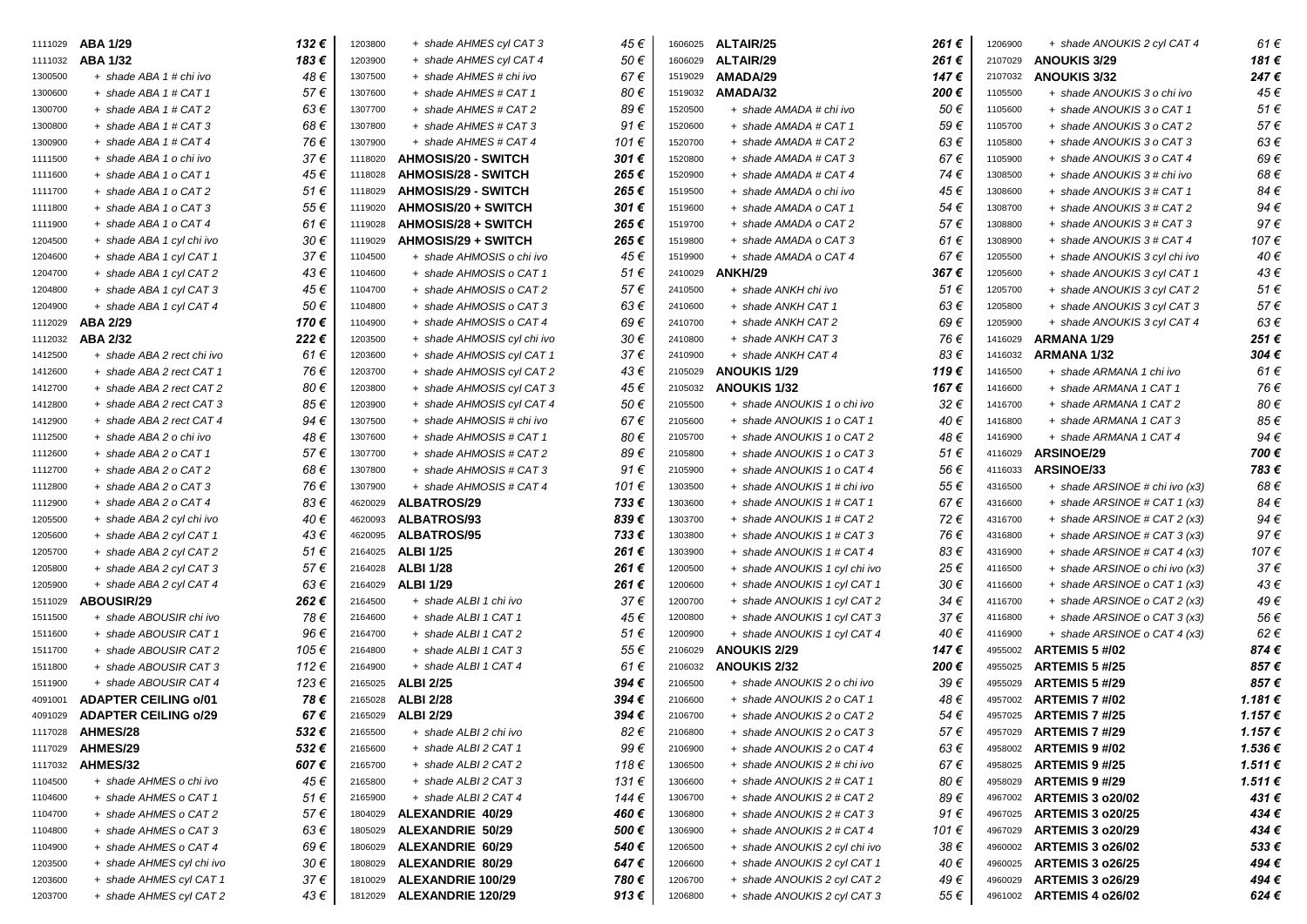| <b>ARTEMIS 4 o26/29</b><br>5421002 ATRIA 2 FIXE/02<br>394€<br><b>CEILING BASE 3 o20/25</b><br>143€<br><b>CEILING BASE 16 o83/25</b><br>1.094 €<br>591 €<br>7160025<br>7330025<br>4961029<br>447€<br><b>ARTEMIS 5 o26/02</b><br>714€<br><b>ATRIA 2 MOBILE/01</b><br>426€<br>CEILING BASE 3 o20/28<br>143€<br><b>CEILING BASE 5 #/01</b><br>5422001<br>7330028<br>7050001<br>4962002<br>413€<br>420€<br><b>ARTEMIS 5 o26/25</b><br>688 €<br><b>ATRIA 2 MOBILE/02</b><br><b>CEILING BASE 3 o20/29</b><br>143€<br><b>CEILING BASE 5 #/02</b><br>5422002<br>7330029<br>7050002<br>4962025<br><b>ARTEMIS 5 o26/29</b><br>688€<br>913 $\epsilon$<br>CEILING BASE 3 o26/01<br>267€<br>373€<br><b>AXELL 90/25</b><br><b>CEILING BASE 5 #/25</b><br>4690025<br>7050025<br>4962029<br>7335001<br><b>ARTEMIS 5 o33/02</b><br>821€<br><b>AXELL 90/28</b><br>913 $\epsilon$<br>CEILING BASE 3 o26/02<br>373€<br>261 €<br><b>CEILING BASE 5 #/29</b><br>4690028<br>7335002<br>7050029<br>4981002<br><b>ARTEMIS 5 o33/25</b><br>788€<br><b>AXELL 90/29</b><br>573€<br>913 $\epsilon$<br><b>CEILING BASE 3 o26/25</b><br>204 €<br><b>CEILING BASE 7 #/01</b><br>4690029<br>7070001<br>4981025<br>7335025<br><b>AXELL 90/33</b><br><b>ARTEMIS 5 o33/29</b><br>788€<br>1.046 €<br><b>CEILING BASE 3 o26/28</b><br>204 €<br><b>CEILING BASE 7 #/02</b><br>546€<br>4690033<br>7335028<br>7070002<br>4981029<br>954 €<br><b>AXELL 120/25</b><br>480€<br><b>ARTEMIS 6 o38/02</b><br>1.132 €<br><b>CEILING BASE 3 o26/29</b><br>204 €<br><b>CEILING BASE 7 #/25</b><br>4691025<br>7335029<br>7070025<br>4969002<br><b>ARTEMIS 6 o38/25</b><br>927€<br><b>AXELL 120/28</b><br>$1.132 \in$<br>267€<br>480€<br><b>CEILING BASE 4 o26/01</b><br><b>CEILING BASE 7 #/29</b><br>4691028<br>7340001<br>7070029<br>4969025<br><b>ARTEMIS 6 o38/29</b><br>927€<br><b>AXELL 120/29</b><br>1.132€<br>746€<br><b>CEILING BASE 4 o26/02</b><br>261 €<br><b>CEILING BASE 9 #/01</b><br>4691029<br>7340002<br>7090001<br>4969029<br><b>ARTEMIS 7 048/02</b><br><b>AXELL 120/33</b><br>719€<br>1.442€<br>1.292 €<br><b>CEILING BASE 4 o26/25</b><br>204 €<br><b>CEILING BASE 9 #/02</b><br>4691033<br>7340025<br>4965002<br>7090002<br><b>BAKI/29</b><br>639€<br><b>ARTEMIS 7 048/25</b><br>1.426€<br>578€<br><b>CEILING BASE 4 o26/28</b><br>204 €<br><b>CEILING BASE 9 #/25</b><br>3625029<br>7340028<br>7090025<br>4965025<br><b>ARTEMIS 7 o48/29</b><br>1.426€<br><b>BAKI/93</b><br>625€<br>204€<br>639€<br><b>CEILING BASE 4 o26/29</b><br><b>CEILING BASE 9 #/29</b><br>3625093<br>4965029<br>7340029<br>7090029<br>1.659€<br><b>BAKI/95</b><br>578€<br>267€<br>63€<br><b>ARTEMIS 9 o58/02</b><br><b>CEILING BASE 5 o26/01</b><br><b>CEILING BASE SQ 1/01</b><br>3625095<br>4966002<br>7350001<br>7060001<br>1.657€<br><b>BASTET/28</b><br>62€<br><b>ARTEMIS 9 o58/25</b><br>708€<br><b>CEILING BASE 5 o26/02</b><br>261 €<br><b>CEILING BASE SQ 1/02</b><br>4966025<br>2420028<br>7350002<br>7060002<br><b>ARTEMIS 9 o58/29</b><br>1.657€<br><b>BASTET/29</b><br>708€<br><b>CEILING BASE 5 o26/25</b><br>204 €<br><b>CEILING BASE SQ 1/25</b><br>56€<br>2420029<br>7350025<br>7060025<br>4966029<br>399€<br>89€<br>204€<br>56€<br>ARTEMIS M3 o20/02<br>2420500<br>+ shade BASTET chi ivo<br><b>CEILING BASE 5 o26/28</b><br><b>CEILING BASE SQ 1/28</b><br>7350028<br>7060028<br>4982002<br>56€<br><b>ARTEMIS M3 o20/25</b><br>403€<br>+ shade BASTET CAT 1<br>106€<br><b>CEILING BASE 5 o26/29</b><br>204 €<br><b>CEILING BASE SQ 1/29</b><br>4982025<br>2420600<br>7350029<br>7060029<br>137€<br>ARTEMIS M3 o20/29<br>403 €<br>115€<br><b>CEILING BASE 5 033/01</b><br>380€<br><b>CEILING BASE L 2/01</b><br>2420700<br>+ shade BASTET CAT 2<br>4982029<br>7355001<br>7220001<br>ARTEMIS M4 o26/02<br>558 €<br>129€<br><b>CEILING BASE 5 033/02</b><br>367€<br><b>CEILING BASE L 2/02</b><br>134 €<br>+ shade BASTET CAT 3<br>4984002<br>2420800<br>7355002<br>7220002<br>ARTEMIS M4 o26/25<br>530€<br>142€<br><b>CEILING BASE 5 033/25</b><br><b>CEILING BASE L 2/25</b><br>119€<br>2420900<br>+ shade BASTET CAT 4<br>304 €<br>7355025<br>7220025<br>4984025<br>530€<br>$613 \in$<br><b>CEILING BASE 5 o33/28</b><br><b>CEILING BASE L 2/28</b><br>119€<br>ARTEMIS M4 o26/29<br><b>BRIGHTON/02</b><br>304 €<br>7220028<br>2845002<br>7355028<br>4984029<br>1.506€<br><b>BRIGHTON/25</b><br>546€<br><b>CEILING BASE 5 033/29</b><br><b>CEILING BASE L 2/29</b><br>119€<br><b>ARTEMIS SQUARE 9/02</b><br>304 €<br>2845025<br>7355029<br>7220029<br>4959002<br><b>CEILING BASE L 3/01</b><br>175€<br><b>ARTEMIS SQUARE 9/25</b><br>1.442€<br><b>BRIGHTON/28</b><br>546€<br><b>CEILING BASE 6 030/01</b><br>276€<br>2845028<br>7365001<br>7230001<br>4959025<br><b>ARTEMIS SQUARE 9/29</b><br>1.479€<br><b>BRIGHTON/29</b><br>546€<br>CEILING BASE 6 o30/02<br>268€<br><b>CEILING BASE L 3/02</b><br>171€<br>2845029<br>7365002<br>7230002<br>4959029<br><b>CABLE SILK/01</b><br>308€<br>154€<br>10€<br>1717029 C 17/29<br><b>CEILING BASE 6 o30/25</b><br>241 €<br><b>CEILING BASE L 3/25</b><br>7230025<br>4990001<br>7365025<br><b>CABLE SILK/02</b><br><b>CALLISTO 1/01</b><br>129€<br><b>CEILING BASE 6 o30/28</b><br><b>CEILING BASE L 3/28</b><br>154€<br>10€<br>241 €<br>4990002<br>5111001<br>7230028<br>7365028<br><b>CABLE SILK/25</b><br><b>CALLISTO 1/29</b><br><b>CEILING BASE L 3/29</b><br>154€<br>10€<br>114€<br><b>CEILING BASE 6 030/29</b><br>241 €<br>4990025<br>7365029<br>7230029<br>5111029<br><b>CABLE SILK/32</b><br>5111032 CALLISTO 1/32<br>163€<br><b>CEILING BASE L 4/01</b><br>213€<br>10€<br><b>CEILING BASE 6 038/01</b><br>417 €<br>4990032<br>7360001<br>7240001<br><b>CALLISTO 2/01</b><br>224€<br>210€<br>77€<br><b>CEILING BASE 6 038/02</b><br>409 €<br><b>CEILING BASE L 4/02</b><br>+ E27ARTELED 6W SILV<br>6843000<br>5112001<br>7360002<br>7240002<br><b>CALLISTO 2/29</b><br>189€<br>77€<br>204€<br><b>CEILING BASE 6 038/25</b><br>347 €<br><b>CEILING BASE L 4/25</b><br>+ E27ARTELED 6W GOLD<br>6849000<br>5112029<br>7360025<br>7240025<br>CALLISTO 3/01<br>31€<br>357€<br><b>CEILING BASE 6 038/28</b><br>347 €<br><b>CEILING BASE L 4/28</b><br>189€<br>+ E27SILVLED 4W D125<br>5113001<br>7360028<br>7240028<br>6836000<br><b>CALLISTO 3/29</b><br>321€<br>347€<br><b>CEILING BASE L 4/29</b><br>+ E27GOLDLED 4W D125<br>25€<br><b>CEILING BASE 6 038/29</b><br>189€<br>5113029<br>7360029<br>7240029<br>6834000<br>546€<br><b>CALLISTO 4/01</b><br>453€<br>833€<br><b>CEILING BASE L 5/01</b><br>303€<br><b>ASSIOUT 3/28</b><br><b>CEILING BASE 7 048/01</b><br>5114001<br>7370001<br>7250001<br>4415028<br><b>CALLISTO 4/29</b><br>422€<br>298€<br><b>ASSIOUT 3/29</b><br>546 €<br><b>CEILING BASE 7 048/02</b><br>806 €<br><b>CEILING BASE L 5/02</b><br>4415029<br>5114029<br>7370002<br>7250002<br><b>CALLISTO 5/01</b><br>537€<br>268€<br><b>ASSIOUT 5/28</b><br>820 €<br><b>CEILING BASE 7 048/25</b><br>748 €<br><b>CEILING BASE L 5/25</b><br>4417028<br>5115001<br>7370025<br>7250025<br><b>ASSIOUT 5/29</b><br>820€<br><b>CALLISTO 5/29</b><br>501€<br><b>CEILING BASE 7 048/29</b><br>748 €<br><b>CEILING BASE L 5/28</b><br>268€<br>4417029<br>5115029<br>7370029<br>7250028<br><b>CALLISTO 6/01</b><br>676€<br>276€<br>+ shade ASSIOUT # chi ivo (x3,x5)<br>67€<br><b>CEILING BASE 8 030/01</b><br><b>CEILING BASE L 5/29</b><br>268€<br>4417500<br>5116001<br>7380001<br>7250029<br>+ shade ASSIOUT # CAT 1 $(x3, x5)$<br>82€<br><b>CALLISTO 6/29</b><br>618€<br><b>CEILING BASE 8 o30/02</b><br>268 €<br><b>CEILING BASE L 6/01</b><br>359€<br>4417600<br>5116029<br>7380002<br>7260001<br>+ shade $ASSIOUT \# CAT2 (x3,x5)$<br><b>CALLISTO ST/01</b><br>101 €<br><b>CEILING BASE 8 o30/25</b><br>241 €<br><b>CEILING BASE L 6/02</b><br>349€<br>4417700<br>90€<br>5110001<br>7380025<br>7260002<br>+ shade $ASSIOUT \# CAT 3 (x3,x5)$<br>94€<br>5110029 CALLISTO ST/29<br>94€<br><b>CEILING BASE 8 o30/28</b><br>241 €<br><b>CEILING BASE L 6/25</b><br>305€<br>4417800<br>7380028<br>7260025<br>103€<br>5110032 CALLISTO ST/32<br>CEILING BASE 8 o30/29<br>115€<br>241€<br><b>CEILING BASE L 6/28</b><br>316€<br>$+$ shade ASSIOUT # CAT 4 (x3,x5)<br>4417900<br>7380029<br>7260028<br>347 €<br>1986002 CALPE/02<br>316€<br>ATHENA 1/29<br><b>CEILING BASE 9 058/01</b><br>869 €<br><b>CEILING BASE L 6/29</b><br>7390001<br>7260029<br>5401029<br>on request<br>1986025 CALPE/25<br>ATHENA 2/29<br>520 €<br>CEILING BASE 9 o58/02<br>61 €<br>5402029<br>843 €<br>6563001<br>+ CABLING E27 R/01<br>on request<br>7390002<br>ATHENA 3/29<br>866€<br>1986028 <b>CALPE/28</b><br><b>CEILING BASE 9 o58/25</b><br>59€<br>786 €<br>6563002<br>+ CABLING E27 R/02<br>5403029<br>7390025<br>on request<br>67€<br><b>ATLAS 3/01</b><br>452 €<br>1986029 CALPE/29<br>CEILING BASE 9 o58/29<br>786€<br>6563025<br>+ CABLING E27 R/25<br>5093001<br>on request<br>7390029<br>67€<br><b>ATLAS 3/29</b><br>417 €<br>7310001 CEILING BASE 1 o10/01<br>CEILING BASE 11 o38/01<br>417 €<br>59€<br>+ CABLING E27 R/28<br>6563028<br>5093029<br>7110001<br>613€<br>7310002 CEILING BASE 1 o10/02<br>CEILING BASE 11 o38/02<br>67€<br>ATLAS 3/32<br>57€<br>409 €<br>6563029<br>+ CABLING E27 R/29<br>5093032<br>7110002<br>ATRIA 1 FIXE/01<br>187€<br>7310025 CEILING BASE 1 o10/25<br><b>CEILING BASE 11 o38/25</b><br>$61 \in$<br>49€<br>347 €<br>6564001<br>+ CABLING E27 L/01<br>5411001<br>7110025<br>59€<br><b>ATRIA 1 FIXE/02</b><br>181 €<br><b>CEILING BASE 1 o10/28</b><br>49€<br><b>CEILING BASE 11 o38/28</b><br>347 €<br>6564002<br>+ CABLING E27 L/02<br>5411002<br>7310028<br>7110028<br>67€<br>200 €<br>7310029 CEILING BASE 1 o10/29<br>49 €<br>CEILING BASE 11 o38/29<br>347 €<br><b>ATRIA 1 MOBILE/01</b><br>6564025<br>+ CABLING E27 L/25<br>5412001<br>7110029<br><b>ATRIA 1 MOBILE/02</b><br>194 €<br>7330001 CEILING BASE 3 o20/01<br>CEILING BASE 16 o83/01<br>$1.121 \in$<br>67€<br>164 €<br>6564028<br>+ CABLING E27 L/28<br>5412002<br>7160001 | 4961025 | <b>ARTEMIS 4 o26/25</b> | 591 € | 5421001 | ATRIA 2 FIXE/01 | 413€ | 7330002 | <b>CEILING BASE 3 o20/02</b> | 159€ | 7160002 | <b>CEILING BASE 16 o83/02</b> | 1.108€ |
|--------------------------------------------------------------------------------------------------------------------------------------------------------------------------------------------------------------------------------------------------------------------------------------------------------------------------------------------------------------------------------------------------------------------------------------------------------------------------------------------------------------------------------------------------------------------------------------------------------------------------------------------------------------------------------------------------------------------------------------------------------------------------------------------------------------------------------------------------------------------------------------------------------------------------------------------------------------------------------------------------------------------------------------------------------------------------------------------------------------------------------------------------------------------------------------------------------------------------------------------------------------------------------------------------------------------------------------------------------------------------------------------------------------------------------------------------------------------------------------------------------------------------------------------------------------------------------------------------------------------------------------------------------------------------------------------------------------------------------------------------------------------------------------------------------------------------------------------------------------------------------------------------------------------------------------------------------------------------------------------------------------------------------------------------------------------------------------------------------------------------------------------------------------------------------------------------------------------------------------------------------------------------------------------------------------------------------------------------------------------------------------------------------------------------------------------------------------------------------------------------------------------------------------------------------------------------------------------------------------------------------------------------------------------------------------------------------------------------------------------------------------------------------------------------------------------------------------------------------------------------------------------------------------------------------------------------------------------------------------------------------------------------------------------------------------------------------------------------------------------------------------------------------------------------------------------------------------------------------------------------------------------------------------------------------------------------------------------------------------------------------------------------------------------------------------------------------------------------------------------------------------------------------------------------------------------------------------------------------------------------------------------------------------------------------------------------------------------------------------------------------------------------------------------------------------------------------------------------------------------------------------------------------------------------------------------------------------------------------------------------------------------------------------------------------------------------------------------------------------------------------------------------------------------------------------------------------------------------------------------------------------------------------------------------------------------------------------------------------------------------------------------------------------------------------------------------------------------------------------------------------------------------------------------------------------------------------------------------------------------------------------------------------------------------------------------------------------------------------------------------------------------------------------------------------------------------------------------------------------------------------------------------------------------------------------------------------------------------------------------------------------------------------------------------------------------------------------------------------------------------------------------------------------------------------------------------------------------------------------------------------------------------------------------------------------------------------------------------------------------------------------------------------------------------------------------------------------------------------------------------------------------------------------------------------------------------------------------------------------------------------------------------------------------------------------------------------------------------------------------------------------------------------------------------------------------------------------------------------------------------------------------------------------------------------------------------------------------------------------------------------------------------------------------------------------------------------------------------------------------------------------------------------------------------------------------------------------------------------------------------------------------------------------------------------------------------------------------------------------------------------------------------------------------------------------------------------------------------------------------------------------------------------------------------------------------------------------------------------------------------------------------------------------------------------------------------------------------------------------------------------------------------------------------------------------------------------------------------------------------------------------------------------------------------------------------------------------------------------------------------------------------------------------------------------------------------------------------------------------------------------------------------------------------------------------------------------------------------------------------------------------------------------------------------------------------------------------------------------------------------------------------------------------------------------------------------------------------------------------------------------------------------------------------------------------------------------------------------------------------------------------------------------------------------------------------------------------------------------------------------------------------------------------------------------------------------------------------------------------------------------------------------------------------------------------------------------------------------------------------------------------------------------------------------------------------------------------------------------------------------------------------------------------------------------------------------------------------------------------------------------------------------------------------------------------------------------------------------------------------------------------------------------------------------------------------------------------------------------------------------------------------------------------------------------------------------------------------------------------------------------------------------------------------------------------------------------------------------------------------------------------------------------------------------------------------------------------------------------------------------------------------------------------------------------------------------------------------------------------------------------------------------------------------------------------------------------------------------------------------------------------------------------------------------------------------------------------------------------------------------------------------------------------------------------------------------------------------------------------------------------------------------------------------------------------------------------------------------------------------------------------------------------------------------------------------------------------------------------------------------------------------------------------------------------------------------------------------------------------------------------------------------------------------------------------------------------------------------------------------------------------------------------------------------------------------------------------------------------------------|---------|-------------------------|-------|---------|-----------------|------|---------|------------------------------|------|---------|-------------------------------|--------|
|                                                                                                                                                                                                                                                                                                                                                                                                                                                                                                                                                                                                                                                                                                                                                                                                                                                                                                                                                                                                                                                                                                                                                                                                                                                                                                                                                                                                                                                                                                                                                                                                                                                                                                                                                                                                                                                                                                                                                                                                                                                                                                                                                                                                                                                                                                                                                                                                                                                                                                                                                                                                                                                                                                                                                                                                                                                                                                                                                                                                                                                                                                                                                                                                                                                                                                                                                                                                                                                                                                                                                                                                                                                                                                                                                                                                                                                                                                                                                                                                                                                                                                                                                                                                                                                                                                                                                                                                                                                                                                                                                                                                                                                                                                                                                                                                                                                                                                                                                                                                                                                                                                                                                                                                                                                                                                                                                                                                                                                                                                                                                                                                                                                                                                                                                                                                                                                                                                                                                                                                                                                                                                                                                                                                                                                                                                                                                                                                                                                                                                                                                                                                                                                                                                                                                                                                                                                                                                                                                                                                                                                                                                                                                                                                                                                                                                                                                                                                                                                                                                                                                                                                                                                                                                                                                                                                                                                                                                                                                                                                                                                                                                                                                                                                                                                                                                                                                                                                                                                                                                                                                                                                                                                                                                                                                                                                                                                                                                                                                                                                                                                                                                                                                                                                                                                                                                                                                                                                                                                                                                                                                                                                                                                                                                                                                                                                                                                                                                                                                                                            |         |                         |       |         |                 |      |         |                              |      |         |                               |        |
|                                                                                                                                                                                                                                                                                                                                                                                                                                                                                                                                                                                                                                                                                                                                                                                                                                                                                                                                                                                                                                                                                                                                                                                                                                                                                                                                                                                                                                                                                                                                                                                                                                                                                                                                                                                                                                                                                                                                                                                                                                                                                                                                                                                                                                                                                                                                                                                                                                                                                                                                                                                                                                                                                                                                                                                                                                                                                                                                                                                                                                                                                                                                                                                                                                                                                                                                                                                                                                                                                                                                                                                                                                                                                                                                                                                                                                                                                                                                                                                                                                                                                                                                                                                                                                                                                                                                                                                                                                                                                                                                                                                                                                                                                                                                                                                                                                                                                                                                                                                                                                                                                                                                                                                                                                                                                                                                                                                                                                                                                                                                                                                                                                                                                                                                                                                                                                                                                                                                                                                                                                                                                                                                                                                                                                                                                                                                                                                                                                                                                                                                                                                                                                                                                                                                                                                                                                                                                                                                                                                                                                                                                                                                                                                                                                                                                                                                                                                                                                                                                                                                                                                                                                                                                                                                                                                                                                                                                                                                                                                                                                                                                                                                                                                                                                                                                                                                                                                                                                                                                                                                                                                                                                                                                                                                                                                                                                                                                                                                                                                                                                                                                                                                                                                                                                                                                                                                                                                                                                                                                                                                                                                                                                                                                                                                                                                                                                                                                                                                                                                            |         |                         |       |         |                 |      |         |                              |      |         |                               |        |
|                                                                                                                                                                                                                                                                                                                                                                                                                                                                                                                                                                                                                                                                                                                                                                                                                                                                                                                                                                                                                                                                                                                                                                                                                                                                                                                                                                                                                                                                                                                                                                                                                                                                                                                                                                                                                                                                                                                                                                                                                                                                                                                                                                                                                                                                                                                                                                                                                                                                                                                                                                                                                                                                                                                                                                                                                                                                                                                                                                                                                                                                                                                                                                                                                                                                                                                                                                                                                                                                                                                                                                                                                                                                                                                                                                                                                                                                                                                                                                                                                                                                                                                                                                                                                                                                                                                                                                                                                                                                                                                                                                                                                                                                                                                                                                                                                                                                                                                                                                                                                                                                                                                                                                                                                                                                                                                                                                                                                                                                                                                                                                                                                                                                                                                                                                                                                                                                                                                                                                                                                                                                                                                                                                                                                                                                                                                                                                                                                                                                                                                                                                                                                                                                                                                                                                                                                                                                                                                                                                                                                                                                                                                                                                                                                                                                                                                                                                                                                                                                                                                                                                                                                                                                                                                                                                                                                                                                                                                                                                                                                                                                                                                                                                                                                                                                                                                                                                                                                                                                                                                                                                                                                                                                                                                                                                                                                                                                                                                                                                                                                                                                                                                                                                                                                                                                                                                                                                                                                                                                                                                                                                                                                                                                                                                                                                                                                                                                                                                                                                                            |         |                         |       |         |                 |      |         |                              |      |         |                               |        |
|                                                                                                                                                                                                                                                                                                                                                                                                                                                                                                                                                                                                                                                                                                                                                                                                                                                                                                                                                                                                                                                                                                                                                                                                                                                                                                                                                                                                                                                                                                                                                                                                                                                                                                                                                                                                                                                                                                                                                                                                                                                                                                                                                                                                                                                                                                                                                                                                                                                                                                                                                                                                                                                                                                                                                                                                                                                                                                                                                                                                                                                                                                                                                                                                                                                                                                                                                                                                                                                                                                                                                                                                                                                                                                                                                                                                                                                                                                                                                                                                                                                                                                                                                                                                                                                                                                                                                                                                                                                                                                                                                                                                                                                                                                                                                                                                                                                                                                                                                                                                                                                                                                                                                                                                                                                                                                                                                                                                                                                                                                                                                                                                                                                                                                                                                                                                                                                                                                                                                                                                                                                                                                                                                                                                                                                                                                                                                                                                                                                                                                                                                                                                                                                                                                                                                                                                                                                                                                                                                                                                                                                                                                                                                                                                                                                                                                                                                                                                                                                                                                                                                                                                                                                                                                                                                                                                                                                                                                                                                                                                                                                                                                                                                                                                                                                                                                                                                                                                                                                                                                                                                                                                                                                                                                                                                                                                                                                                                                                                                                                                                                                                                                                                                                                                                                                                                                                                                                                                                                                                                                                                                                                                                                                                                                                                                                                                                                                                                                                                                                                            |         |                         |       |         |                 |      |         |                              |      |         |                               |        |
|                                                                                                                                                                                                                                                                                                                                                                                                                                                                                                                                                                                                                                                                                                                                                                                                                                                                                                                                                                                                                                                                                                                                                                                                                                                                                                                                                                                                                                                                                                                                                                                                                                                                                                                                                                                                                                                                                                                                                                                                                                                                                                                                                                                                                                                                                                                                                                                                                                                                                                                                                                                                                                                                                                                                                                                                                                                                                                                                                                                                                                                                                                                                                                                                                                                                                                                                                                                                                                                                                                                                                                                                                                                                                                                                                                                                                                                                                                                                                                                                                                                                                                                                                                                                                                                                                                                                                                                                                                                                                                                                                                                                                                                                                                                                                                                                                                                                                                                                                                                                                                                                                                                                                                                                                                                                                                                                                                                                                                                                                                                                                                                                                                                                                                                                                                                                                                                                                                                                                                                                                                                                                                                                                                                                                                                                                                                                                                                                                                                                                                                                                                                                                                                                                                                                                                                                                                                                                                                                                                                                                                                                                                                                                                                                                                                                                                                                                                                                                                                                                                                                                                                                                                                                                                                                                                                                                                                                                                                                                                                                                                                                                                                                                                                                                                                                                                                                                                                                                                                                                                                                                                                                                                                                                                                                                                                                                                                                                                                                                                                                                                                                                                                                                                                                                                                                                                                                                                                                                                                                                                                                                                                                                                                                                                                                                                                                                                                                                                                                                                                            |         |                         |       |         |                 |      |         |                              |      |         |                               |        |
|                                                                                                                                                                                                                                                                                                                                                                                                                                                                                                                                                                                                                                                                                                                                                                                                                                                                                                                                                                                                                                                                                                                                                                                                                                                                                                                                                                                                                                                                                                                                                                                                                                                                                                                                                                                                                                                                                                                                                                                                                                                                                                                                                                                                                                                                                                                                                                                                                                                                                                                                                                                                                                                                                                                                                                                                                                                                                                                                                                                                                                                                                                                                                                                                                                                                                                                                                                                                                                                                                                                                                                                                                                                                                                                                                                                                                                                                                                                                                                                                                                                                                                                                                                                                                                                                                                                                                                                                                                                                                                                                                                                                                                                                                                                                                                                                                                                                                                                                                                                                                                                                                                                                                                                                                                                                                                                                                                                                                                                                                                                                                                                                                                                                                                                                                                                                                                                                                                                                                                                                                                                                                                                                                                                                                                                                                                                                                                                                                                                                                                                                                                                                                                                                                                                                                                                                                                                                                                                                                                                                                                                                                                                                                                                                                                                                                                                                                                                                                                                                                                                                                                                                                                                                                                                                                                                                                                                                                                                                                                                                                                                                                                                                                                                                                                                                                                                                                                                                                                                                                                                                                                                                                                                                                                                                                                                                                                                                                                                                                                                                                                                                                                                                                                                                                                                                                                                                                                                                                                                                                                                                                                                                                                                                                                                                                                                                                                                                                                                                                                                            |         |                         |       |         |                 |      |         |                              |      |         |                               |        |
|                                                                                                                                                                                                                                                                                                                                                                                                                                                                                                                                                                                                                                                                                                                                                                                                                                                                                                                                                                                                                                                                                                                                                                                                                                                                                                                                                                                                                                                                                                                                                                                                                                                                                                                                                                                                                                                                                                                                                                                                                                                                                                                                                                                                                                                                                                                                                                                                                                                                                                                                                                                                                                                                                                                                                                                                                                                                                                                                                                                                                                                                                                                                                                                                                                                                                                                                                                                                                                                                                                                                                                                                                                                                                                                                                                                                                                                                                                                                                                                                                                                                                                                                                                                                                                                                                                                                                                                                                                                                                                                                                                                                                                                                                                                                                                                                                                                                                                                                                                                                                                                                                                                                                                                                                                                                                                                                                                                                                                                                                                                                                                                                                                                                                                                                                                                                                                                                                                                                                                                                                                                                                                                                                                                                                                                                                                                                                                                                                                                                                                                                                                                                                                                                                                                                                                                                                                                                                                                                                                                                                                                                                                                                                                                                                                                                                                                                                                                                                                                                                                                                                                                                                                                                                                                                                                                                                                                                                                                                                                                                                                                                                                                                                                                                                                                                                                                                                                                                                                                                                                                                                                                                                                                                                                                                                                                                                                                                                                                                                                                                                                                                                                                                                                                                                                                                                                                                                                                                                                                                                                                                                                                                                                                                                                                                                                                                                                                                                                                                                                                            |         |                         |       |         |                 |      |         |                              |      |         |                               |        |
|                                                                                                                                                                                                                                                                                                                                                                                                                                                                                                                                                                                                                                                                                                                                                                                                                                                                                                                                                                                                                                                                                                                                                                                                                                                                                                                                                                                                                                                                                                                                                                                                                                                                                                                                                                                                                                                                                                                                                                                                                                                                                                                                                                                                                                                                                                                                                                                                                                                                                                                                                                                                                                                                                                                                                                                                                                                                                                                                                                                                                                                                                                                                                                                                                                                                                                                                                                                                                                                                                                                                                                                                                                                                                                                                                                                                                                                                                                                                                                                                                                                                                                                                                                                                                                                                                                                                                                                                                                                                                                                                                                                                                                                                                                                                                                                                                                                                                                                                                                                                                                                                                                                                                                                                                                                                                                                                                                                                                                                                                                                                                                                                                                                                                                                                                                                                                                                                                                                                                                                                                                                                                                                                                                                                                                                                                                                                                                                                                                                                                                                                                                                                                                                                                                                                                                                                                                                                                                                                                                                                                                                                                                                                                                                                                                                                                                                                                                                                                                                                                                                                                                                                                                                                                                                                                                                                                                                                                                                                                                                                                                                                                                                                                                                                                                                                                                                                                                                                                                                                                                                                                                                                                                                                                                                                                                                                                                                                                                                                                                                                                                                                                                                                                                                                                                                                                                                                                                                                                                                                                                                                                                                                                                                                                                                                                                                                                                                                                                                                                                                            |         |                         |       |         |                 |      |         |                              |      |         |                               |        |
|                                                                                                                                                                                                                                                                                                                                                                                                                                                                                                                                                                                                                                                                                                                                                                                                                                                                                                                                                                                                                                                                                                                                                                                                                                                                                                                                                                                                                                                                                                                                                                                                                                                                                                                                                                                                                                                                                                                                                                                                                                                                                                                                                                                                                                                                                                                                                                                                                                                                                                                                                                                                                                                                                                                                                                                                                                                                                                                                                                                                                                                                                                                                                                                                                                                                                                                                                                                                                                                                                                                                                                                                                                                                                                                                                                                                                                                                                                                                                                                                                                                                                                                                                                                                                                                                                                                                                                                                                                                                                                                                                                                                                                                                                                                                                                                                                                                                                                                                                                                                                                                                                                                                                                                                                                                                                                                                                                                                                                                                                                                                                                                                                                                                                                                                                                                                                                                                                                                                                                                                                                                                                                                                                                                                                                                                                                                                                                                                                                                                                                                                                                                                                                                                                                                                                                                                                                                                                                                                                                                                                                                                                                                                                                                                                                                                                                                                                                                                                                                                                                                                                                                                                                                                                                                                                                                                                                                                                                                                                                                                                                                                                                                                                                                                                                                                                                                                                                                                                                                                                                                                                                                                                                                                                                                                                                                                                                                                                                                                                                                                                                                                                                                                                                                                                                                                                                                                                                                                                                                                                                                                                                                                                                                                                                                                                                                                                                                                                                                                                                                            |         |                         |       |         |                 |      |         |                              |      |         |                               |        |
|                                                                                                                                                                                                                                                                                                                                                                                                                                                                                                                                                                                                                                                                                                                                                                                                                                                                                                                                                                                                                                                                                                                                                                                                                                                                                                                                                                                                                                                                                                                                                                                                                                                                                                                                                                                                                                                                                                                                                                                                                                                                                                                                                                                                                                                                                                                                                                                                                                                                                                                                                                                                                                                                                                                                                                                                                                                                                                                                                                                                                                                                                                                                                                                                                                                                                                                                                                                                                                                                                                                                                                                                                                                                                                                                                                                                                                                                                                                                                                                                                                                                                                                                                                                                                                                                                                                                                                                                                                                                                                                                                                                                                                                                                                                                                                                                                                                                                                                                                                                                                                                                                                                                                                                                                                                                                                                                                                                                                                                                                                                                                                                                                                                                                                                                                                                                                                                                                                                                                                                                                                                                                                                                                                                                                                                                                                                                                                                                                                                                                                                                                                                                                                                                                                                                                                                                                                                                                                                                                                                                                                                                                                                                                                                                                                                                                                                                                                                                                                                                                                                                                                                                                                                                                                                                                                                                                                                                                                                                                                                                                                                                                                                                                                                                                                                                                                                                                                                                                                                                                                                                                                                                                                                                                                                                                                                                                                                                                                                                                                                                                                                                                                                                                                                                                                                                                                                                                                                                                                                                                                                                                                                                                                                                                                                                                                                                                                                                                                                                                                                            |         |                         |       |         |                 |      |         |                              |      |         |                               |        |
|                                                                                                                                                                                                                                                                                                                                                                                                                                                                                                                                                                                                                                                                                                                                                                                                                                                                                                                                                                                                                                                                                                                                                                                                                                                                                                                                                                                                                                                                                                                                                                                                                                                                                                                                                                                                                                                                                                                                                                                                                                                                                                                                                                                                                                                                                                                                                                                                                                                                                                                                                                                                                                                                                                                                                                                                                                                                                                                                                                                                                                                                                                                                                                                                                                                                                                                                                                                                                                                                                                                                                                                                                                                                                                                                                                                                                                                                                                                                                                                                                                                                                                                                                                                                                                                                                                                                                                                                                                                                                                                                                                                                                                                                                                                                                                                                                                                                                                                                                                                                                                                                                                                                                                                                                                                                                                                                                                                                                                                                                                                                                                                                                                                                                                                                                                                                                                                                                                                                                                                                                                                                                                                                                                                                                                                                                                                                                                                                                                                                                                                                                                                                                                                                                                                                                                                                                                                                                                                                                                                                                                                                                                                                                                                                                                                                                                                                                                                                                                                                                                                                                                                                                                                                                                                                                                                                                                                                                                                                                                                                                                                                                                                                                                                                                                                                                                                                                                                                                                                                                                                                                                                                                                                                                                                                                                                                                                                                                                                                                                                                                                                                                                                                                                                                                                                                                                                                                                                                                                                                                                                                                                                                                                                                                                                                                                                                                                                                                                                                                                                            |         |                         |       |         |                 |      |         |                              |      |         |                               |        |
|                                                                                                                                                                                                                                                                                                                                                                                                                                                                                                                                                                                                                                                                                                                                                                                                                                                                                                                                                                                                                                                                                                                                                                                                                                                                                                                                                                                                                                                                                                                                                                                                                                                                                                                                                                                                                                                                                                                                                                                                                                                                                                                                                                                                                                                                                                                                                                                                                                                                                                                                                                                                                                                                                                                                                                                                                                                                                                                                                                                                                                                                                                                                                                                                                                                                                                                                                                                                                                                                                                                                                                                                                                                                                                                                                                                                                                                                                                                                                                                                                                                                                                                                                                                                                                                                                                                                                                                                                                                                                                                                                                                                                                                                                                                                                                                                                                                                                                                                                                                                                                                                                                                                                                                                                                                                                                                                                                                                                                                                                                                                                                                                                                                                                                                                                                                                                                                                                                                                                                                                                                                                                                                                                                                                                                                                                                                                                                                                                                                                                                                                                                                                                                                                                                                                                                                                                                                                                                                                                                                                                                                                                                                                                                                                                                                                                                                                                                                                                                                                                                                                                                                                                                                                                                                                                                                                                                                                                                                                                                                                                                                                                                                                                                                                                                                                                                                                                                                                                                                                                                                                                                                                                                                                                                                                                                                                                                                                                                                                                                                                                                                                                                                                                                                                                                                                                                                                                                                                                                                                                                                                                                                                                                                                                                                                                                                                                                                                                                                                                                                            |         |                         |       |         |                 |      |         |                              |      |         |                               |        |
|                                                                                                                                                                                                                                                                                                                                                                                                                                                                                                                                                                                                                                                                                                                                                                                                                                                                                                                                                                                                                                                                                                                                                                                                                                                                                                                                                                                                                                                                                                                                                                                                                                                                                                                                                                                                                                                                                                                                                                                                                                                                                                                                                                                                                                                                                                                                                                                                                                                                                                                                                                                                                                                                                                                                                                                                                                                                                                                                                                                                                                                                                                                                                                                                                                                                                                                                                                                                                                                                                                                                                                                                                                                                                                                                                                                                                                                                                                                                                                                                                                                                                                                                                                                                                                                                                                                                                                                                                                                                                                                                                                                                                                                                                                                                                                                                                                                                                                                                                                                                                                                                                                                                                                                                                                                                                                                                                                                                                                                                                                                                                                                                                                                                                                                                                                                                                                                                                                                                                                                                                                                                                                                                                                                                                                                                                                                                                                                                                                                                                                                                                                                                                                                                                                                                                                                                                                                                                                                                                                                                                                                                                                                                                                                                                                                                                                                                                                                                                                                                                                                                                                                                                                                                                                                                                                                                                                                                                                                                                                                                                                                                                                                                                                                                                                                                                                                                                                                                                                                                                                                                                                                                                                                                                                                                                                                                                                                                                                                                                                                                                                                                                                                                                                                                                                                                                                                                                                                                                                                                                                                                                                                                                                                                                                                                                                                                                                                                                                                                                                                            |         |                         |       |         |                 |      |         |                              |      |         |                               |        |
|                                                                                                                                                                                                                                                                                                                                                                                                                                                                                                                                                                                                                                                                                                                                                                                                                                                                                                                                                                                                                                                                                                                                                                                                                                                                                                                                                                                                                                                                                                                                                                                                                                                                                                                                                                                                                                                                                                                                                                                                                                                                                                                                                                                                                                                                                                                                                                                                                                                                                                                                                                                                                                                                                                                                                                                                                                                                                                                                                                                                                                                                                                                                                                                                                                                                                                                                                                                                                                                                                                                                                                                                                                                                                                                                                                                                                                                                                                                                                                                                                                                                                                                                                                                                                                                                                                                                                                                                                                                                                                                                                                                                                                                                                                                                                                                                                                                                                                                                                                                                                                                                                                                                                                                                                                                                                                                                                                                                                                                                                                                                                                                                                                                                                                                                                                                                                                                                                                                                                                                                                                                                                                                                                                                                                                                                                                                                                                                                                                                                                                                                                                                                                                                                                                                                                                                                                                                                                                                                                                                                                                                                                                                                                                                                                                                                                                                                                                                                                                                                                                                                                                                                                                                                                                                                                                                                                                                                                                                                                                                                                                                                                                                                                                                                                                                                                                                                                                                                                                                                                                                                                                                                                                                                                                                                                                                                                                                                                                                                                                                                                                                                                                                                                                                                                                                                                                                                                                                                                                                                                                                                                                                                                                                                                                                                                                                                                                                                                                                                                                                            |         |                         |       |         |                 |      |         |                              |      |         |                               |        |
|                                                                                                                                                                                                                                                                                                                                                                                                                                                                                                                                                                                                                                                                                                                                                                                                                                                                                                                                                                                                                                                                                                                                                                                                                                                                                                                                                                                                                                                                                                                                                                                                                                                                                                                                                                                                                                                                                                                                                                                                                                                                                                                                                                                                                                                                                                                                                                                                                                                                                                                                                                                                                                                                                                                                                                                                                                                                                                                                                                                                                                                                                                                                                                                                                                                                                                                                                                                                                                                                                                                                                                                                                                                                                                                                                                                                                                                                                                                                                                                                                                                                                                                                                                                                                                                                                                                                                                                                                                                                                                                                                                                                                                                                                                                                                                                                                                                                                                                                                                                                                                                                                                                                                                                                                                                                                                                                                                                                                                                                                                                                                                                                                                                                                                                                                                                                                                                                                                                                                                                                                                                                                                                                                                                                                                                                                                                                                                                                                                                                                                                                                                                                                                                                                                                                                                                                                                                                                                                                                                                                                                                                                                                                                                                                                                                                                                                                                                                                                                                                                                                                                                                                                                                                                                                                                                                                                                                                                                                                                                                                                                                                                                                                                                                                                                                                                                                                                                                                                                                                                                                                                                                                                                                                                                                                                                                                                                                                                                                                                                                                                                                                                                                                                                                                                                                                                                                                                                                                                                                                                                                                                                                                                                                                                                                                                                                                                                                                                                                                                                                            |         |                         |       |         |                 |      |         |                              |      |         |                               |        |
|                                                                                                                                                                                                                                                                                                                                                                                                                                                                                                                                                                                                                                                                                                                                                                                                                                                                                                                                                                                                                                                                                                                                                                                                                                                                                                                                                                                                                                                                                                                                                                                                                                                                                                                                                                                                                                                                                                                                                                                                                                                                                                                                                                                                                                                                                                                                                                                                                                                                                                                                                                                                                                                                                                                                                                                                                                                                                                                                                                                                                                                                                                                                                                                                                                                                                                                                                                                                                                                                                                                                                                                                                                                                                                                                                                                                                                                                                                                                                                                                                                                                                                                                                                                                                                                                                                                                                                                                                                                                                                                                                                                                                                                                                                                                                                                                                                                                                                                                                                                                                                                                                                                                                                                                                                                                                                                                                                                                                                                                                                                                                                                                                                                                                                                                                                                                                                                                                                                                                                                                                                                                                                                                                                                                                                                                                                                                                                                                                                                                                                                                                                                                                                                                                                                                                                                                                                                                                                                                                                                                                                                                                                                                                                                                                                                                                                                                                                                                                                                                                                                                                                                                                                                                                                                                                                                                                                                                                                                                                                                                                                                                                                                                                                                                                                                                                                                                                                                                                                                                                                                                                                                                                                                                                                                                                                                                                                                                                                                                                                                                                                                                                                                                                                                                                                                                                                                                                                                                                                                                                                                                                                                                                                                                                                                                                                                                                                                                                                                                                                                            |         |                         |       |         |                 |      |         |                              |      |         |                               |        |
|                                                                                                                                                                                                                                                                                                                                                                                                                                                                                                                                                                                                                                                                                                                                                                                                                                                                                                                                                                                                                                                                                                                                                                                                                                                                                                                                                                                                                                                                                                                                                                                                                                                                                                                                                                                                                                                                                                                                                                                                                                                                                                                                                                                                                                                                                                                                                                                                                                                                                                                                                                                                                                                                                                                                                                                                                                                                                                                                                                                                                                                                                                                                                                                                                                                                                                                                                                                                                                                                                                                                                                                                                                                                                                                                                                                                                                                                                                                                                                                                                                                                                                                                                                                                                                                                                                                                                                                                                                                                                                                                                                                                                                                                                                                                                                                                                                                                                                                                                                                                                                                                                                                                                                                                                                                                                                                                                                                                                                                                                                                                                                                                                                                                                                                                                                                                                                                                                                                                                                                                                                                                                                                                                                                                                                                                                                                                                                                                                                                                                                                                                                                                                                                                                                                                                                                                                                                                                                                                                                                                                                                                                                                                                                                                                                                                                                                                                                                                                                                                                                                                                                                                                                                                                                                                                                                                                                                                                                                                                                                                                                                                                                                                                                                                                                                                                                                                                                                                                                                                                                                                                                                                                                                                                                                                                                                                                                                                                                                                                                                                                                                                                                                                                                                                                                                                                                                                                                                                                                                                                                                                                                                                                                                                                                                                                                                                                                                                                                                                                                                            |         |                         |       |         |                 |      |         |                              |      |         |                               |        |
|                                                                                                                                                                                                                                                                                                                                                                                                                                                                                                                                                                                                                                                                                                                                                                                                                                                                                                                                                                                                                                                                                                                                                                                                                                                                                                                                                                                                                                                                                                                                                                                                                                                                                                                                                                                                                                                                                                                                                                                                                                                                                                                                                                                                                                                                                                                                                                                                                                                                                                                                                                                                                                                                                                                                                                                                                                                                                                                                                                                                                                                                                                                                                                                                                                                                                                                                                                                                                                                                                                                                                                                                                                                                                                                                                                                                                                                                                                                                                                                                                                                                                                                                                                                                                                                                                                                                                                                                                                                                                                                                                                                                                                                                                                                                                                                                                                                                                                                                                                                                                                                                                                                                                                                                                                                                                                                                                                                                                                                                                                                                                                                                                                                                                                                                                                                                                                                                                                                                                                                                                                                                                                                                                                                                                                                                                                                                                                                                                                                                                                                                                                                                                                                                                                                                                                                                                                                                                                                                                                                                                                                                                                                                                                                                                                                                                                                                                                                                                                                                                                                                                                                                                                                                                                                                                                                                                                                                                                                                                                                                                                                                                                                                                                                                                                                                                                                                                                                                                                                                                                                                                                                                                                                                                                                                                                                                                                                                                                                                                                                                                                                                                                                                                                                                                                                                                                                                                                                                                                                                                                                                                                                                                                                                                                                                                                                                                                                                                                                                                                                            |         |                         |       |         |                 |      |         |                              |      |         |                               |        |
|                                                                                                                                                                                                                                                                                                                                                                                                                                                                                                                                                                                                                                                                                                                                                                                                                                                                                                                                                                                                                                                                                                                                                                                                                                                                                                                                                                                                                                                                                                                                                                                                                                                                                                                                                                                                                                                                                                                                                                                                                                                                                                                                                                                                                                                                                                                                                                                                                                                                                                                                                                                                                                                                                                                                                                                                                                                                                                                                                                                                                                                                                                                                                                                                                                                                                                                                                                                                                                                                                                                                                                                                                                                                                                                                                                                                                                                                                                                                                                                                                                                                                                                                                                                                                                                                                                                                                                                                                                                                                                                                                                                                                                                                                                                                                                                                                                                                                                                                                                                                                                                                                                                                                                                                                                                                                                                                                                                                                                                                                                                                                                                                                                                                                                                                                                                                                                                                                                                                                                                                                                                                                                                                                                                                                                                                                                                                                                                                                                                                                                                                                                                                                                                                                                                                                                                                                                                                                                                                                                                                                                                                                                                                                                                                                                                                                                                                                                                                                                                                                                                                                                                                                                                                                                                                                                                                                                                                                                                                                                                                                                                                                                                                                                                                                                                                                                                                                                                                                                                                                                                                                                                                                                                                                                                                                                                                                                                                                                                                                                                                                                                                                                                                                                                                                                                                                                                                                                                                                                                                                                                                                                                                                                                                                                                                                                                                                                                                                                                                                                                            |         |                         |       |         |                 |      |         |                              |      |         |                               |        |
|                                                                                                                                                                                                                                                                                                                                                                                                                                                                                                                                                                                                                                                                                                                                                                                                                                                                                                                                                                                                                                                                                                                                                                                                                                                                                                                                                                                                                                                                                                                                                                                                                                                                                                                                                                                                                                                                                                                                                                                                                                                                                                                                                                                                                                                                                                                                                                                                                                                                                                                                                                                                                                                                                                                                                                                                                                                                                                                                                                                                                                                                                                                                                                                                                                                                                                                                                                                                                                                                                                                                                                                                                                                                                                                                                                                                                                                                                                                                                                                                                                                                                                                                                                                                                                                                                                                                                                                                                                                                                                                                                                                                                                                                                                                                                                                                                                                                                                                                                                                                                                                                                                                                                                                                                                                                                                                                                                                                                                                                                                                                                                                                                                                                                                                                                                                                                                                                                                                                                                                                                                                                                                                                                                                                                                                                                                                                                                                                                                                                                                                                                                                                                                                                                                                                                                                                                                                                                                                                                                                                                                                                                                                                                                                                                                                                                                                                                                                                                                                                                                                                                                                                                                                                                                                                                                                                                                                                                                                                                                                                                                                                                                                                                                                                                                                                                                                                                                                                                                                                                                                                                                                                                                                                                                                                                                                                                                                                                                                                                                                                                                                                                                                                                                                                                                                                                                                                                                                                                                                                                                                                                                                                                                                                                                                                                                                                                                                                                                                                                                                            |         |                         |       |         |                 |      |         |                              |      |         |                               |        |
|                                                                                                                                                                                                                                                                                                                                                                                                                                                                                                                                                                                                                                                                                                                                                                                                                                                                                                                                                                                                                                                                                                                                                                                                                                                                                                                                                                                                                                                                                                                                                                                                                                                                                                                                                                                                                                                                                                                                                                                                                                                                                                                                                                                                                                                                                                                                                                                                                                                                                                                                                                                                                                                                                                                                                                                                                                                                                                                                                                                                                                                                                                                                                                                                                                                                                                                                                                                                                                                                                                                                                                                                                                                                                                                                                                                                                                                                                                                                                                                                                                                                                                                                                                                                                                                                                                                                                                                                                                                                                                                                                                                                                                                                                                                                                                                                                                                                                                                                                                                                                                                                                                                                                                                                                                                                                                                                                                                                                                                                                                                                                                                                                                                                                                                                                                                                                                                                                                                                                                                                                                                                                                                                                                                                                                                                                                                                                                                                                                                                                                                                                                                                                                                                                                                                                                                                                                                                                                                                                                                                                                                                                                                                                                                                                                                                                                                                                                                                                                                                                                                                                                                                                                                                                                                                                                                                                                                                                                                                                                                                                                                                                                                                                                                                                                                                                                                                                                                                                                                                                                                                                                                                                                                                                                                                                                                                                                                                                                                                                                                                                                                                                                                                                                                                                                                                                                                                                                                                                                                                                                                                                                                                                                                                                                                                                                                                                                                                                                                                                                                            |         |                         |       |         |                 |      |         |                              |      |         |                               |        |
|                                                                                                                                                                                                                                                                                                                                                                                                                                                                                                                                                                                                                                                                                                                                                                                                                                                                                                                                                                                                                                                                                                                                                                                                                                                                                                                                                                                                                                                                                                                                                                                                                                                                                                                                                                                                                                                                                                                                                                                                                                                                                                                                                                                                                                                                                                                                                                                                                                                                                                                                                                                                                                                                                                                                                                                                                                                                                                                                                                                                                                                                                                                                                                                                                                                                                                                                                                                                                                                                                                                                                                                                                                                                                                                                                                                                                                                                                                                                                                                                                                                                                                                                                                                                                                                                                                                                                                                                                                                                                                                                                                                                                                                                                                                                                                                                                                                                                                                                                                                                                                                                                                                                                                                                                                                                                                                                                                                                                                                                                                                                                                                                                                                                                                                                                                                                                                                                                                                                                                                                                                                                                                                                                                                                                                                                                                                                                                                                                                                                                                                                                                                                                                                                                                                                                                                                                                                                                                                                                                                                                                                                                                                                                                                                                                                                                                                                                                                                                                                                                                                                                                                                                                                                                                                                                                                                                                                                                                                                                                                                                                                                                                                                                                                                                                                                                                                                                                                                                                                                                                                                                                                                                                                                                                                                                                                                                                                                                                                                                                                                                                                                                                                                                                                                                                                                                                                                                                                                                                                                                                                                                                                                                                                                                                                                                                                                                                                                                                                                                                                            |         |                         |       |         |                 |      |         |                              |      |         |                               |        |
|                                                                                                                                                                                                                                                                                                                                                                                                                                                                                                                                                                                                                                                                                                                                                                                                                                                                                                                                                                                                                                                                                                                                                                                                                                                                                                                                                                                                                                                                                                                                                                                                                                                                                                                                                                                                                                                                                                                                                                                                                                                                                                                                                                                                                                                                                                                                                                                                                                                                                                                                                                                                                                                                                                                                                                                                                                                                                                                                                                                                                                                                                                                                                                                                                                                                                                                                                                                                                                                                                                                                                                                                                                                                                                                                                                                                                                                                                                                                                                                                                                                                                                                                                                                                                                                                                                                                                                                                                                                                                                                                                                                                                                                                                                                                                                                                                                                                                                                                                                                                                                                                                                                                                                                                                                                                                                                                                                                                                                                                                                                                                                                                                                                                                                                                                                                                                                                                                                                                                                                                                                                                                                                                                                                                                                                                                                                                                                                                                                                                                                                                                                                                                                                                                                                                                                                                                                                                                                                                                                                                                                                                                                                                                                                                                                                                                                                                                                                                                                                                                                                                                                                                                                                                                                                                                                                                                                                                                                                                                                                                                                                                                                                                                                                                                                                                                                                                                                                                                                                                                                                                                                                                                                                                                                                                                                                                                                                                                                                                                                                                                                                                                                                                                                                                                                                                                                                                                                                                                                                                                                                                                                                                                                                                                                                                                                                                                                                                                                                                                                                            |         |                         |       |         |                 |      |         |                              |      |         |                               |        |
|                                                                                                                                                                                                                                                                                                                                                                                                                                                                                                                                                                                                                                                                                                                                                                                                                                                                                                                                                                                                                                                                                                                                                                                                                                                                                                                                                                                                                                                                                                                                                                                                                                                                                                                                                                                                                                                                                                                                                                                                                                                                                                                                                                                                                                                                                                                                                                                                                                                                                                                                                                                                                                                                                                                                                                                                                                                                                                                                                                                                                                                                                                                                                                                                                                                                                                                                                                                                                                                                                                                                                                                                                                                                                                                                                                                                                                                                                                                                                                                                                                                                                                                                                                                                                                                                                                                                                                                                                                                                                                                                                                                                                                                                                                                                                                                                                                                                                                                                                                                                                                                                                                                                                                                                                                                                                                                                                                                                                                                                                                                                                                                                                                                                                                                                                                                                                                                                                                                                                                                                                                                                                                                                                                                                                                                                                                                                                                                                                                                                                                                                                                                                                                                                                                                                                                                                                                                                                                                                                                                                                                                                                                                                                                                                                                                                                                                                                                                                                                                                                                                                                                                                                                                                                                                                                                                                                                                                                                                                                                                                                                                                                                                                                                                                                                                                                                                                                                                                                                                                                                                                                                                                                                                                                                                                                                                                                                                                                                                                                                                                                                                                                                                                                                                                                                                                                                                                                                                                                                                                                                                                                                                                                                                                                                                                                                                                                                                                                                                                                                                            |         |                         |       |         |                 |      |         |                              |      |         |                               |        |
|                                                                                                                                                                                                                                                                                                                                                                                                                                                                                                                                                                                                                                                                                                                                                                                                                                                                                                                                                                                                                                                                                                                                                                                                                                                                                                                                                                                                                                                                                                                                                                                                                                                                                                                                                                                                                                                                                                                                                                                                                                                                                                                                                                                                                                                                                                                                                                                                                                                                                                                                                                                                                                                                                                                                                                                                                                                                                                                                                                                                                                                                                                                                                                                                                                                                                                                                                                                                                                                                                                                                                                                                                                                                                                                                                                                                                                                                                                                                                                                                                                                                                                                                                                                                                                                                                                                                                                                                                                                                                                                                                                                                                                                                                                                                                                                                                                                                                                                                                                                                                                                                                                                                                                                                                                                                                                                                                                                                                                                                                                                                                                                                                                                                                                                                                                                                                                                                                                                                                                                                                                                                                                                                                                                                                                                                                                                                                                                                                                                                                                                                                                                                                                                                                                                                                                                                                                                                                                                                                                                                                                                                                                                                                                                                                                                                                                                                                                                                                                                                                                                                                                                                                                                                                                                                                                                                                                                                                                                                                                                                                                                                                                                                                                                                                                                                                                                                                                                                                                                                                                                                                                                                                                                                                                                                                                                                                                                                                                                                                                                                                                                                                                                                                                                                                                                                                                                                                                                                                                                                                                                                                                                                                                                                                                                                                                                                                                                                                                                                                                                            |         |                         |       |         |                 |      |         |                              |      |         |                               |        |
|                                                                                                                                                                                                                                                                                                                                                                                                                                                                                                                                                                                                                                                                                                                                                                                                                                                                                                                                                                                                                                                                                                                                                                                                                                                                                                                                                                                                                                                                                                                                                                                                                                                                                                                                                                                                                                                                                                                                                                                                                                                                                                                                                                                                                                                                                                                                                                                                                                                                                                                                                                                                                                                                                                                                                                                                                                                                                                                                                                                                                                                                                                                                                                                                                                                                                                                                                                                                                                                                                                                                                                                                                                                                                                                                                                                                                                                                                                                                                                                                                                                                                                                                                                                                                                                                                                                                                                                                                                                                                                                                                                                                                                                                                                                                                                                                                                                                                                                                                                                                                                                                                                                                                                                                                                                                                                                                                                                                                                                                                                                                                                                                                                                                                                                                                                                                                                                                                                                                                                                                                                                                                                                                                                                                                                                                                                                                                                                                                                                                                                                                                                                                                                                                                                                                                                                                                                                                                                                                                                                                                                                                                                                                                                                                                                                                                                                                                                                                                                                                                                                                                                                                                                                                                                                                                                                                                                                                                                                                                                                                                                                                                                                                                                                                                                                                                                                                                                                                                                                                                                                                                                                                                                                                                                                                                                                                                                                                                                                                                                                                                                                                                                                                                                                                                                                                                                                                                                                                                                                                                                                                                                                                                                                                                                                                                                                                                                                                                                                                                                                            |         |                         |       |         |                 |      |         |                              |      |         |                               |        |
|                                                                                                                                                                                                                                                                                                                                                                                                                                                                                                                                                                                                                                                                                                                                                                                                                                                                                                                                                                                                                                                                                                                                                                                                                                                                                                                                                                                                                                                                                                                                                                                                                                                                                                                                                                                                                                                                                                                                                                                                                                                                                                                                                                                                                                                                                                                                                                                                                                                                                                                                                                                                                                                                                                                                                                                                                                                                                                                                                                                                                                                                                                                                                                                                                                                                                                                                                                                                                                                                                                                                                                                                                                                                                                                                                                                                                                                                                                                                                                                                                                                                                                                                                                                                                                                                                                                                                                                                                                                                                                                                                                                                                                                                                                                                                                                                                                                                                                                                                                                                                                                                                                                                                                                                                                                                                                                                                                                                                                                                                                                                                                                                                                                                                                                                                                                                                                                                                                                                                                                                                                                                                                                                                                                                                                                                                                                                                                                                                                                                                                                                                                                                                                                                                                                                                                                                                                                                                                                                                                                                                                                                                                                                                                                                                                                                                                                                                                                                                                                                                                                                                                                                                                                                                                                                                                                                                                                                                                                                                                                                                                                                                                                                                                                                                                                                                                                                                                                                                                                                                                                                                                                                                                                                                                                                                                                                                                                                                                                                                                                                                                                                                                                                                                                                                                                                                                                                                                                                                                                                                                                                                                                                                                                                                                                                                                                                                                                                                                                                                                                            |         |                         |       |         |                 |      |         |                              |      |         |                               |        |
|                                                                                                                                                                                                                                                                                                                                                                                                                                                                                                                                                                                                                                                                                                                                                                                                                                                                                                                                                                                                                                                                                                                                                                                                                                                                                                                                                                                                                                                                                                                                                                                                                                                                                                                                                                                                                                                                                                                                                                                                                                                                                                                                                                                                                                                                                                                                                                                                                                                                                                                                                                                                                                                                                                                                                                                                                                                                                                                                                                                                                                                                                                                                                                                                                                                                                                                                                                                                                                                                                                                                                                                                                                                                                                                                                                                                                                                                                                                                                                                                                                                                                                                                                                                                                                                                                                                                                                                                                                                                                                                                                                                                                                                                                                                                                                                                                                                                                                                                                                                                                                                                                                                                                                                                                                                                                                                                                                                                                                                                                                                                                                                                                                                                                                                                                                                                                                                                                                                                                                                                                                                                                                                                                                                                                                                                                                                                                                                                                                                                                                                                                                                                                                                                                                                                                                                                                                                                                                                                                                                                                                                                                                                                                                                                                                                                                                                                                                                                                                                                                                                                                                                                                                                                                                                                                                                                                                                                                                                                                                                                                                                                                                                                                                                                                                                                                                                                                                                                                                                                                                                                                                                                                                                                                                                                                                                                                                                                                                                                                                                                                                                                                                                                                                                                                                                                                                                                                                                                                                                                                                                                                                                                                                                                                                                                                                                                                                                                                                                                                                                            |         |                         |       |         |                 |      |         |                              |      |         |                               |        |
|                                                                                                                                                                                                                                                                                                                                                                                                                                                                                                                                                                                                                                                                                                                                                                                                                                                                                                                                                                                                                                                                                                                                                                                                                                                                                                                                                                                                                                                                                                                                                                                                                                                                                                                                                                                                                                                                                                                                                                                                                                                                                                                                                                                                                                                                                                                                                                                                                                                                                                                                                                                                                                                                                                                                                                                                                                                                                                                                                                                                                                                                                                                                                                                                                                                                                                                                                                                                                                                                                                                                                                                                                                                                                                                                                                                                                                                                                                                                                                                                                                                                                                                                                                                                                                                                                                                                                                                                                                                                                                                                                                                                                                                                                                                                                                                                                                                                                                                                                                                                                                                                                                                                                                                                                                                                                                                                                                                                                                                                                                                                                                                                                                                                                                                                                                                                                                                                                                                                                                                                                                                                                                                                                                                                                                                                                                                                                                                                                                                                                                                                                                                                                                                                                                                                                                                                                                                                                                                                                                                                                                                                                                                                                                                                                                                                                                                                                                                                                                                                                                                                                                                                                                                                                                                                                                                                                                                                                                                                                                                                                                                                                                                                                                                                                                                                                                                                                                                                                                                                                                                                                                                                                                                                                                                                                                                                                                                                                                                                                                                                                                                                                                                                                                                                                                                                                                                                                                                                                                                                                                                                                                                                                                                                                                                                                                                                                                                                                                                                                                                            |         |                         |       |         |                 |      |         |                              |      |         |                               |        |
|                                                                                                                                                                                                                                                                                                                                                                                                                                                                                                                                                                                                                                                                                                                                                                                                                                                                                                                                                                                                                                                                                                                                                                                                                                                                                                                                                                                                                                                                                                                                                                                                                                                                                                                                                                                                                                                                                                                                                                                                                                                                                                                                                                                                                                                                                                                                                                                                                                                                                                                                                                                                                                                                                                                                                                                                                                                                                                                                                                                                                                                                                                                                                                                                                                                                                                                                                                                                                                                                                                                                                                                                                                                                                                                                                                                                                                                                                                                                                                                                                                                                                                                                                                                                                                                                                                                                                                                                                                                                                                                                                                                                                                                                                                                                                                                                                                                                                                                                                                                                                                                                                                                                                                                                                                                                                                                                                                                                                                                                                                                                                                                                                                                                                                                                                                                                                                                                                                                                                                                                                                                                                                                                                                                                                                                                                                                                                                                                                                                                                                                                                                                                                                                                                                                                                                                                                                                                                                                                                                                                                                                                                                                                                                                                                                                                                                                                                                                                                                                                                                                                                                                                                                                                                                                                                                                                                                                                                                                                                                                                                                                                                                                                                                                                                                                                                                                                                                                                                                                                                                                                                                                                                                                                                                                                                                                                                                                                                                                                                                                                                                                                                                                                                                                                                                                                                                                                                                                                                                                                                                                                                                                                                                                                                                                                                                                                                                                                                                                                                                                            |         |                         |       |         |                 |      |         |                              |      |         |                               |        |
|                                                                                                                                                                                                                                                                                                                                                                                                                                                                                                                                                                                                                                                                                                                                                                                                                                                                                                                                                                                                                                                                                                                                                                                                                                                                                                                                                                                                                                                                                                                                                                                                                                                                                                                                                                                                                                                                                                                                                                                                                                                                                                                                                                                                                                                                                                                                                                                                                                                                                                                                                                                                                                                                                                                                                                                                                                                                                                                                                                                                                                                                                                                                                                                                                                                                                                                                                                                                                                                                                                                                                                                                                                                                                                                                                                                                                                                                                                                                                                                                                                                                                                                                                                                                                                                                                                                                                                                                                                                                                                                                                                                                                                                                                                                                                                                                                                                                                                                                                                                                                                                                                                                                                                                                                                                                                                                                                                                                                                                                                                                                                                                                                                                                                                                                                                                                                                                                                                                                                                                                                                                                                                                                                                                                                                                                                                                                                                                                                                                                                                                                                                                                                                                                                                                                                                                                                                                                                                                                                                                                                                                                                                                                                                                                                                                                                                                                                                                                                                                                                                                                                                                                                                                                                                                                                                                                                                                                                                                                                                                                                                                                                                                                                                                                                                                                                                                                                                                                                                                                                                                                                                                                                                                                                                                                                                                                                                                                                                                                                                                                                                                                                                                                                                                                                                                                                                                                                                                                                                                                                                                                                                                                                                                                                                                                                                                                                                                                                                                                                                                            |         |                         |       |         |                 |      |         |                              |      |         |                               |        |
|                                                                                                                                                                                                                                                                                                                                                                                                                                                                                                                                                                                                                                                                                                                                                                                                                                                                                                                                                                                                                                                                                                                                                                                                                                                                                                                                                                                                                                                                                                                                                                                                                                                                                                                                                                                                                                                                                                                                                                                                                                                                                                                                                                                                                                                                                                                                                                                                                                                                                                                                                                                                                                                                                                                                                                                                                                                                                                                                                                                                                                                                                                                                                                                                                                                                                                                                                                                                                                                                                                                                                                                                                                                                                                                                                                                                                                                                                                                                                                                                                                                                                                                                                                                                                                                                                                                                                                                                                                                                                                                                                                                                                                                                                                                                                                                                                                                                                                                                                                                                                                                                                                                                                                                                                                                                                                                                                                                                                                                                                                                                                                                                                                                                                                                                                                                                                                                                                                                                                                                                                                                                                                                                                                                                                                                                                                                                                                                                                                                                                                                                                                                                                                                                                                                                                                                                                                                                                                                                                                                                                                                                                                                                                                                                                                                                                                                                                                                                                                                                                                                                                                                                                                                                                                                                                                                                                                                                                                                                                                                                                                                                                                                                                                                                                                                                                                                                                                                                                                                                                                                                                                                                                                                                                                                                                                                                                                                                                                                                                                                                                                                                                                                                                                                                                                                                                                                                                                                                                                                                                                                                                                                                                                                                                                                                                                                                                                                                                                                                                                                            |         |                         |       |         |                 |      |         |                              |      |         |                               |        |
|                                                                                                                                                                                                                                                                                                                                                                                                                                                                                                                                                                                                                                                                                                                                                                                                                                                                                                                                                                                                                                                                                                                                                                                                                                                                                                                                                                                                                                                                                                                                                                                                                                                                                                                                                                                                                                                                                                                                                                                                                                                                                                                                                                                                                                                                                                                                                                                                                                                                                                                                                                                                                                                                                                                                                                                                                                                                                                                                                                                                                                                                                                                                                                                                                                                                                                                                                                                                                                                                                                                                                                                                                                                                                                                                                                                                                                                                                                                                                                                                                                                                                                                                                                                                                                                                                                                                                                                                                                                                                                                                                                                                                                                                                                                                                                                                                                                                                                                                                                                                                                                                                                                                                                                                                                                                                                                                                                                                                                                                                                                                                                                                                                                                                                                                                                                                                                                                                                                                                                                                                                                                                                                                                                                                                                                                                                                                                                                                                                                                                                                                                                                                                                                                                                                                                                                                                                                                                                                                                                                                                                                                                                                                                                                                                                                                                                                                                                                                                                                                                                                                                                                                                                                                                                                                                                                                                                                                                                                                                                                                                                                                                                                                                                                                                                                                                                                                                                                                                                                                                                                                                                                                                                                                                                                                                                                                                                                                                                                                                                                                                                                                                                                                                                                                                                                                                                                                                                                                                                                                                                                                                                                                                                                                                                                                                                                                                                                                                                                                                                                            |         |                         |       |         |                 |      |         |                              |      |         |                               |        |
|                                                                                                                                                                                                                                                                                                                                                                                                                                                                                                                                                                                                                                                                                                                                                                                                                                                                                                                                                                                                                                                                                                                                                                                                                                                                                                                                                                                                                                                                                                                                                                                                                                                                                                                                                                                                                                                                                                                                                                                                                                                                                                                                                                                                                                                                                                                                                                                                                                                                                                                                                                                                                                                                                                                                                                                                                                                                                                                                                                                                                                                                                                                                                                                                                                                                                                                                                                                                                                                                                                                                                                                                                                                                                                                                                                                                                                                                                                                                                                                                                                                                                                                                                                                                                                                                                                                                                                                                                                                                                                                                                                                                                                                                                                                                                                                                                                                                                                                                                                                                                                                                                                                                                                                                                                                                                                                                                                                                                                                                                                                                                                                                                                                                                                                                                                                                                                                                                                                                                                                                                                                                                                                                                                                                                                                                                                                                                                                                                                                                                                                                                                                                                                                                                                                                                                                                                                                                                                                                                                                                                                                                                                                                                                                                                                                                                                                                                                                                                                                                                                                                                                                                                                                                                                                                                                                                                                                                                                                                                                                                                                                                                                                                                                                                                                                                                                                                                                                                                                                                                                                                                                                                                                                                                                                                                                                                                                                                                                                                                                                                                                                                                                                                                                                                                                                                                                                                                                                                                                                                                                                                                                                                                                                                                                                                                                                                                                                                                                                                                                                            |         |                         |       |         |                 |      |         |                              |      |         |                               |        |
|                                                                                                                                                                                                                                                                                                                                                                                                                                                                                                                                                                                                                                                                                                                                                                                                                                                                                                                                                                                                                                                                                                                                                                                                                                                                                                                                                                                                                                                                                                                                                                                                                                                                                                                                                                                                                                                                                                                                                                                                                                                                                                                                                                                                                                                                                                                                                                                                                                                                                                                                                                                                                                                                                                                                                                                                                                                                                                                                                                                                                                                                                                                                                                                                                                                                                                                                                                                                                                                                                                                                                                                                                                                                                                                                                                                                                                                                                                                                                                                                                                                                                                                                                                                                                                                                                                                                                                                                                                                                                                                                                                                                                                                                                                                                                                                                                                                                                                                                                                                                                                                                                                                                                                                                                                                                                                                                                                                                                                                                                                                                                                                                                                                                                                                                                                                                                                                                                                                                                                                                                                                                                                                                                                                                                                                                                                                                                                                                                                                                                                                                                                                                                                                                                                                                                                                                                                                                                                                                                                                                                                                                                                                                                                                                                                                                                                                                                                                                                                                                                                                                                                                                                                                                                                                                                                                                                                                                                                                                                                                                                                                                                                                                                                                                                                                                                                                                                                                                                                                                                                                                                                                                                                                                                                                                                                                                                                                                                                                                                                                                                                                                                                                                                                                                                                                                                                                                                                                                                                                                                                                                                                                                                                                                                                                                                                                                                                                                                                                                                                                            |         |                         |       |         |                 |      |         |                              |      |         |                               |        |
|                                                                                                                                                                                                                                                                                                                                                                                                                                                                                                                                                                                                                                                                                                                                                                                                                                                                                                                                                                                                                                                                                                                                                                                                                                                                                                                                                                                                                                                                                                                                                                                                                                                                                                                                                                                                                                                                                                                                                                                                                                                                                                                                                                                                                                                                                                                                                                                                                                                                                                                                                                                                                                                                                                                                                                                                                                                                                                                                                                                                                                                                                                                                                                                                                                                                                                                                                                                                                                                                                                                                                                                                                                                                                                                                                                                                                                                                                                                                                                                                                                                                                                                                                                                                                                                                                                                                                                                                                                                                                                                                                                                                                                                                                                                                                                                                                                                                                                                                                                                                                                                                                                                                                                                                                                                                                                                                                                                                                                                                                                                                                                                                                                                                                                                                                                                                                                                                                                                                                                                                                                                                                                                                                                                                                                                                                                                                                                                                                                                                                                                                                                                                                                                                                                                                                                                                                                                                                                                                                                                                                                                                                                                                                                                                                                                                                                                                                                                                                                                                                                                                                                                                                                                                                                                                                                                                                                                                                                                                                                                                                                                                                                                                                                                                                                                                                                                                                                                                                                                                                                                                                                                                                                                                                                                                                                                                                                                                                                                                                                                                                                                                                                                                                                                                                                                                                                                                                                                                                                                                                                                                                                                                                                                                                                                                                                                                                                                                                                                                                                                            |         |                         |       |         |                 |      |         |                              |      |         |                               |        |
|                                                                                                                                                                                                                                                                                                                                                                                                                                                                                                                                                                                                                                                                                                                                                                                                                                                                                                                                                                                                                                                                                                                                                                                                                                                                                                                                                                                                                                                                                                                                                                                                                                                                                                                                                                                                                                                                                                                                                                                                                                                                                                                                                                                                                                                                                                                                                                                                                                                                                                                                                                                                                                                                                                                                                                                                                                                                                                                                                                                                                                                                                                                                                                                                                                                                                                                                                                                                                                                                                                                                                                                                                                                                                                                                                                                                                                                                                                                                                                                                                                                                                                                                                                                                                                                                                                                                                                                                                                                                                                                                                                                                                                                                                                                                                                                                                                                                                                                                                                                                                                                                                                                                                                                                                                                                                                                                                                                                                                                                                                                                                                                                                                                                                                                                                                                                                                                                                                                                                                                                                                                                                                                                                                                                                                                                                                                                                                                                                                                                                                                                                                                                                                                                                                                                                                                                                                                                                                                                                                                                                                                                                                                                                                                                                                                                                                                                                                                                                                                                                                                                                                                                                                                                                                                                                                                                                                                                                                                                                                                                                                                                                                                                                                                                                                                                                                                                                                                                                                                                                                                                                                                                                                                                                                                                                                                                                                                                                                                                                                                                                                                                                                                                                                                                                                                                                                                                                                                                                                                                                                                                                                                                                                                                                                                                                                                                                                                                                                                                                                                            |         |                         |       |         |                 |      |         |                              |      |         |                               |        |
|                                                                                                                                                                                                                                                                                                                                                                                                                                                                                                                                                                                                                                                                                                                                                                                                                                                                                                                                                                                                                                                                                                                                                                                                                                                                                                                                                                                                                                                                                                                                                                                                                                                                                                                                                                                                                                                                                                                                                                                                                                                                                                                                                                                                                                                                                                                                                                                                                                                                                                                                                                                                                                                                                                                                                                                                                                                                                                                                                                                                                                                                                                                                                                                                                                                                                                                                                                                                                                                                                                                                                                                                                                                                                                                                                                                                                                                                                                                                                                                                                                                                                                                                                                                                                                                                                                                                                                                                                                                                                                                                                                                                                                                                                                                                                                                                                                                                                                                                                                                                                                                                                                                                                                                                                                                                                                                                                                                                                                                                                                                                                                                                                                                                                                                                                                                                                                                                                                                                                                                                                                                                                                                                                                                                                                                                                                                                                                                                                                                                                                                                                                                                                                                                                                                                                                                                                                                                                                                                                                                                                                                                                                                                                                                                                                                                                                                                                                                                                                                                                                                                                                                                                                                                                                                                                                                                                                                                                                                                                                                                                                                                                                                                                                                                                                                                                                                                                                                                                                                                                                                                                                                                                                                                                                                                                                                                                                                                                                                                                                                                                                                                                                                                                                                                                                                                                                                                                                                                                                                                                                                                                                                                                                                                                                                                                                                                                                                                                                                                                                                            |         |                         |       |         |                 |      |         |                              |      |         |                               |        |
|                                                                                                                                                                                                                                                                                                                                                                                                                                                                                                                                                                                                                                                                                                                                                                                                                                                                                                                                                                                                                                                                                                                                                                                                                                                                                                                                                                                                                                                                                                                                                                                                                                                                                                                                                                                                                                                                                                                                                                                                                                                                                                                                                                                                                                                                                                                                                                                                                                                                                                                                                                                                                                                                                                                                                                                                                                                                                                                                                                                                                                                                                                                                                                                                                                                                                                                                                                                                                                                                                                                                                                                                                                                                                                                                                                                                                                                                                                                                                                                                                                                                                                                                                                                                                                                                                                                                                                                                                                                                                                                                                                                                                                                                                                                                                                                                                                                                                                                                                                                                                                                                                                                                                                                                                                                                                                                                                                                                                                                                                                                                                                                                                                                                                                                                                                                                                                                                                                                                                                                                                                                                                                                                                                                                                                                                                                                                                                                                                                                                                                                                                                                                                                                                                                                                                                                                                                                                                                                                                                                                                                                                                                                                                                                                                                                                                                                                                                                                                                                                                                                                                                                                                                                                                                                                                                                                                                                                                                                                                                                                                                                                                                                                                                                                                                                                                                                                                                                                                                                                                                                                                                                                                                                                                                                                                                                                                                                                                                                                                                                                                                                                                                                                                                                                                                                                                                                                                                                                                                                                                                                                                                                                                                                                                                                                                                                                                                                                                                                                                                                            |         |                         |       |         |                 |      |         |                              |      |         |                               |        |
|                                                                                                                                                                                                                                                                                                                                                                                                                                                                                                                                                                                                                                                                                                                                                                                                                                                                                                                                                                                                                                                                                                                                                                                                                                                                                                                                                                                                                                                                                                                                                                                                                                                                                                                                                                                                                                                                                                                                                                                                                                                                                                                                                                                                                                                                                                                                                                                                                                                                                                                                                                                                                                                                                                                                                                                                                                                                                                                                                                                                                                                                                                                                                                                                                                                                                                                                                                                                                                                                                                                                                                                                                                                                                                                                                                                                                                                                                                                                                                                                                                                                                                                                                                                                                                                                                                                                                                                                                                                                                                                                                                                                                                                                                                                                                                                                                                                                                                                                                                                                                                                                                                                                                                                                                                                                                                                                                                                                                                                                                                                                                                                                                                                                                                                                                                                                                                                                                                                                                                                                                                                                                                                                                                                                                                                                                                                                                                                                                                                                                                                                                                                                                                                                                                                                                                                                                                                                                                                                                                                                                                                                                                                                                                                                                                                                                                                                                                                                                                                                                                                                                                                                                                                                                                                                                                                                                                                                                                                                                                                                                                                                                                                                                                                                                                                                                                                                                                                                                                                                                                                                                                                                                                                                                                                                                                                                                                                                                                                                                                                                                                                                                                                                                                                                                                                                                                                                                                                                                                                                                                                                                                                                                                                                                                                                                                                                                                                                                                                                                                                            |         |                         |       |         |                 |      |         |                              |      |         |                               |        |
|                                                                                                                                                                                                                                                                                                                                                                                                                                                                                                                                                                                                                                                                                                                                                                                                                                                                                                                                                                                                                                                                                                                                                                                                                                                                                                                                                                                                                                                                                                                                                                                                                                                                                                                                                                                                                                                                                                                                                                                                                                                                                                                                                                                                                                                                                                                                                                                                                                                                                                                                                                                                                                                                                                                                                                                                                                                                                                                                                                                                                                                                                                                                                                                                                                                                                                                                                                                                                                                                                                                                                                                                                                                                                                                                                                                                                                                                                                                                                                                                                                                                                                                                                                                                                                                                                                                                                                                                                                                                                                                                                                                                                                                                                                                                                                                                                                                                                                                                                                                                                                                                                                                                                                                                                                                                                                                                                                                                                                                                                                                                                                                                                                                                                                                                                                                                                                                                                                                                                                                                                                                                                                                                                                                                                                                                                                                                                                                                                                                                                                                                                                                                                                                                                                                                                                                                                                                                                                                                                                                                                                                                                                                                                                                                                                                                                                                                                                                                                                                                                                                                                                                                                                                                                                                                                                                                                                                                                                                                                                                                                                                                                                                                                                                                                                                                                                                                                                                                                                                                                                                                                                                                                                                                                                                                                                                                                                                                                                                                                                                                                                                                                                                                                                                                                                                                                                                                                                                                                                                                                                                                                                                                                                                                                                                                                                                                                                                                                                                                                                                            |         |                         |       |         |                 |      |         |                              |      |         |                               |        |
|                                                                                                                                                                                                                                                                                                                                                                                                                                                                                                                                                                                                                                                                                                                                                                                                                                                                                                                                                                                                                                                                                                                                                                                                                                                                                                                                                                                                                                                                                                                                                                                                                                                                                                                                                                                                                                                                                                                                                                                                                                                                                                                                                                                                                                                                                                                                                                                                                                                                                                                                                                                                                                                                                                                                                                                                                                                                                                                                                                                                                                                                                                                                                                                                                                                                                                                                                                                                                                                                                                                                                                                                                                                                                                                                                                                                                                                                                                                                                                                                                                                                                                                                                                                                                                                                                                                                                                                                                                                                                                                                                                                                                                                                                                                                                                                                                                                                                                                                                                                                                                                                                                                                                                                                                                                                                                                                                                                                                                                                                                                                                                                                                                                                                                                                                                                                                                                                                                                                                                                                                                                                                                                                                                                                                                                                                                                                                                                                                                                                                                                                                                                                                                                                                                                                                                                                                                                                                                                                                                                                                                                                                                                                                                                                                                                                                                                                                                                                                                                                                                                                                                                                                                                                                                                                                                                                                                                                                                                                                                                                                                                                                                                                                                                                                                                                                                                                                                                                                                                                                                                                                                                                                                                                                                                                                                                                                                                                                                                                                                                                                                                                                                                                                                                                                                                                                                                                                                                                                                                                                                                                                                                                                                                                                                                                                                                                                                                                                                                                                                                            |         |                         |       |         |                 |      |         |                              |      |         |                               |        |
|                                                                                                                                                                                                                                                                                                                                                                                                                                                                                                                                                                                                                                                                                                                                                                                                                                                                                                                                                                                                                                                                                                                                                                                                                                                                                                                                                                                                                                                                                                                                                                                                                                                                                                                                                                                                                                                                                                                                                                                                                                                                                                                                                                                                                                                                                                                                                                                                                                                                                                                                                                                                                                                                                                                                                                                                                                                                                                                                                                                                                                                                                                                                                                                                                                                                                                                                                                                                                                                                                                                                                                                                                                                                                                                                                                                                                                                                                                                                                                                                                                                                                                                                                                                                                                                                                                                                                                                                                                                                                                                                                                                                                                                                                                                                                                                                                                                                                                                                                                                                                                                                                                                                                                                                                                                                                                                                                                                                                                                                                                                                                                                                                                                                                                                                                                                                                                                                                                                                                                                                                                                                                                                                                                                                                                                                                                                                                                                                                                                                                                                                                                                                                                                                                                                                                                                                                                                                                                                                                                                                                                                                                                                                                                                                                                                                                                                                                                                                                                                                                                                                                                                                                                                                                                                                                                                                                                                                                                                                                                                                                                                                                                                                                                                                                                                                                                                                                                                                                                                                                                                                                                                                                                                                                                                                                                                                                                                                                                                                                                                                                                                                                                                                                                                                                                                                                                                                                                                                                                                                                                                                                                                                                                                                                                                                                                                                                                                                                                                                                                                            |         |                         |       |         |                 |      |         |                              |      |         |                               |        |
|                                                                                                                                                                                                                                                                                                                                                                                                                                                                                                                                                                                                                                                                                                                                                                                                                                                                                                                                                                                                                                                                                                                                                                                                                                                                                                                                                                                                                                                                                                                                                                                                                                                                                                                                                                                                                                                                                                                                                                                                                                                                                                                                                                                                                                                                                                                                                                                                                                                                                                                                                                                                                                                                                                                                                                                                                                                                                                                                                                                                                                                                                                                                                                                                                                                                                                                                                                                                                                                                                                                                                                                                                                                                                                                                                                                                                                                                                                                                                                                                                                                                                                                                                                                                                                                                                                                                                                                                                                                                                                                                                                                                                                                                                                                                                                                                                                                                                                                                                                                                                                                                                                                                                                                                                                                                                                                                                                                                                                                                                                                                                                                                                                                                                                                                                                                                                                                                                                                                                                                                                                                                                                                                                                                                                                                                                                                                                                                                                                                                                                                                                                                                                                                                                                                                                                                                                                                                                                                                                                                                                                                                                                                                                                                                                                                                                                                                                                                                                                                                                                                                                                                                                                                                                                                                                                                                                                                                                                                                                                                                                                                                                                                                                                                                                                                                                                                                                                                                                                                                                                                                                                                                                                                                                                                                                                                                                                                                                                                                                                                                                                                                                                                                                                                                                                                                                                                                                                                                                                                                                                                                                                                                                                                                                                                                                                                                                                                                                                                                                                                            |         |                         |       |         |                 |      |         |                              |      |         |                               |        |
|                                                                                                                                                                                                                                                                                                                                                                                                                                                                                                                                                                                                                                                                                                                                                                                                                                                                                                                                                                                                                                                                                                                                                                                                                                                                                                                                                                                                                                                                                                                                                                                                                                                                                                                                                                                                                                                                                                                                                                                                                                                                                                                                                                                                                                                                                                                                                                                                                                                                                                                                                                                                                                                                                                                                                                                                                                                                                                                                                                                                                                                                                                                                                                                                                                                                                                                                                                                                                                                                                                                                                                                                                                                                                                                                                                                                                                                                                                                                                                                                                                                                                                                                                                                                                                                                                                                                                                                                                                                                                                                                                                                                                                                                                                                                                                                                                                                                                                                                                                                                                                                                                                                                                                                                                                                                                                                                                                                                                                                                                                                                                                                                                                                                                                                                                                                                                                                                                                                                                                                                                                                                                                                                                                                                                                                                                                                                                                                                                                                                                                                                                                                                                                                                                                                                                                                                                                                                                                                                                                                                                                                                                                                                                                                                                                                                                                                                                                                                                                                                                                                                                                                                                                                                                                                                                                                                                                                                                                                                                                                                                                                                                                                                                                                                                                                                                                                                                                                                                                                                                                                                                                                                                                                                                                                                                                                                                                                                                                                                                                                                                                                                                                                                                                                                                                                                                                                                                                                                                                                                                                                                                                                                                                                                                                                                                                                                                                                                                                                                                                                            |         |                         |       |         |                 |      |         |                              |      |         |                               |        |
|                                                                                                                                                                                                                                                                                                                                                                                                                                                                                                                                                                                                                                                                                                                                                                                                                                                                                                                                                                                                                                                                                                                                                                                                                                                                                                                                                                                                                                                                                                                                                                                                                                                                                                                                                                                                                                                                                                                                                                                                                                                                                                                                                                                                                                                                                                                                                                                                                                                                                                                                                                                                                                                                                                                                                                                                                                                                                                                                                                                                                                                                                                                                                                                                                                                                                                                                                                                                                                                                                                                                                                                                                                                                                                                                                                                                                                                                                                                                                                                                                                                                                                                                                                                                                                                                                                                                                                                                                                                                                                                                                                                                                                                                                                                                                                                                                                                                                                                                                                                                                                                                                                                                                                                                                                                                                                                                                                                                                                                                                                                                                                                                                                                                                                                                                                                                                                                                                                                                                                                                                                                                                                                                                                                                                                                                                                                                                                                                                                                                                                                                                                                                                                                                                                                                                                                                                                                                                                                                                                                                                                                                                                                                                                                                                                                                                                                                                                                                                                                                                                                                                                                                                                                                                                                                                                                                                                                                                                                                                                                                                                                                                                                                                                                                                                                                                                                                                                                                                                                                                                                                                                                                                                                                                                                                                                                                                                                                                                                                                                                                                                                                                                                                                                                                                                                                                                                                                                                                                                                                                                                                                                                                                                                                                                                                                                                                                                                                                                                                                                                            |         |                         |       |         |                 |      |         |                              |      |         |                               |        |
|                                                                                                                                                                                                                                                                                                                                                                                                                                                                                                                                                                                                                                                                                                                                                                                                                                                                                                                                                                                                                                                                                                                                                                                                                                                                                                                                                                                                                                                                                                                                                                                                                                                                                                                                                                                                                                                                                                                                                                                                                                                                                                                                                                                                                                                                                                                                                                                                                                                                                                                                                                                                                                                                                                                                                                                                                                                                                                                                                                                                                                                                                                                                                                                                                                                                                                                                                                                                                                                                                                                                                                                                                                                                                                                                                                                                                                                                                                                                                                                                                                                                                                                                                                                                                                                                                                                                                                                                                                                                                                                                                                                                                                                                                                                                                                                                                                                                                                                                                                                                                                                                                                                                                                                                                                                                                                                                                                                                                                                                                                                                                                                                                                                                                                                                                                                                                                                                                                                                                                                                                                                                                                                                                                                                                                                                                                                                                                                                                                                                                                                                                                                                                                                                                                                                                                                                                                                                                                                                                                                                                                                                                                                                                                                                                                                                                                                                                                                                                                                                                                                                                                                                                                                                                                                                                                                                                                                                                                                                                                                                                                                                                                                                                                                                                                                                                                                                                                                                                                                                                                                                                                                                                                                                                                                                                                                                                                                                                                                                                                                                                                                                                                                                                                                                                                                                                                                                                                                                                                                                                                                                                                                                                                                                                                                                                                                                                                                                                                                                                                                            |         |                         |       |         |                 |      |         |                              |      |         |                               |        |
|                                                                                                                                                                                                                                                                                                                                                                                                                                                                                                                                                                                                                                                                                                                                                                                                                                                                                                                                                                                                                                                                                                                                                                                                                                                                                                                                                                                                                                                                                                                                                                                                                                                                                                                                                                                                                                                                                                                                                                                                                                                                                                                                                                                                                                                                                                                                                                                                                                                                                                                                                                                                                                                                                                                                                                                                                                                                                                                                                                                                                                                                                                                                                                                                                                                                                                                                                                                                                                                                                                                                                                                                                                                                                                                                                                                                                                                                                                                                                                                                                                                                                                                                                                                                                                                                                                                                                                                                                                                                                                                                                                                                                                                                                                                                                                                                                                                                                                                                                                                                                                                                                                                                                                                                                                                                                                                                                                                                                                                                                                                                                                                                                                                                                                                                                                                                                                                                                                                                                                                                                                                                                                                                                                                                                                                                                                                                                                                                                                                                                                                                                                                                                                                                                                                                                                                                                                                                                                                                                                                                                                                                                                                                                                                                                                                                                                                                                                                                                                                                                                                                                                                                                                                                                                                                                                                                                                                                                                                                                                                                                                                                                                                                                                                                                                                                                                                                                                                                                                                                                                                                                                                                                                                                                                                                                                                                                                                                                                                                                                                                                                                                                                                                                                                                                                                                                                                                                                                                                                                                                                                                                                                                                                                                                                                                                                                                                                                                                                                                                                                            |         |                         |       |         |                 |      |         |                              |      |         |                               |        |
|                                                                                                                                                                                                                                                                                                                                                                                                                                                                                                                                                                                                                                                                                                                                                                                                                                                                                                                                                                                                                                                                                                                                                                                                                                                                                                                                                                                                                                                                                                                                                                                                                                                                                                                                                                                                                                                                                                                                                                                                                                                                                                                                                                                                                                                                                                                                                                                                                                                                                                                                                                                                                                                                                                                                                                                                                                                                                                                                                                                                                                                                                                                                                                                                                                                                                                                                                                                                                                                                                                                                                                                                                                                                                                                                                                                                                                                                                                                                                                                                                                                                                                                                                                                                                                                                                                                                                                                                                                                                                                                                                                                                                                                                                                                                                                                                                                                                                                                                                                                                                                                                                                                                                                                                                                                                                                                                                                                                                                                                                                                                                                                                                                                                                                                                                                                                                                                                                                                                                                                                                                                                                                                                                                                                                                                                                                                                                                                                                                                                                                                                                                                                                                                                                                                                                                                                                                                                                                                                                                                                                                                                                                                                                                                                                                                                                                                                                                                                                                                                                                                                                                                                                                                                                                                                                                                                                                                                                                                                                                                                                                                                                                                                                                                                                                                                                                                                                                                                                                                                                                                                                                                                                                                                                                                                                                                                                                                                                                                                                                                                                                                                                                                                                                                                                                                                                                                                                                                                                                                                                                                                                                                                                                                                                                                                                                                                                                                                                                                                                                                            |         |                         |       |         |                 |      |         |                              |      |         |                               |        |
|                                                                                                                                                                                                                                                                                                                                                                                                                                                                                                                                                                                                                                                                                                                                                                                                                                                                                                                                                                                                                                                                                                                                                                                                                                                                                                                                                                                                                                                                                                                                                                                                                                                                                                                                                                                                                                                                                                                                                                                                                                                                                                                                                                                                                                                                                                                                                                                                                                                                                                                                                                                                                                                                                                                                                                                                                                                                                                                                                                                                                                                                                                                                                                                                                                                                                                                                                                                                                                                                                                                                                                                                                                                                                                                                                                                                                                                                                                                                                                                                                                                                                                                                                                                                                                                                                                                                                                                                                                                                                                                                                                                                                                                                                                                                                                                                                                                                                                                                                                                                                                                                                                                                                                                                                                                                                                                                                                                                                                                                                                                                                                                                                                                                                                                                                                                                                                                                                                                                                                                                                                                                                                                                                                                                                                                                                                                                                                                                                                                                                                                                                                                                                                                                                                                                                                                                                                                                                                                                                                                                                                                                                                                                                                                                                                                                                                                                                                                                                                                                                                                                                                                                                                                                                                                                                                                                                                                                                                                                                                                                                                                                                                                                                                                                                                                                                                                                                                                                                                                                                                                                                                                                                                                                                                                                                                                                                                                                                                                                                                                                                                                                                                                                                                                                                                                                                                                                                                                                                                                                                                                                                                                                                                                                                                                                                                                                                                                                                                                                                                                            |         |                         |       |         |                 |      |         |                              |      |         |                               |        |
|                                                                                                                                                                                                                                                                                                                                                                                                                                                                                                                                                                                                                                                                                                                                                                                                                                                                                                                                                                                                                                                                                                                                                                                                                                                                                                                                                                                                                                                                                                                                                                                                                                                                                                                                                                                                                                                                                                                                                                                                                                                                                                                                                                                                                                                                                                                                                                                                                                                                                                                                                                                                                                                                                                                                                                                                                                                                                                                                                                                                                                                                                                                                                                                                                                                                                                                                                                                                                                                                                                                                                                                                                                                                                                                                                                                                                                                                                                                                                                                                                                                                                                                                                                                                                                                                                                                                                                                                                                                                                                                                                                                                                                                                                                                                                                                                                                                                                                                                                                                                                                                                                                                                                                                                                                                                                                                                                                                                                                                                                                                                                                                                                                                                                                                                                                                                                                                                                                                                                                                                                                                                                                                                                                                                                                                                                                                                                                                                                                                                                                                                                                                                                                                                                                                                                                                                                                                                                                                                                                                                                                                                                                                                                                                                                                                                                                                                                                                                                                                                                                                                                                                                                                                                                                                                                                                                                                                                                                                                                                                                                                                                                                                                                                                                                                                                                                                                                                                                                                                                                                                                                                                                                                                                                                                                                                                                                                                                                                                                                                                                                                                                                                                                                                                                                                                                                                                                                                                                                                                                                                                                                                                                                                                                                                                                                                                                                                                                                                                                                                                            |         |                         |       |         |                 |      |         |                              |      |         |                               |        |
|                                                                                                                                                                                                                                                                                                                                                                                                                                                                                                                                                                                                                                                                                                                                                                                                                                                                                                                                                                                                                                                                                                                                                                                                                                                                                                                                                                                                                                                                                                                                                                                                                                                                                                                                                                                                                                                                                                                                                                                                                                                                                                                                                                                                                                                                                                                                                                                                                                                                                                                                                                                                                                                                                                                                                                                                                                                                                                                                                                                                                                                                                                                                                                                                                                                                                                                                                                                                                                                                                                                                                                                                                                                                                                                                                                                                                                                                                                                                                                                                                                                                                                                                                                                                                                                                                                                                                                                                                                                                                                                                                                                                                                                                                                                                                                                                                                                                                                                                                                                                                                                                                                                                                                                                                                                                                                                                                                                                                                                                                                                                                                                                                                                                                                                                                                                                                                                                                                                                                                                                                                                                                                                                                                                                                                                                                                                                                                                                                                                                                                                                                                                                                                                                                                                                                                                                                                                                                                                                                                                                                                                                                                                                                                                                                                                                                                                                                                                                                                                                                                                                                                                                                                                                                                                                                                                                                                                                                                                                                                                                                                                                                                                                                                                                                                                                                                                                                                                                                                                                                                                                                                                                                                                                                                                                                                                                                                                                                                                                                                                                                                                                                                                                                                                                                                                                                                                                                                                                                                                                                                                                                                                                                                                                                                                                                                                                                                                                                                                                                                                            |         |                         |       |         |                 |      |         |                              |      |         |                               |        |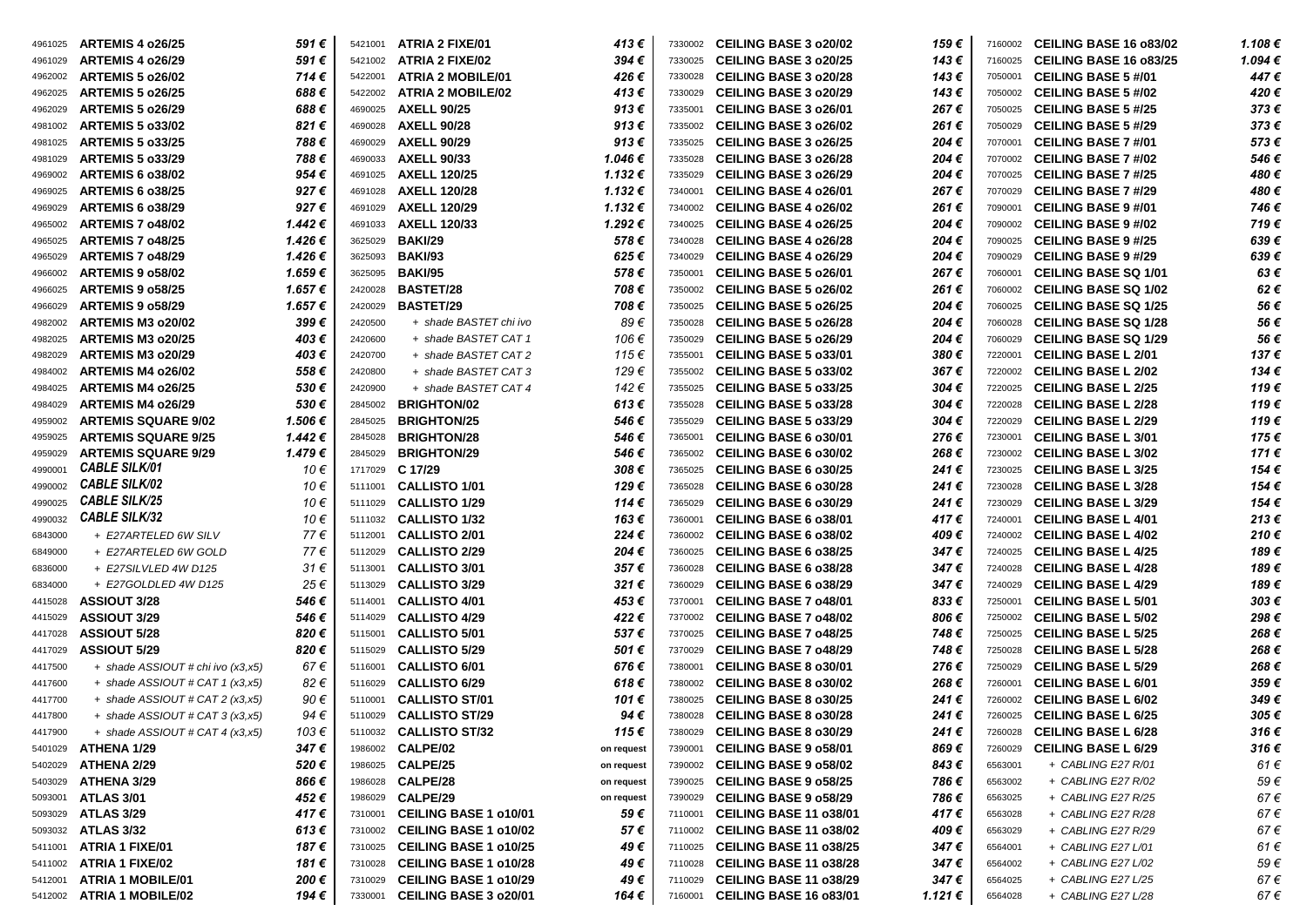| 6564029 | + CABLING E27 L/29          | 67€           | 1524900 | + shade CHABAKA 1 o CAT 4   | 67€            | 5871002 | DEIMOS P1 o/02             | 238€  | 7507039 | + RAIL CROSS CON-EL/39       | 130€           |
|---------|-----------------------------|---------------|---------|-----------------------------|----------------|---------|----------------------------|-------|---------|------------------------------|----------------|
| 6565001 | + CABLING E27 X/01          | 92€           | 1526029 | <b>CHABAKA 2/29</b>         | 447 €          | 5871029 | DEIMOS P1 o/29             | 226€  | 7508001 | + RAIL T-CON-ELEC/01         | 101€           |
| 6565002 | + CABLING E27 X/02          | 91 $\epsilon$ | 1526032 | <b>CHABAKA 2/32</b>         | 546€           | 5872001 | DEIMOS P2 #/01             | 466 € | 7508002 | + RAIL T-CON-ELEC/02         | 101€           |
| 6565025 | + CABLING E27 X/25          | 97€           | 1526500 | + shade CHABAKA 2 # chi ivo | 62€            | 5872002 | <b>DEIMOS P2 #/02</b>      | 460 € | 7508039 | + RAIL T-CON-ELEC/39         | 101€           |
| 6565028 | + CABLING E27 X/28          | 97€           | 1526600 | + shade CHABAKA 2 # CAT 1   | 72€            | 5872029 | <b>DEIMOS P2 #/29</b>      | 436€  | 7509001 | + RAIL END CAP/01            | $5 \in$        |
| 6565029 | + CABLING E27 X/29          | 97€           | 1526700 | + shade CHABAKA 2 # CAT 2   | 80€            | 5126001 | <b>DEIMOS S1 #/01</b>      | 234€  | 7509002 | + RAIL END CAP/02            | 5€             |
| 4448001 | + CABLING FORYOU/01         | 99€           | 1526800 | + shade CHABAKA 2 # CAT 3   | 89€            | 5126002 | <b>DEIMOS S1 #/02</b>      | 213€  | 7509039 | + RAIL END CAP/39            | $5 \in$        |
| 4448002 | + CABLING FORYOU/02         | 99€           | 1526900 | + shade CHABAKA 2 # CAT 4   | 97€            | 5126025 | <b>DEIMOS S1 #/25</b>      | 200€  | 1533029 | <b>DEIR 1/29</b>             | 292€           |
| 4448025 | + CABLING FORYOU/25         | 99€           | 5976001 | <b>CHARON 6/01</b>          | 65€            | 5126029 | <b>DEIMOS S1 #/29</b>      | 200€  | 1534500 | + shade DEIR 1 # chi ivo     | 39€            |
| 4448028 | + CABLING FORYOU/28         | 99€           | 5976002 | <b>CHARON 6/02</b>          | 63€            | 5126045 | <b>DEIMOS S1 #/45</b>      | 213€  | 1534600 | + shade DEIR 1 # CAT 1       | 49€            |
| 4448029 | + CABLING FORYOU/29         | 99€           | 5976025 | <b>CHARON 6/25</b>          | 56€            | 5127001 | DEIMOS S1 o/01             | 213€  | 1534700 | + shade DEIR 1 # CAT 2       | 54€            |
| 4478001 | + CABLING LUNA SM/01        | 103 €         | 5976028 | <b>CHARON 6/28</b>          | 56 €           | 5127002 | DEIMOS S1 o/02             | 207€  | 1534800 | + shade DEIR 1 # CAT 3       | 57€            |
| 4478002 | + CABLING LUNA SM/02        | 103€          | 5976029 | <b>CHARON 6/29</b>          | 56€            | 5127025 | DEIMOS S1 o/25             | 187€  | 1534900 | + shade DEIR 1 # CAT 4       | 63€            |
| 4478025 | + CABLING LUNA SM/25        | 103 €         | 5978001 | <b>CHARON 8/01</b>          | 68€            | 5127029 | DEIMOS S1 o/29             | 187€  | 1533500 | + shade DEIR 1 o chi ivo     | 34€            |
| 4478028 | + CABLING LUNA SM/28        | 103€          | 5978002 | <b>CHARON 8/02</b>          | 67€            | 5127045 | DEIMOS S1 o/45             | 207€  | 1533600 | + shade DEIR 1 o CAT 1       | 38€            |
| 4478029 | + CABLING LUNA SM/29        | 103 €         | 5978025 | <b>CHARON 8/25</b>          | 61€            | 5128001 | <b>DEIMOS S2 #/01</b>      | 500€  | 1533700 | + shade DEIR 1 o CAT 2       | 40€            |
| 4479001 | + CABLING LUNA ME/01        | 114€          | 5978028 | <b>CHARON 8/28</b>          | 61€            | 5128002 | <b>DEIMOS S2 #/02</b>      | 466 € | 1533800 | + shade DEIR 1 o CAT 3       | 44€            |
| 4479002 | + CABLING LUNA ME/02        | 114€          | 5978029 | <b>CHARON 8/29</b>          | 61€            | 5128025 | <b>DEIMOS S2 #/25</b>      | 440 € | 1533900 | + shade DEIR 1 o CAT 4       | 49€            |
| 4479025 | + CABLING LUNA ME/25        | 114€          | 4999002 | + KERMA STRUCTURE/02        | 30€            | 5128029 | <b>DEIMOS S2 #/29</b>      | 440 € | 1535029 | <b>DEIR 2/29</b>             | 368€           |
| 4479028 | + CABLING LUNA ME/28        | 114€          | 4999025 | + KERMA STRUCTURE/25        | 30€            | 5128045 | <b>DEIMOS S2 #/45</b>      | 466€  | 1536500 | + shade DEIR 2 # chi ivo     | 62€            |
| 4479029 | + CABLING LUNA ME/29        | 114€          | 6833000 | + E27GOLDLED 4W D95         | 22€            | 5129001 | <b>DEIMOS S3 #/01</b>      | 673€  | 1536600 | + shade DEIR 2 # CAT 1       | 72€            |
| 4480001 | + CABLING LUNA LA/01        | 124 €         | 6834000 | + E27GOLDLED 4W D125        | 25€            | 5129002 | <b>DEIMOS S3 #/02</b>      | 666€  | 1536700 | + shade DEIR 2 # CAT 2       | 80€            |
| 4480002 | + CABLING LUNA LA/02        | 124 €         | 1826002 | <b>CREMONE 65/02</b>        | 679€           | 5129025 | <b>DEIMOS S3 #/25</b>      | 626€  | 1536800 | + shade DEIR 2 # CAT 3       | 89€            |
| 4480025 | + CABLING LUNA LA/25        | 124 €         | 1826029 | <b>CREMONE 65/29</b>        | 633€           | 5129029 | <b>DEIMOS S3 #/29</b>      | 626€  | 1536900 | + shade DEIR 2 # CAT 4       | 97€            |
| 4480028 | + CABLING LUNA LA/28        | 124 €         | 1827002 | <b>CREMONE 95/02</b>        | 966€           | 5129045 | <b>DEIMOS S3 #/45</b>      | 666€  | 1535500 | + shade DEIR 2 o chi ivo     | 51€            |
| 4480029 | + CABLING LUNA LA/29        | 124 €         | 1827029 | <b>CREMONE 95/29</b>        | 913 $\epsilon$ | 5140001 | <b>DEIMOS SPOT RAIL/01</b> | 213€  | 1535600 | + shade DEIR 2 o CAT 1       | $61 \in$       |
| 4990001 | <b>CABLE SILK/01</b>        | 10€           | 1828002 | <b>CREMONE 125/02</b>       | 1.192€         | 5140002 | <b>DEIMOS SPOT RAIL/02</b> | 207€  | 1535700 | + shade DEIR 2 o CAT 2       | 68€            |
| 4990002 | <b>CABLE SILK/02</b>        | 10€           | 1828029 | <b>CREMONE 125/29</b>       | 1.132€         | 5140025 | <b>DEIMOS SPOT RAIL/25</b> | 187€  | 1535800 | + shade DEIR 2 o CAT 3       | 72€            |
| 4990025 | <b>CABLE SILK/25</b>        | 10€           | 1649002 | <b>CROWN 1/02</b>           | 187€           | 5140029 | <b>DEIMOS SPOT RAIL/29</b> | 187€  | 1535900 | + shade DEIR 2 o CAT 4       | 79€            |
| 4990032 | <b>CABLE SILK/32</b>        | 10€           | 1649028 | <b>CROWN 1/28</b>           | 174€           | 5140033 | <b>DEIMOS SPOT RAIL/33</b> | 207€  | 1431029 | DENDOUR/29                   | 230€           |
| 5997001 | CELENO 7/01                 | 96€           | 1649029 | <b>CROWN 1/29</b>           | 174€           | 7501001 | + RAIL 1M/01               | 61 €  | 1431032 | <b>DENDOUR/32</b>            | 360€           |
| 5997002 | <b>CELENO 7/02</b>          | 96€           | 1650002 | <b>CROWN 2/02</b>           | 274€           | 7501002 | + RAIL 1M/02               | 61€   | 1431500 | + shade DENDOUR LA chi ivo   | 79€            |
| 5997025 | <b>CELENO 7/25</b>          | 89€           | 1650028 | <b>CROWN 2/28</b>           | 261 €          | 7501039 | + RAIL 1M/39               | 61 €  | 1431600 | + shade DENDOUR LA CAT 1     | 99€            |
| 5997028 | <b>CELENO 7/28</b>          | 89€           | 1650029 | <b>CROWN 2/29</b>           | 261€           | 7502001 | + RAIL 2M/01               | 109€  | 1431700 | + shade DENDOUR LA CAT 2     | 111 $\epsilon$ |
| 5997029 | <b>CELENO 7/29</b>          | 89€           | 1330029 | DAKKA/29                    | 247 €          | 7502002 | + RAIL 2M/02               | 109€  | 1431800 | + shade DENDOUR LA CAT 3     | 119€           |
| 5998001 | <b>CELENO 8/01</b>          | 101 €         | 1330032 | DAKKA/32                    | 333€           | 7502039 | + RAIL 2M/39               | 109€  | 1431900 | + shade DENDOUR LA CAT 4     | 131€           |
| 5998002 | <b>CELENO 8/02</b>          | 101 €         | 1330500 | + shade DAKKA chi ivo       | 31€            | 7503001 | + RAIL 3M/01               | 159€  | 1432500 | + shade DENDOUR rect chi ivo | 78€            |
| 5998025 | <b>CELENO 8/25</b>          | 92€           | 1330600 | + shade DAKKA CAT 1         | 39€            | 7503002 | + RAIL 3M/02               | 159€  | 1432600 | + shade DENDOUR rect CAT 1   | 96€            |
| 5998028 | <b>CELENO 8/28</b>          | 92€           | 1330700 | + shade DAKKA CAT 2         | 43€            | 7503039 | + RAIL 3M/39               | 159€  | 1432700 | + shade DENDOUR rect CAT 2   | 105€           |
| 5998029 | <b>CELENO 8/29</b>          | 92€           | 1330800 | + shade DAKKA CAT 3         | 45€            | 7510001 | + RAIL ASSEMBLYPART/01     | 21€   | 1432800 | + shade DENDOUR rect CAT 3   | 114€           |
| 6843000 | + E27ARTELED 6W SILV        | 77€           | 1330900 | + shade DAKKA CAT 4         | 50€            | 7510002 | + RAIL ASSEMBLYPART/02     | 21 €  | 1432900 | + shade DENDOUR rect CAT 4   | 125€           |
| 6849000 | + E27ARTELED 6W GOLD        | 77€           |         | 5131001 DEIMOS L2+1/01      | 746€           | 7510039 | + RAIL ASSEMBLYPART/39     | 21 €  | 1305500 | + shade DENDOUR # chi ivo    | 63€            |
|         | 1524029 CHABAKA 1/29        | 305€          |         | 5131002 DEIMOS L2+1/02      | 740€           | 7511001 | + RAIL END CON-ELEC/01     | 26 €  | 1305600 | + shade DENDOUR # CAT 1      | 82 $\in$       |
| 1524032 | CHABAKA 1/32                | 362€          |         | 5131029 DEIMOS L2+1/29      | 719€           | 7511002 | + RAIL END CON-ELEC/02     | 26 €  | 1305700 | + shade DENDOUR # CAT 2      | 94€            |
| 1525500 | + shade CHABAKA 1 # chi ivo | 50€           | 5131045 | <b>DEIMOS L2+1/45</b>       | 740€           | 7511039 | + RAIL END CON-ELEC/39     | 26 €  | 1305800 | + shade DENDOUR # CAT 3      | 102€           |
| 1525600 | + shade CHABAKA 1 # CAT 1   | 59€           | 5133001 | <b>DEIMOS L3/01</b>         | 892€           | 7505001 | + RAIL INC.CON-ELEC/01     | 61 €  | 1305900 | + shade DENDOUR # CAT 4      | 112€           |
| 1525700 | + shade CHABAKA 1 # CAT 2   | 63€           |         | 5133002 DEIMOS L3/02        | 886€           | 7505002 | + RAIL INC.CON-ELEC/02     | 61 €  | 2235028 | <b>DEP/28</b>                | 493€           |
| 1525800 | + shade CHABAKA 1 # CAT 3   | 67€           | 5133029 | <b>DEIMOS L3/29</b>         | 846 €          | 7505039 | + RAIL INC.CON-ELEC/39     | 61 €  | 2235029 | <b>DEP/29</b>                | 493€           |
| 1525900 | + shade CHABAKA 1 # CAT 4   | 74 €          |         | 5133045 DEIMOS L3/45        | 886€           | 7506001 | + RAIL ANGLE CON-EL/01     | 61 €  | 2235500 | + shade DEP chi ivo          | 90€            |
| 1524500 | + shade CHABAKA 1 o chi ivo | 45 €          | 5870001 | <b>DEIMOS P1 #/01</b>       | 240 €          | 7506002 | + RAIL ANGLE CON-EL/02     | 61 €  | 2235600 | + shade DEP CAT 1            | 106€           |
| 1524600 |                             |               |         |                             |                |         | + RAIL ANGLE CON-EL/39     | 61 €  | 2235700 | + shade DEP CAT 2            | 118€           |
|         | + shade CHABAKA 1 o CAT 1   | 54 €          |         | 5870002 DEIMOS P1 #/02      | 238€           | 7506039 |                            |       |         |                              |                |
| 1524700 | + shade CHABAKA 1 o CAT 2   | 57€           | 5870029 | <b>DEIMOS P1 #/29</b>       | 227€           | 7507001 | + RAIL CROSS CON-EL/01     | 130 € | 2235800 | + shade DEP CAT 3            | 125€           |
| 1524800 | + shade CHABAKA 1 o CAT 3   | 61 €          |         | 5871001 DEIMOS P1 o/01      | 240 €          | 7507002 | + RAIL CROSS CON-EL/02     | 130 € | 2235900 | + shade DEP CAT 4            | 137 €          |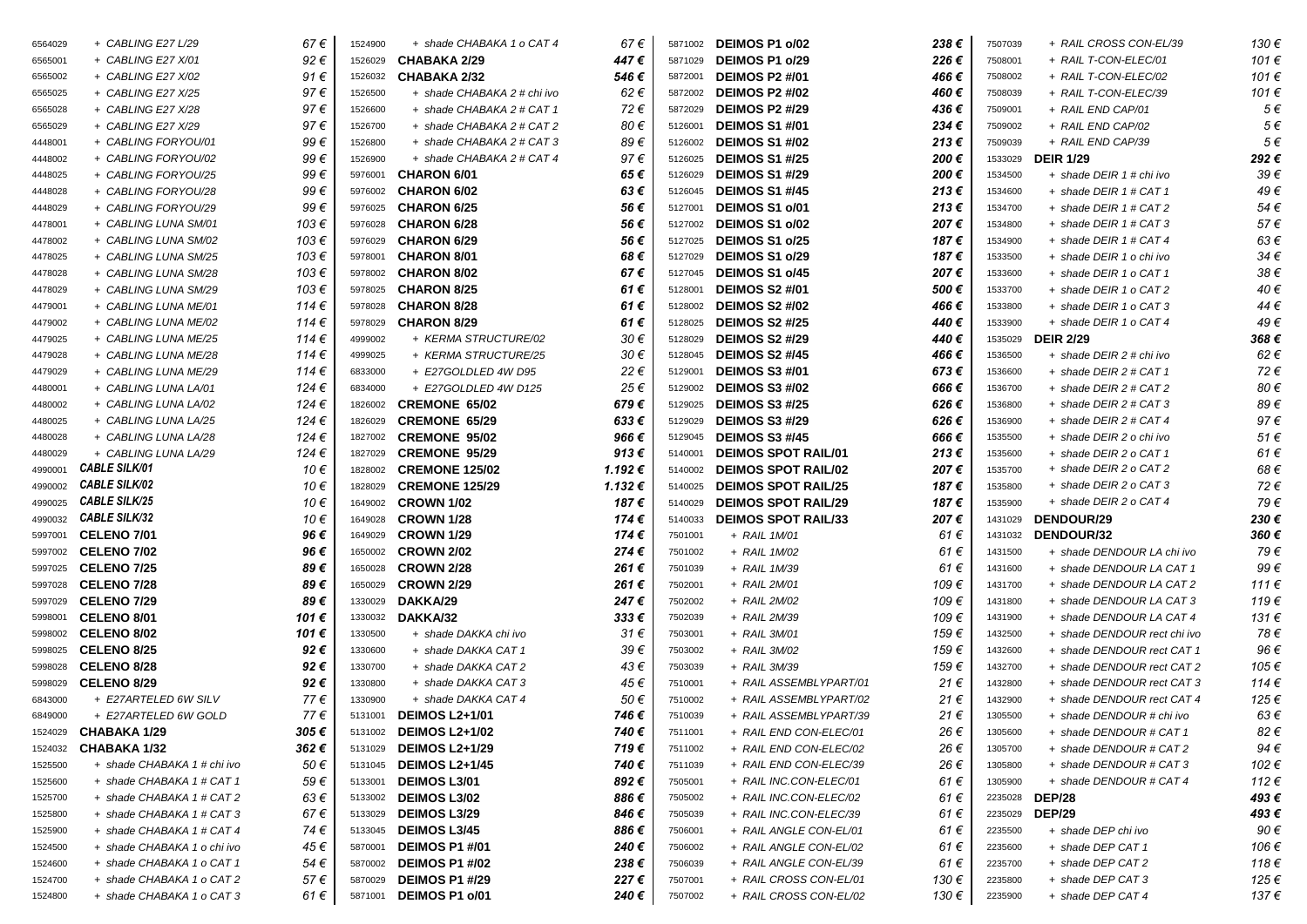| 3132029 | <b>DEP FLOOR/29</b>         | 799€          | 1843029 | ET 33/29                       | $333 \epsilon$ | 4455025 | <b>FORYOU 5 o33/25</b>     | 794€               | 2435700 | + shade HAPY CAT 2            | 163€      |
|---------|-----------------------------|---------------|---------|--------------------------------|----------------|---------|----------------------------|--------------------|---------|-------------------------------|-----------|
| 3132500 | + shade DEP FLOOR chi ivo   | 128€          | 1958029 | <b>EXPLORER/28</b>             | 120€           | 4455028 | <b>FORYOU 5 o33/28</b>     | 794€               | 2435800 | + shade HAPY CAT 3            | 176€      |
| 3132600 | + shade DEP FLOOR CAT 1     | 147 €         | 1958029 | <b>EXPLORER/29</b>             | 120€           | 4455029 | <b>FORYOU 5 o33/29</b>     | 794€               | 2435900 | + shade HAPY CAT 4            | 194€      |
| 3132700 | + shade DEP FLOOR CAT2      | 167€          | 4999002 | + KERMA STRUCTURE/02           | 30€            | 4456002 | <b>FORYOU 6 o30/02</b>     | 856 €              | 1542029 | <b>HEBY 1/29</b>              | 492 €     |
| 3132800 | + shade DEP FLOOR CAT 3     | 177€          | 4999025 | + KERMA STRUCTURE/25           | 30€            | 4456025 | FORYOU 6 o30/25            | 829€               | 1542500 | + shade HEBY 1 chi ivo        | 71€       |
| 3132900 | + shade DEP FLOOR CAT 4     | 195€          | 6833000 | + E27GOLDLED 4W D95            | 22€            | 4456028 | FORYOU 6 o30/28            | 829€               | 1542600 | + shade HEBY 1 CAT 1          | 89€       |
| 1660002 | DESPINA/02                  | 187€          | 6834000 | + E27GOLDLED 4W D125           | 25€            | 4456029 | FORYOU 6 o30/29            | 829€               | 1542700 | + shade HEBY 1 CAT 2          | 95€       |
| 1660029 | <b>DESPINA/29</b>           | 167€          | 1959028 | <b>EXPLORER L/28</b>           | 120€           | 4457002 | <b>FORYOU 6 o38/02</b>     | 998€               | 1542800 | + shade HEBY 1 CAT 3          | 99€       |
| 1660032 | DESPINA/32                  | 221€          | 1959029 | <b>EXPLORER L/29</b>           | 120€           | 4457025 | <b>FORYOU 6 o38/25</b>     | 935€               | 1542900 | + shade HEBY 1 CAT 4          | 108€      |
| 6514000 | <b>DIMMER</b>               | 67€           | 6833000 | + E27GOLDLED 4W D95            | 22€            | 4457028 | FORYOU 6 o38/28            | 935€               | 3634028 | <b>HECTOR/28</b>              | 660€      |
| 1125029 | <b>EDFOU 1/29</b>           | 186€          | 6834000 | + E27GOLDLED 4W D125           | 25€            | 4457029 | <b>FORYOU 6 o38/29</b>     | 935€               | 3634029 | HECTOR/29                     | 660€      |
| 1125032 | <b>EDFOU 1/32</b>           | 234€          | 2331029 | <b>FARAS 1/29</b>              | 327€           | 4458002 | <b>FORYOU 7 o48/02</b>     | 1.492€             | 2840029 | HEHOU/29                      | 463€      |
| 1325500 | + shade EDFOU 1 # chi ivo   | 55€           | 2331500 | + shade FARAS 1 chi ivo        | 67€            | 4458025 | <b>FORYOU 7 o48/25</b>     | 1.434 €            | 4425029 | <b>HENOUTMIRE 3/29</b>        | 658€      |
| 1325600 | + shade EDFOU 1 # CAT 1     | 67€           | 2331600 | + shade FARAS 1 CAT 1          | 80€            | 4458028 | <b>FORYOU 7 o48/28</b>     | $1.434 \in$        | 4425032 | <b>HENOUTMIRE 3/32</b>        | 998€      |
| 1325700 | + shade EDFOU 1 # CAT 2     | 72€           | 2331700 | + shade FARAS 1 CAT 2          | 89€            | 4458029 | <b>FORYOU 7 o48/29</b>     | $1.434 \in$        | 4994002 | + OUSER CONIC.STRUC/02        | 409€      |
| 1325800 | + shade EDFOU 1 # CAT 3     | 76 €          | 2331800 | + shade FARAS 1 CAT 3          | 91€            | 4445080 | + SPHERE SM TRANSPARENT    | 149€               | 4995002 | + OUSER SMALL STRUC/02        | 409 €     |
| 1325900 | + shade EDFOU 1 # CAT 4     | 83€           | 2331900 | + shade FARAS 1 CAT 4          | 101€           | 4445082 | + SPHERE SM ANTHRACITE     | 149€               | 6835000 | + E27GOLDLED 4W L142          | 17€       |
| 1125500 | + shade EDFOU 1 o chi ivo   | 25€           |         | 2332029 <b>FARAS 2/29</b>      | 426€           | 4445085 | + SPHERE SM AMBER          | 149€               | 4425500 | + shade HENOUT large chi ivo  | 365€      |
| 1125600 | + shade EDFOU 1 o CAT 1     | 30€           | 2332500 | + shade FARAS 2 chi ivo        | 79€            | 4445089 | + SPHERE SM GREY           | 149€               | 4425600 | + shade HENOUT large CAT 1    | 482€      |
| 1125700 | + shade EDFOU 1 o CAT 2     | 34 €          | 2332600 | + shade FARAS 2 CAT 1          | 99€            | 4446080 | + SPHERE ME TRANSPARENT    | 190€               | 4425700 | + shade HENOUT large CAT 2    | 520€      |
| 1125800 | + shade EDFOU 1 o CAT 3     | 37€           | 2332700 | + shade FARAS 2 CAT 2          | 111 $\epsilon$ | 4446082 | + SPHERE ME ANTHRACITE     | 190 €              | 4425800 | + shade HENOUT large CAT 3    | 557€      |
| 1125900 | + shade EDFOU 1 o CAT 4     | 40€           | 2332800 | + shade FARAS 2 CAT 3          | 119€           | 4446085 | + SPHERE ME AMBER          | 190€               | 4425900 | + shade HENOUT large CAT 4    | $613 \in$ |
| 1201500 | + shade EDFOU 1 cyl chi ivo | 25€           | 2332900 | + shade FARAS 2 CAT 4          | 131 $\epsilon$ | 4446089 | + SPHERE ME GREY           | 190€               | 4426500 | + shade HENOUT medium chi ivo | 365€      |
| 1201600 | + shade EDFOU 1 cyl CAT 1   | 30€           | 3331029 | <b>FARAS FLOOR/29</b>          | $613 \in$      | 4447080 | + SPHERE LA TRANSPARENT    | 240€               | 4426600 | + shade HENOUT medium CAT 1   | 482€      |
| 1201700 | + shade EDFOU 1 cyl CAT 2   | 34 €          | 3331500 | + shade FARAS FLOOR chi ivo    | 111€           | 4447082 | + SPHERE LA ANTHRACITE     | 240€               | 4426700 | + shade HENOUT medium CAT 2   | 520€      |
| 1201800 | + shade EDFOU 1 cyl CAT 3   | 37€           | 3331600 | + shade FARAS FLOOR CAT 1      | 137€           | 4447085 | + SPHERE LA AMBER          | 240€               | 4426800 | + shade HENOUT medium CAT 3   | 557€      |
| 1201900 | + shade EDFOU 1 cyl CAT 4   | 40 €          | 3331700 | + shade FARAS FLOOR CAT 2      | 158€           | 4447089 | + SPHERE LA GREY           | 240€               | 4426900 | + shade HENOUT medium CAT 4   | $613 \in$ |
| 1126029 | <b>EDFOU 2/29</b>           | 212€          | 3331800 | + shade FARAS FLOOR CAT 3      | 164€           | 4990001 | <b>CABLE SILK/01</b>       | 10€                | 4430029 | <b>HENOUTMIRE 6/29</b>        | 840€      |
| 1126032 | <b>EDFOU 2/32</b>           | 290€          | 3331900 | + shade FARAS FLOOR CAT 4      | 181€           | 4990002 | <b>CABLE SILK/02</b>       | 10€                | 4996002 | + OUSER MEDIUM STRUC/02       | 484€      |
| 1326500 | + shade EDFOU 2 # chi ivo   | 67€           | 1538029 | <b>FAYOUM/29</b>               | 167€           | 4990025 | <b>CABLE SILK/25</b>       | 10€                | 4997002 | + OUSER LARGE STRUC/02        | 484 €     |
| 1326600 | + shade EDFOU 2 # CAT 1     | 80€           | 1538032 | <b>FAYOUM/32</b>               | 217€           | 4990032 | <b>CABLE SILK/32</b>       | 10€                | 6835000 | + E27GOLDLED 4W L142          | 17€       |
| 1326700 | + shade EDFOU 2 # CAT 2     | 89€           | 1538500 | + shade FAYOUM chi ivo         | $31 \in$       | 4700025 | GALAND J ø/25              | 2.430€             | 3633029 | HERMES/29                     | 856€      |
| 1326800 | + shade EDFOU 2 # CAT 3     | 91 $\epsilon$ | 1538600 | + shade FAYOUM CAT 1           | 39€            | 4700028 | GALAND J ø/28              | 2.430€             | 2134029 | <b>HOURGADA/29</b>            | 227€      |
| 1326900 | + shade EDFOU 2 # CAT 4     | 101 €         | 1538700 | + shade FAYOUM CAT 2           | 43€            | 4700029 | GALAND J ø/29              | 2.649€             | 2134032 | HOURGADA/32                   | 354€      |
| 1126500 | + shade EDFOU 2 o chi ivo   | 30€           | 1538800 | + shade FAYOUM CAT 3           | 45€            | 4701025 | GALAND J#/25               | 2.656€             | 2134500 | + shade HOURGADA chi ivo      | 56€       |
| 1126600 | + shade EDFOU 2 o CAT 1     | 37€           | 1538900 | + shade FAYOUM CAT 4           | 50€            | 4701028 | GALAND J#/28               | 2.656€             | 2134600 | + shade HOURGADA CAT 1        | 67€       |
| 1126700 | + shade EDFOU 2 o CAT 2     | 43€           | 6516000 | <b>FITTING SWITCH</b>          | 56€            | 4701029 | GALAND J#/29               | $2.923 \in$        | 2134700 | + shade HOURGADA CAT2         | 77€       |
| 1126800 | + shade EDFOU 2 o CAT 3     | 45 €          | 4094025 | <b>FIXING CABLE/25</b>         | 8€             | 4704025 | <b>GALAND J TUBES/25</b>   | 2.790€             | 2134800 | + shade HOURGADA CAT 3        | 79€       |
| 1126900 | + shade EDFOU 2 o CAT 4     | 50€           | 4094029 | <b>FIXING CABLE/29</b>         | 9€             | 4704028 | <b>GALAND J TUBES/28</b>   | 2.790€             | 2134900 | + shade HOURGADA CAT 4        | 88€       |
| 1204500 | + shade EDFOU 2 cyl chi ivo | 30€           | 4094033 | <b>FIXING CABLE/33</b>         | 13€            | 4704029 | <b>GALAND J TUBES/29</b>   | 2.995 €            |         | 1441028 IKHEM/28              | 384€      |
| 1204600 | + shade EDFOU 2 cyl CAT 1   | 37€           | 4451002 | <b>FORYOU 3 o20/02</b>         | 453€           | 4702000 | <b>GALAND J DALI TOUCH</b> | 147 €              |         | 1441029 IKHEM/29              | 384€      |
| 1204700 | + shade EDFOU 2 cyl CAT 2   | 43€           |         | 4451025 <b>FORYOU 3 o20/25</b> | 437€           |         | 1640029 <b>GAMMA 1/29</b>  | 209€               |         | 1441032 IKHEM/32              | 448 €     |
| 1204800 | + shade EDFOU 2 cyl CAT 3   | 45€           |         | 4451028 FORYOU 3 o20/28        | 437€           | 1641029 | <b>GAMMA 2/29</b>          | $314 \text{ } \in$ | 1441500 | + shade IKHEM chi ivo         | 78€       |
|         |                             |               |         | 4451029 FORYOU 3 o20/29        | 437€           |         | <b>GEMINI 3/29</b>         |                    |         |                               | 96€       |
| 1204900 | + shade EDFOU 2 cyl CAT 4   | 50 €          |         |                                |                | 4643029 |                            | 599€               | 1441600 | + shade IKHEM CAT 1           |           |
| 1833028 | <b>ERATO 35/28</b>          | 453€          |         | 4452002 <b>FORYOU 3 o26/02</b> | 555€           | 4643033 | GEMINI 3/33                | 720€               | 1441700 | + shade IKHEM CAT 2           | 105€      |
| 1833029 | <b>ERATO 35/29</b>          | 453€          |         | 4452025 <b>FORYOU 3 o26/25</b> | 498 €          | 4645029 | <b>GEMINI 5/29</b>         | 866€               | 1441800 | + shade IKHEM CAT 3           | 114€      |
| 1836028 | <b>ERATO 65/28</b>          | 700 €         |         | 4452028 <b>FORYOU 3 o26/28</b> | 498€           | 4645033 | <b>GEMINI 5/33</b>         | 1.019 €            | 1441900 | + shade IKHEM CAT 4           | 125€      |
| 1836029 | <b>ERATO 65/29</b>          | 700 €         |         | 4452029 <b>FORYOU 3 o26/29</b> | 498€           | 4646029 | <b>GEMINI 6/29</b>         | 999€               | 3242029 | IMAT/29                       | 448 €     |
| 1839028 | <b>ERATO 95/28</b>          | 999€          |         | 4454002 FORYOU 5 o26/02        | 751 €          | 4646033 | GEMINI 6/33                | 1.155 €            | 3242500 | + shade IMAT chi ivo          | 80€       |
| 1839029 | <b>ERATO 95/29</b>          | 999€          |         | 4454025 FORYOU 5 o26/25        | 694 €          | 2435028 | HAPY/28                    | 708 €              | 3242600 | + shade IMAT CAT 1            | 99€       |
| 1842025 | ET 22/25                    | 280€          | 4454028 | <b>FORYOU 5 o26/28</b>         | 694€           | 2435029 | HAPY/29                    | 708€               | 3242700 | + shade IMAT CAT 2            | 114€      |
| 1842029 | ET 22/29                    | 280€          |         | 4454029 FORYOU 5 o26/29        | 694€           | 2435500 | + shade HAPY chi ivo       | 117€               | 3242800 | + shade IMAT CAT 3            | 119€      |
|         | 1843025 ET 33/25            | $333 \in$     |         | 4455002 FORYOU 5 o33/02        | 857€           | 2435600 | + shade HAPY CAT 1         | 144 €              | 3242900 | + shade IMAT CAT 4            | 131 €     |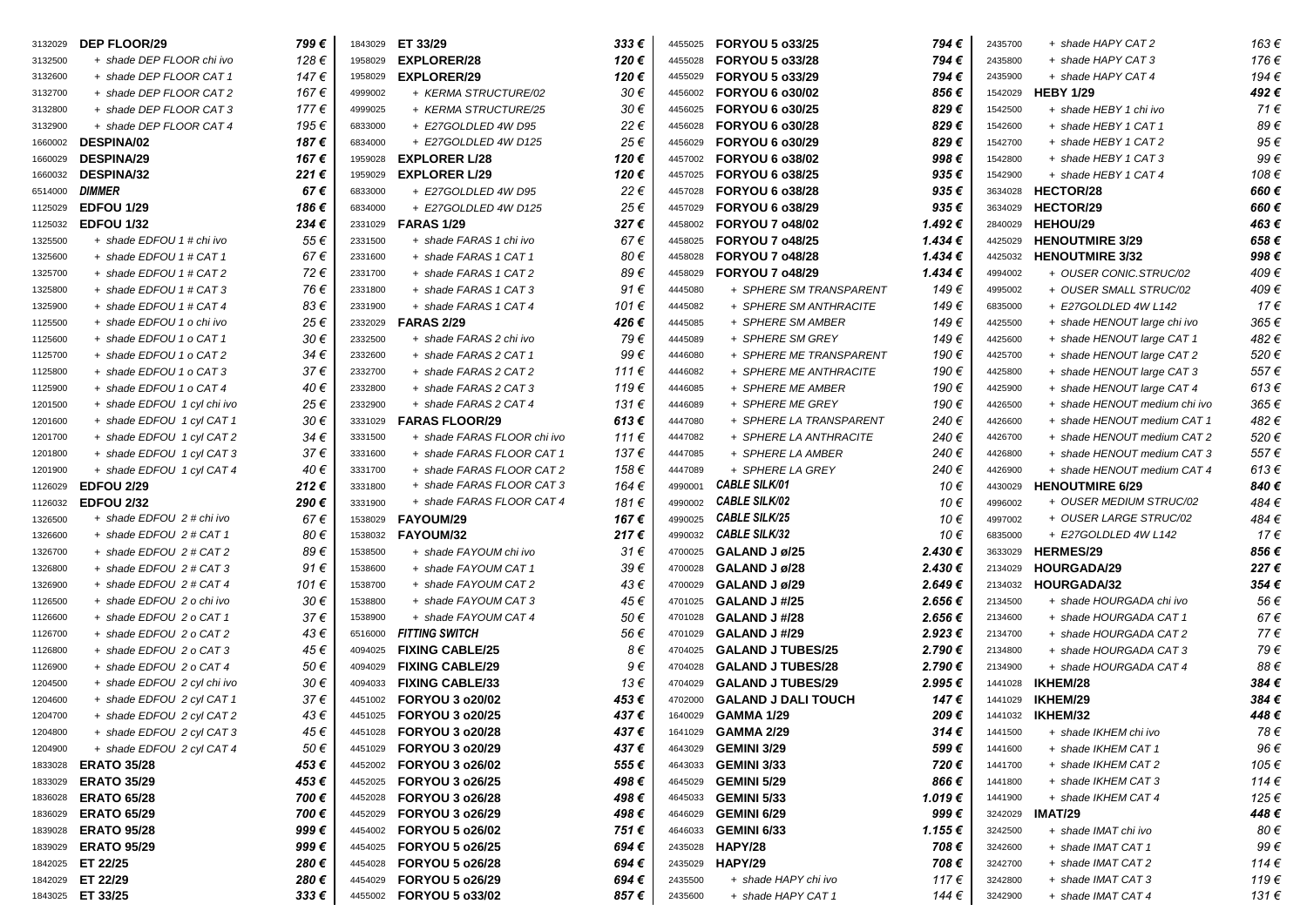| 2345029 | <b>IMHOTEP 1/29</b>       | 354 € | 1312500 | + shade KARY rect chi ivo          | 51€   | 4560900 | KENTIKA 60 E27 shade CAT 4           | 293€  | 4596700 | <b>KENTIKA 100 NOURR.shade CAT 2</b>  | 482 € |
|---------|---------------------------|-------|---------|------------------------------------|-------|---------|--------------------------------------|-------|---------|---------------------------------------|-------|
| 2345500 | + shade IMHOTEP 1 chi ivo | 51€   | 1312600 | + shade KARY rect CAT 1            | 63€   | 4570500 | KENTIKA 70 E27 shade chi ivo         | 279€  | 4596800 | <b>KENTIKA 100 NOURR.shade CAT 3</b>  | 517€  |
| 2345600 | + shade IMHOTEP 1 CAT 1   | 63€   | 1312700 | + shade KARY rect CAT 2            | 69€   | 4570600 | KENTIKA 70 E27 shade CAT 1           | 292€  | 4596900 | KENTIKA 100 NOURR.shade CAT 4         | 569€  |
| 2345700 | + shade IMHOTEP 1 CAT 2   | 69€   | 1312800 | + shade KARY rect CAT 3            | 76€   | 4570700 | KENTIKA 70 E27 shade CAT 2           | 321€  | 4552500 | KENTIKA 50 SHORT shade chi ivo        | 151 € |
| 2345800 | + shade IMHOTEP 1 CAT 3   | 76€   | 1312900 | + shade KARY rect CAT 4            | 83€   | 4570800 | KENTIKA 70 E27 shade CAT 3           | 341€  | 4552600 | <b>KENTIKA 50 SHORT shade CAT 1</b>   | 158€  |
| 2345900 | + shade IMHOTEP 1 CAT 4   | 83€   | 3247029 | <b>KAWA 3/29</b>                   | 276€  | 4570900 | KENTIKA 70 E27 shade CAT 4           | 374€  | 4552700 | <b>KENTIKA 50 SHORT shade CAT 2</b>   | 176€  |
| 2347029 | <b>IMHOTEP 2/29</b>       | 429€  | 3247500 | + shade KAWA chi ivo               | 30€   | 4580500 | KENTIKA 80 E27 shade chi ivo         | 332€  | 4552800 | <b>KENTIKA 50 SHORT shade CAT 3</b>   | 186 € |
| 2347500 | + shade IMHOTEP 2 chi ivo | 84 €  | 3247600 | + shade KAWA CAT 1                 | 37€   | 4580600 | KENTIKA 80 E27 shade CAT 1           | 345€  | 4552900 | <b>KENTIKA 50 SHORT shade CAT 4</b>   | 204€  |
| 2347600 | + shade IMHOTEP 2 CAT 1   | 95€   | 3247700 | + shade KAWA CAT 2                 | 43€   | 4580700 | KENTIKA 80 E27 shade CAT 2           | 382€  | 4562500 | KENTIKA 60 SHORT shade chi ivo        | 198€  |
| 2347700 | + shade IMHOTEP 2 CAT 2   | 108€  | 3247800 | + shade KAWA CAT 3                 | 45€   | 4580800 | KENTIKA 80 E27 shade CAT 3           | 405 € | 4562600 | <b>KENTIKA 60 SHORT shade CAT 1</b>   | 204€  |
| 2347800 | + shade IMHOTEP 2 CAT 3   | 117€  | 3247900 | + shade KAWA CAT 4                 | 50€   | 4580900 | KENTIKA 80 E27 shade CAT 4           | 445 € | 4562700 | <b>KENTIKA 60 SHORT shade CAT 2</b>   | 227€  |
| 2347900 | + shade IMHOTEP 2 CAT 4   | 129 € | 3149028 | <b>KEKOU/28</b>                    | 367€  | 4590500 | KENTIKA 90 E27 shade chi ivo         | 383€  | 4562800 | <b>KENTIKA 60 SHORT shade CAT 3</b>   | 241€  |
| 1630002 | JONAS/02                  | 341€  | 3149029 | <b>KEKOU/29</b>                    | 367€  | 4590600 | KENTIKA 90 E27 shade CAT 1           | 400€  | 4562900 | <b>KENTIKA 60 SHORT shade CAT 4</b>   | 265€  |
| 1630028 | <b>JONAS/28</b>           | 327€  | 3149500 | + shade KEKOU chi ivo              | 37€   | 4590700 | KENTIKA 90 E27 shade CAT 2           | 442€  | 4572500 | <b>KENTIKA 70 SHORT shade chi ivo</b> | 239€  |
| 1630029 | <b>JONAS/29</b>           | 327€  | 3149600 | + shade KEKOU CAT 1                | 45€   | 4590800 | <b>KENTIKA 90 E27 shade CAT 3</b>    | 471 € | 4572600 | <b>KENTIKA 70 SHORT shade CAT 1</b>   | 252€  |
| 2640029 | <b>KA/29</b>              | 549€  | 3149700 | + shade KEKOU CAT 2                | 51€   | 4590900 | KENTIKA 90 E27 shade CAT 4           | 518€  | 4572700 | <b>KENTIKA 70 SHORT shade CAT 2</b>   | 291€  |
| 2640032 | KA/32                     | 690€  | 3149800 | + shade KEKOU CAT 3                | 55€   | 4595500 | KENTIKA 100 E27 shade chi ivo        | 417€  | 4572800 | <b>KENTIKA 70 SHORT shade CAT 3</b>   | 307€  |
| 3146020 | <b>KALABSHA/20</b>        | 598€  | 3149900 | + shade KEKOU CAT 4                | 61€   | 4595600 | KENTIKA 100 E27 shade CAT 1          | 435€  | 4572900 | <b>KENTIKA 70 SHORT shade CAT 4</b>   | 337€  |
| 3146028 | <b>KALABSHA/28</b>        | 514€  | 4041029 | <b>KENTIKA CEILING/29</b>          | 245€  | 4595700 | KENTIKA 100 E27 shade CAT 2          | 482€  | 4582500 | KENTIKA 80 SHORT shade chi ivo        | 298€  |
| 3146029 | <b>KALABSHA/29</b>        | 514€  | 4041033 | <b>KENTIKA CEILING/33</b>          | 274€  | 4595800 | KENTIKA 100 E27 shade CAT 3          | 517€  | 4582600 | <b>KENTIKA 80 SHORT shade CAT 1</b>   | 310€  |
| 1107500 | + shade KALABSHA chi ivo  | 63€   | 4043001 | <b>KENTIKA E27/01</b>              | 125 € | 4595900 | KENTIKA 100 E27 shade CAT 4          | 569€  | 4582700 | <b>KENTIKA 80 SHORT shade CAT 2</b>   | 344€  |
| 1107600 | + shade KALABSHA CAT 1    | 78€   | 4043029 | <b>KENTIKA E27/29</b>              | 105€  | 4546500 | KENTIKA 45 NOURR.shade chi ivo       | 123€  | 4582800 | <b>KENTIKA 80 SHORT shade CAT 3</b>   | 365€  |
| 1107700 | + shade KALABSHA CAT 2    | 91€   | 4043033 | <b>KENTIKA E27/33</b>              | 136€  | 4546600 | <b>KENTIKA 45 NOURR, shade CAT 1</b> | 149 € | 4582900 | <b>KENTIKA 80 SHORT shade CAT 4</b>   | 401 € |
| 1107800 | + shade KALABSHA CAT 3    | 95€   | 4040029 | <b>KENTIKA FINE CEIL/29</b>        | 229€  | 4546700 | <b>KENTIKA 45 NOURR.shade CAT 2</b>  | 169€  | 4592500 | KENTIKA 90 SHORT shade chi ivo        | 345€  |
| 1107900 | + shade KALABSHA CAT 4    | 105€  | 4050001 | KENTIKA MINI/01                    | 115€  | 4546800 | <b>KENTIKA 45 NOURR.shade CAT 3</b>  | 177€  | 4592600 | <b>KENTIKA 90 SHORT shade CAT 1</b>   | 361€  |
|         | <b>KARANIS 1/29</b>       | 394€  | 4050029 | <b>KENTIKA MINI/29</b>             | 101€  | 4546900 | <b>KENTIKA 45 NOURR.shade CAT 4</b>  | 195 € | 4592700 | <b>KENTIKA 90 SHORT shade CAT 2</b>   | 400€  |
| 1550029 | <b>KARANIS 1/32</b>       | 533€  | 4045029 | <b>KENTIKA NOURRICE/29</b>         | 252€  |         |                                      | 169€  | 4592800 |                                       | 425€  |
| 1550032 |                           |       |         |                                    |       | 4551500 | KENTIKA 50 NOURR.shade chi ivo       |       |         | <b>KENTIKA 90 SHORT shade CAT 3</b>   |       |
| 1550500 | + shade KARANIS 1 chi ivo | 51€   | 4045033 | <b>KENTIKA NOURRICE/33</b>         | 282€  | 4551600 | <b>KENTIKA 50 NOURR.shade CAT 1</b>  | 174€  | 4592900 | <b>KENTIKA 90 SHORT shade CAT 4</b>   | 468€  |
| 1550600 | + shade KARANIS 1 CAT 1   | 61€   | 4042029 | <b>KENTIKA SHORT CEI/29</b>        | 239€  | 4551700 | <b>KENTIKA 50 NOURR.shade CAT 2</b>  | 197€  | 4597500 | KENTIKA 100 SHORT shade chi ivo       | 376€  |
| 1550700 | + shade KARANIS 1 CAT 2   | 68€   | 4535500 | KENTIKA 35 E27 shade chi ivo       | 92€   | 4551800 | <b>KENTIKA 50 NOURR.shade CAT 3</b>  | 207€  | 4597600 | <b>KENTIKA 100 SHORT shade CAT 1</b>  | 390€  |
| 1550800 | + shade KARANIS 1 CAT 3   | 72€   | 4535600 | KENTIKA 35 E27 shade CAT 1         | 109 € | 4551900 | <b>KENTIKA 50 NOURR.shade CAT 4</b>  | 228€  | 4597700 | <b>KENTIKA 100 SHORT shade CAT 2</b>  | 436€  |
| 1550900 | + shade KARANIS 1 CAT 4   | 79€   | 4535700 | KENTIKA 35 E27 shade CAT 2         | 120€  | 4561500 | KENTIKA 60 NOURR.shade chi ivo       | 217€  | 4597800 | <b>KENTIKA 100 SHORT shade CAT 3</b>  | 466 € |
| 1552029 | <b>KARANIS 2/29</b>       | 466€  | 4535800 | <b>KENTIKA 35 E27 shade CAT 3</b>  | 131 € | 4561600 | KENTIKA 60 NOURR.shade CAT 1         | 227€  | 4597900 | KENTIKA 100 SHORT shade CAT 4         | 514€  |
| 1552032 | <b>KARANIS 2/32</b>       | 635€  | 4535900 | KENTIKA 35 E27 shade CAT 4         | 144 € | 4561700 | <b>KENTIKA 60 NOURR.shade CAT 2</b>  | 251€  | 4504500 | KENTIKA 45 FINE shade chi ivo         | 118€  |
| 1552500 | + shade KARANIS 2 chi ivo | 78€   | 4540500 | KENTIKA 40 E27 shade chi ivo       | 105 € | 4561800 | <b>KENTIKA 60 NOURR.shade CAT 3</b>  | 267€  | 4504600 | <b>KENTIKA 45 FINE shade CAT 1</b>    | 120€  |
| 1552600 | + shade KARANIS 2 CAT 1   | 96€   | 4540600 | KENTIKA 40 E27 shade CAT 1         | 129 € | 4561900 | <b>KENTIKA 60 NOURR.shade CAT 4</b>  | 293€  | 4504700 | <b>KENTIKA 45 FINE shade CAT 2</b>    | 136€  |
| 1552700 | + shade KARANIS 2 CAT 2   | 105 € | 4540700 | KENTIKA 40 E27 shade CAT 2         | 143€  | 4571500 | KENTIKA 70 NOURR.shade chi ivo       | 279€  | 4504800 | <b>KENTIKA 45 FINE shade CAT 3</b>    | 146 € |
| 1552800 | + shade KARANIS 2 CAT 3   | 112€  | 4540800 | KENTIKA 40 E27 shade CAT 3         | 152€  | 4571600 | <b>KENTIKA 70 NOURR.shade CAT 1</b>  | 292€  | 4504900 | <b>KENTIKA 45 FINE shade CAT 4</b>    | 160€  |
| 1552900 | + shade KARANIS 2 CAT 4   | 123€  | 4540900 | KENTIKA 40 E27 shade CAT 4         | 167€  | 4571700 | <b>KENTIKA 70 NOURR.shade CAT 2</b>  | 321€  | 4505500 | <b>KENTIKA 50 FINE shade chi ivo</b>  | 136€  |
| 1310002 | <b>KARY/02</b>            | 426€  | 4545500 | KENTIKA 45 E27 shade chi ivo       | 123€  | 4571800 | <b>KENTIKA 70 NOURR, shade CAT 3</b> | 341€  | 4505600 | <b>KENTIKA 50 FINE shade CAT 1</b>    | 142€  |
| 1310028 | <b>KARY/28</b>            | 394€  | 4545600 | KENTIKA 45 E27 shade CAT 1         | 149 € | 4571900 | <b>KENTIKA 70 NOURR.shade CAT 4</b>  | 374€  | 4505700 | <b>KENTIKA 50 FINE shade CAT 2</b>    | 160 € |
| 1310029 | KARY/29                   | 394€  |         | 4545700 KENTIKA 45 E27 shade CAT 2 | 169€  | 4581500 | KENTIKA 80 NOURR.shade chi ivo       | 332€  | 4505800 | <b>KENTIKA 50 FINE shade CAT 3</b>    | 170€  |
|         | 1310032 KARY/32           | 465€  | 4545800 | KENTIKA 45 E27 shade CAT 3         | 177€  | 4581600 | KENTIKA 80 NOURR.shade CAT 1         | 345€  | 4505900 | KENTIKA 50 FINE shade CAT 4           | 187€  |
| 1300500 | + shade KARY # chi ivo    | 48 €  | 4545900 | <b>KENTIKA 45 E27 shade CAT 4</b>  | 195 € | 4581700 | <b>KENTIKA 80 NOURR.shade CAT 2</b>  | 382€  | 4506500 | KENTIKA 55 FINE shade chi ivo         | 159€  |
| 1300600 | + shade KARY#CAT1         | 57€   | 4550500 | KENTIKA 50 E27 shade chi ivo       | 169 € | 4581800 | <b>KENTIKA 80 NOURR.shade CAT 3</b>  | 405 € | 4506600 | <b>KENTIKA 55 FINE shade CAT 1</b>    | 167€  |
| 1300700 | + shade KARY # CAT 2      | 63€   | 4550600 | KENTIKA 50 E27 shade CAT 1         | 174 € | 4581900 | <b>KENTIKA 80 NOURR.shade CAT 4</b>  | 445 € | 4506700 | <b>KENTIKA 55 FINE shade CAT 2</b>    | 183€  |
| 1300800 | + shade KARY#CAT3         | 68€   | 4550700 | <b>KENTIKA 50 E27 shade CAT 2</b>  | 197 € | 4591500 | KENTIKA 90 NOURR.shade chi ivo       | 383€  | 4506800 | <b>KENTIKA 55 FINE shade CAT 3</b>    | 195€  |
| 1300900 | + shade KARY # CAT 4      | 76 €  | 4550800 | <b>KENTIKA 50 E27 shade CAT 3</b>  | 207€  | 4591600 | <b>KENTIKA 90 NOURR.shade CAT 1</b>  | 400 € | 4506900 | <b>KENTIKA 55 FINE shade CAT 4</b>    | 215€  |
| 1204500 | + shade KARY cyl chi ivo  | 30 €  | 4550900 | KENTIKA 50 E27 shade CAT 4         | 228€  | 4591700 | <b>KENTIKA 90 NOURR.shade CAT 2</b>  | 442 € | 4507500 | KENTIKA 60 FINE shade chi ivo         | 177€  |
| 1204600 | + shade KARY cyl CAT 1    | 37€   | 4560500 | KENTIKA 60 E27 shade chi ivo       | 217€  | 4591800 | <b>KENTIKA 90 NOURR.shade CAT 3</b>  | 471 € | 4507600 | <b>KENTIKA 60 FINE shade CAT 1</b>    | 184 € |
| 1204700 | + shade KARY cyl CAT 2    | 43€   | 4560600 | KENTIKA 60 E27 shade CAT 1         | 227€  | 4591900 | <b>KENTIKA 90 NOURR.shade CAT 4</b>  | 518€  | 4507700 | <b>KENTIKA 60 FINE shade CAT 2</b>    | 204€  |
| 1204800 | + shade KARY cyl CAT 3    | 45 €  | 4560700 | KENTIKA 60 E27 shade CAT 2         | 251€  | 4596500 | KENTIKA 100 NOURR.shade chi ivo      | 417€  | 4507800 | <b>KENTIKA 60 FINE shade CAT 3</b>    | 217€  |
| 1204900 | + shade KARY cyl CAT 4    | 50 €  | 4560800 | KENTIKA 60 E27 shade CAT 3         | 267 € | 4596600 | <b>KENTIKA 100 NOURR.shade CAT 1</b> | 435€  | 4507900 | <b>KENTIKA 60 FINE shade CAT 4</b>    | 239€  |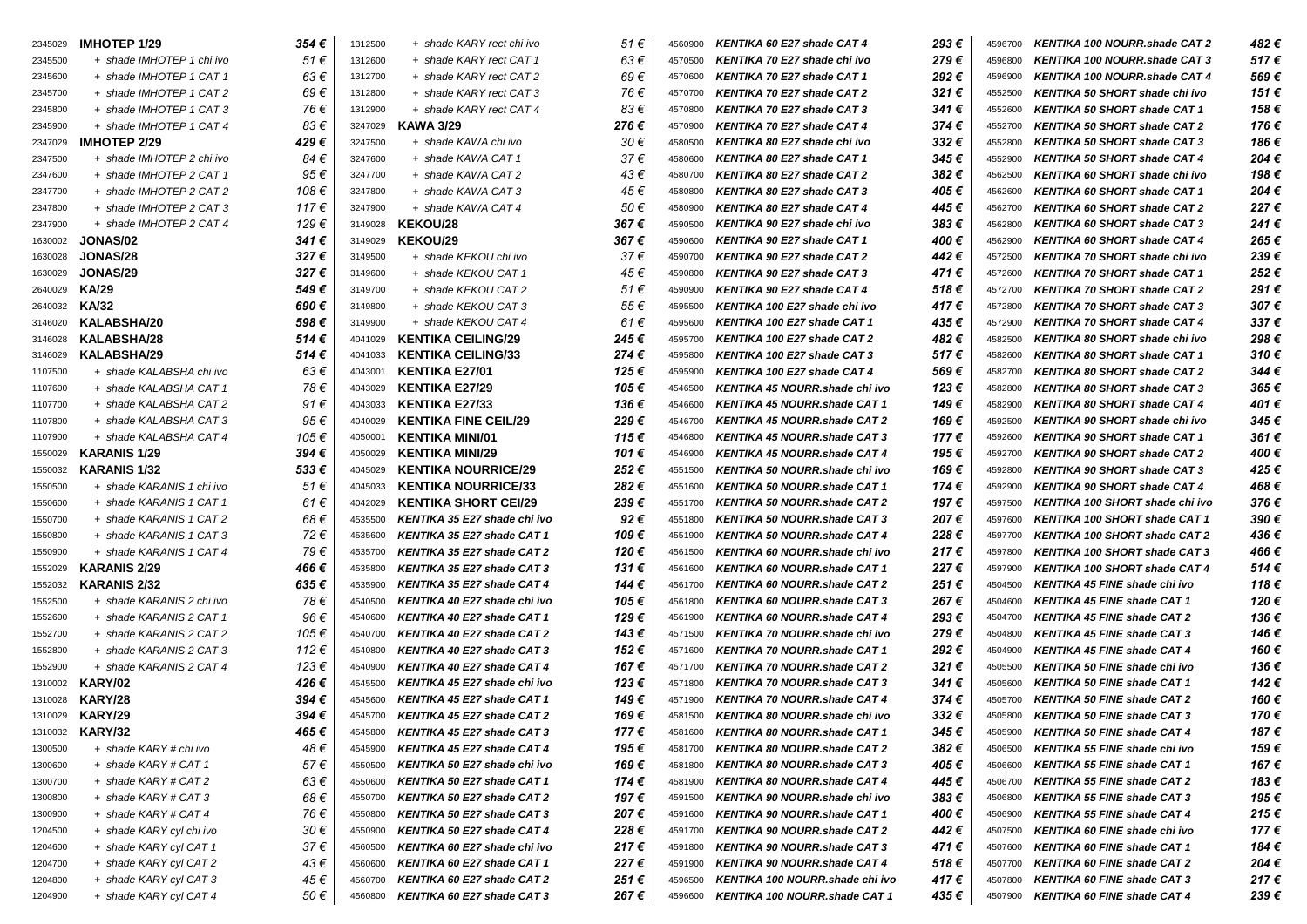| 4509500 | KENTIKA 70 FINE shade chi ivo      | 218€           | 4952029 | <b>KERMA 3 CEILING/29</b>   | 347€           | 4648028 | LAHOUN/28               | 939€    | 4681028 | <b>LUNGA #/28</b>           | 2.370 €        |
|---------|------------------------------------|----------------|---------|-----------------------------|----------------|---------|-------------------------|---------|---------|-----------------------------|----------------|
| 4509600 | <b>KENTIKA 70 FINE shade CAT 1</b> | 227 €          | 4953029 | <b>KERMA LUSTRE/29</b>      | 1.292€         | 4648029 | LAHOUN/29               | 939€    | 4681029 | <b>LUNGA #/29</b>           | 2.463€         |
| 4509700 | <b>KENTIKA 70 FINE shade CAT 2</b> | 245 €          | 4949002 | <b>KERMA SQUARE 9/02</b>    | 1.212€         | 4648093 | LAHOUN/93               | 1.028 € | 4682000 | <b>LUNGA DALI TOUCH</b>     | 147€           |
| 4509800 | <b>KENTIKA 70 FINE shade CAT 3</b> | 258 €          | 4949029 | <b>KERMA SQUARE 9/29</b>    | 1.207€         | 4648095 | LAHOUN/95               | 939€    | 5141001 | <b>MAGELLAN 1/01</b>        | 178€           |
| 4509900 | <b>KENTIKA 70 FINE shade CAT 4</b> | 284€           | 4990001 | <b>CABLE SILK/01</b>        | 10€            | 1976002 | <b>LECCE/02</b>         | 253€    | 5141002 | <b>MAGELLAN 1/02</b>        | 178€           |
| 4511500 | KENTIKA 80 FINE shade chi ivo      | 258€           | 4990002 | <b>CABLE SILK/02</b>        | 10€            | 1976025 | LECCE/25                | 240 €   | 5141028 | <b>MAGELLAN 1/28</b>        | 170€           |
| 4511600 | <b>KENTIKA 80 FINE shade CAT 1</b> | 268€           | 4990025 | <b>CABLE SILK/25</b>        | 10€            | 1976028 | LECCE/28                | 240 €   | 5141029 | <b>MAGELLAN 1/29</b>        | 170€           |
| 4511700 | <b>KENTIKA 80 FINE shade CAT 2</b> | 287 €          | 4990032 | <b>CABLE SILK/32</b>        | 10€            | 1976029 | LECCE/29                | 240 €   | 5141032 | <b>MAGELLAN 1/32</b>        | 213€           |
| 4511800 | <b>KENTIKA 80 FINE shade CAT 3</b> | $303 \epsilon$ | 4999002 | + KERMA STRUCTURE/02        | 30€            | 3790029 | <b>LUCILLE/29</b>       | 866€    | 5142001 | <b>MAGELLAN 2/01</b>        | 274€           |
| 4511900 | <b>KENTIKA 80 FINE shade CAT 4</b> | 333 €          | 4999025 | + KERMA STRUCTURE/25        | 30€            | 4482002 | <b>LUNA 3 o26/02</b>    | 601 €   | 5142002 | <b>MAGELLAN 2/02</b>        | 274€           |
| 4522000 | + KENTIKA 35 suppl.non std diff.   | 39€            | 6833000 | + E27GOLDLED 4W D95         | 22€            | 4482025 | LUNA 3 o26/25           | 544 €   | 5142028 | <b>MAGELLAN 2/28</b>        | 256€           |
| 4523000 | + KENTIKA 40 suppl.non std diff.   | 40€            | 6834000 | + E27GOLDLED 4W D125        | 25€            | 4482028 | <b>LUNA 3 o26/28</b>    | 544 €   | 5142029 | <b>MAGELLAN 2/29</b>        | 256€           |
| 4524000 | + KENTIKA 45 suppl.non std diff.   | 43€            | 2449028 | KHABA/28                    | $610 \in$      | 4482029 | <b>LUNA 3 o26/29</b>    | 544 €   | 5142032 | <b>MAGELLAN 2/32</b>        | 319€           |
| 4525000 | + KENTIKA 50 suppl.non std diff.   | 44 €           | 2449029 | KHABA/29                    | $610 \in$      | 4483002 | <b>LUNA 4 o26/02</b>    | 694 €   | 5143001 | <b>MAGELLAN 3/01</b>        | 452€           |
| 4526000 | + KENTIKA 60 suppl.non std diff.   | 51€            | 2449500 | + shade KHABA chi ivo       | 112€           | 4483025 | LUNA 4 o26/25           | 637€    | 5143002 | <b>MAGELLAN 3/02</b>        | 452€           |
| 4527000 | + KENTIKA 70 suppl.non std diff.   | 55€            | 2449600 | + shade KHABA CAT 1         | 138€           | 4483028 | <b>LUNA 4 o26/28</b>    | 637€    | 5143028 | <b>MAGELLAN 3/28</b>        | 417€           |
| 4528000 | + KENTIKA 80 suppl.non std diff.   | 57€            | 2449700 | + shade KHABA CAT 2         | 158€           | 4483029 | <b>LUNA 4 o26/29</b>    | 637€    | 5143029 | <b>MAGELLAN 3/29</b>        | 417€           |
| 4529000 | + KENTIKA 90 suppl.non std diff.   | 67€            | 2449800 | + shade KHABA CAT 3         | 171€           | 4489002 | <b>LUNA 5 o26/02</b>    | 797€    | 5143032 | <b>MAGELLAN 3/32</b>        | 497€           |
| 4530000 | + KENTIKA 100 suppl.non std diff.  | 74 €           | 2449900 | + shade KHABA CAT 4         | 188€           | 4489025 | <b>LUNA 5 o26/25</b>    | 740€    | 5144001 | <b>MAGELLAN 4/01</b>        | 555€           |
| 4931025 | <b>KERMA SQUARE 1/25</b>           | 123€           | 3491029 | <b>KHABA FLOOR/29</b>       | 909€           | 4489028 | <b>LUNA 5 o26/28</b>    | 740 €   | 5144002 | <b>MAGELLAN 4/02</b>        | 555€           |
| 4931029 | <b>KERMA SQUARE 1/29</b>           | 123€           | 3491500 | + shade KHABA FLOOR chi ivo | 129€           | 4489029 | <b>LUNA 5 o26/29</b>    | 740€    | 5144028 | <b>MAGELLAN 4/28</b>        | 528€           |
| 4932025 | <b>KERMA L 2/25</b>                | 252€           | 3491600 | + shade KHABA FLOOR CAT 1   | 158€           | 4485002 | LUNA 5 o33/02           | 944 €   | 5144029 | <b>MAGELLAN 4/29</b>        | 528€           |
| 4932029 | <b>KERMA L 2/29</b>                | 252€           | 3491700 | + shade KHABA FLOOR CAT 2   | 178€           | 4485025 | LUNA 5 o33/25           | 881€    | 5144032 | <b>MAGELLAN 4/32</b>        | 627€           |
| 4933025 | <b>KERMA L 3/25</b>                | 354€           | 3491800 | + shade KHABA FLOOR CAT 3   | 189€           | 4485028 | LUNA 5 o33/28           | 881€    | 6013001 | <b>MAGELLAN PL/01</b>       | 209€           |
| 4933029 | <b>KERMAL3/29</b>                  | 354 €          | 3491900 | + shade KHABA FLOOR CAT 4   | 209€           | 4485029 | <b>LUNA 5 o33/29</b>    | 881€    | 6013002 | <b>MAGELLAN PL/02</b>       | 209€           |
| 4934025 | <b>KERMA L 4/25</b>                | 455 €          | 2452098 | KHETY/98                    | 440€           | 4487002 | <b>LUNA 6 o38/02</b>    | 1.089€  | 6013029 | <b>MAGELLAN PL/29</b>       | 199€           |
| 4934029 | <b>KERMA L 4/29</b>                | 455 €          | 2452500 | + shade KHETY chi ivo       | 107€           | 4487025 | <b>LUNA 6 o38/25</b>    | 1.027€  | 6013032 | <b>MAGELLAN PL/32</b>       | 240€           |
| 4930025 | <b>KERMA L 5/25</b>                | 601€           | 2452600 | + shade KHETY CAT 1         | 132€           | 4487028 | <b>LUNA 6 o38/28</b>    | 1.027€  | 5145001 | <b>MAGELLAN SQUARE/01</b>   | 569€           |
| 4930029 | <b>KERMAL 5/29</b>                 | 601€           | 2452700 | + shade KHETY CAT 2         | 146 €          | 4487029 | <b>LUNA 6 o38/29</b>    | 1.027 € | 5145002 | <b>MAGELLAN SQUARE/02</b>   | 569€           |
| 4935002 | <b>KERMA 5 #/02</b>                | 711€           | 2452800 | + shade KHETY CAT 3         | 159€           | 4488002 | <b>LUNA 7 o48/02</b>    | 1.600€  | 5145028 | <b>MAGELLAN SQUARE/28</b>   | 541€           |
| 4935025 | <b>KERMA 5 #/25</b>                | 706€           | 2452900 | + shade KHETY CAT 4         | 175€           | 4488025 | <b>LUNA 7 o48/25</b>    | 1.542€  | 5145029 | <b>MAGELLAN SQUARE/29</b>   | 541€           |
| 4935029 | <b>KERMA 5 #/29</b>                | 706€           | 1251028 | <b>KHONSOU/28</b>           | 373€           | 4488028 | <b>LUNA 7 o48/28</b>    | 1.542€  | 5145032 | <b>MAGELLAN SQUARE/32</b>   | 693€           |
| 4937002 | <b>KERMA 7 #/02</b>                | 953 €          | 1251029 | <b>KHONSOU/29</b>           | 373€           | 4488029 | <b>LUNA 7 o48/29</b>    | 1.542 € | 5146001 | <b>MAGELLAN ST/01</b>       | 137 €          |
| 4937025 | <b>KERMA 7 #/25</b>                | 946€           | 1252500 | + shade KHONSOU # chi ivo   | 79€            | 4445080 | + SPHERE SM TRANSPARENT | 149€    | 5146002 | <b>MAGELLAN ST/02</b>       | 132€           |
| 4937029 | <b>KERMA 7 #/29</b>                | 946€           | 1252600 | + shade KHONSOU # CAT 1     | 99€            | 4445082 | + SPHERE SM ANTHRACITE  | 149€    | 5146028 | <b>MAGELLAN ST/28</b>       | 120€           |
| 4939002 | <b>KERMA 9 #/02</b>                | 1.242€         | 1252700 | + shade KHONSOU # CAT 2     | 111€           | 4445085 | + SPHERE SM AMBER       | 149 €   | 5146029 | <b>MAGELLAN ST/29</b>       | 120€           |
| 4939025 | <b>KERMA 9 #/25</b>                | 1.238€         | 1252800 | + shade KHONSOU # CAT 3     | 119€           | 4445089 | + SPHERE SM GREY        | 149 €   | 5146032 | <b>MAGELLAN ST/32</b>       | 160€           |
| 4939029 | <b>KERMA 9 #/29</b>                | 1.238€         | 1252900 | + shade KHONSOU # CAT 4     | 131 $\epsilon$ | 4446080 | + SPHERE ME TRANSPARENT | 190€    | 5151001 | <b>MAJORIS 1/01</b>         | 178€           |
| 4904025 | <b>KERMA 3 o20/25</b>              | 343€           | 1251500 | + shade KHONSOU o chi ivo   | 51€            | 4446082 | + SPHERE ME ANTHRACITE  | 190€    | 5151029 | <b>MAJORIS 1/29</b>         | 170€           |
| 4904029 | <b>KERMA 3 o20/29</b>              | 343€           | 1251600 | + shade KHONSOU o CAT 1     | 61€            | 4446085 | + SPHERE ME AMBER       | 190 €   | 5151032 | <b>MAJORIS 1/32</b>         | 212€           |
| 4905025 | <b>KERMA 5 o26/25</b>              | 537€           | 1251700 | + shade KHONSOU o CAT 2     | 68€            | 4446089 | + SPHERE ME GREY        | 190 €   | 5152001 | <b>MAJORIS 2/01</b>         | 270€           |
| 4905029 | <b>KERMA 5 o26/29</b>              | 537€           | 1251800 | + shade KHONSOU o CAT 3     | 72€            | 4447080 | + SPHERE LA TRANSPARENT | 240€    |         | 5152029 MAJORIS 2/29        | 256€           |
| 4906025 | <b>KERMA 6 o38/25</b>              | 746€           | 1251900 | + shade KHONSOU o CAT 4     | 79€            | 4447082 | + SPHERE LA ANTHRACITE  | 240€    |         | 5152032 MAJORIS 2/32        | 318 $\epsilon$ |
| 4906029 | <b>KERMA 6 o38/29</b>              | 746 €          | 3235028 | KITCHENER/28                | 1.166 €        | 4447085 | + SPHERE LA AMBER       | 240 €   |         | 5153001 MAJORIS 3/01        | 436€           |
| 4907025 | <b>KERMA 7 o48/25</b>              | 1.214 €        | 3235029 | KITCHENER/29                | 1.166 €        | 4447089 | + SPHERE LA GREY        | 240 €   | 5153029 | <b>MAJORIS 3/29</b>         | 417€           |
| 4907029 | <b>KERMA 7 048/29</b>              | 1.214 €        | 3233500 | + shade KITCHENER chi ivo   | 174 €          | 4990001 | <b>CABLE SILK/01</b>    | 10 €    |         | 5153032 MAJORIS 3/32        | 517€           |
| 4908025 | <b>KERMA 8 o30/25</b>              | 774 €          | 3233600 | + shade KITCHENER CAT 1     | 181€           | 4990002 | <b>CABLE SILK/02</b>    | 10 €    | 5154001 | <b>MAJORIS 4/01</b>         | 518€           |
| 4908029 | <b>KERMA 8 o30/29</b>              | 774 €          | 3233700 | + shade KITCHENER CAT 2     | 201€           | 4990025 | <b>CABLE SILK/25</b>    | 10 €    | 5154029 | <b>MAJORIS 4/29</b>         | 497€           |
| 4911025 | <b>KERMA 11 o38/25</b>             | 1.079€         | 3233800 | + shade KITCHENER CAT 3     | 213€           | 4990032 | <b>CABLE SILK/32</b>    | 10 €    | 5154032 | <b>MAJORIS 4/32</b>         | 627€           |
| 4911029 | <b>KERMA 11 o38/29</b>             | 1.079€         | 3233900 | + shade KITCHENER CAT 4     | 253€           | 4680025 | LUNGA ø/25              | 2.197€  | 5155001 | <b>MAJORIS 5/01</b>         | 627€           |
| 4916002 | <b>KERMA 16 o83/02</b>             | 2.037 €        | 3646020 | KOMOMBO/20                  | 812€           | 4680028 | LUNGA ø/28              | 2.197 € | 5155029 | <b>MAJORIS 5/29</b>         | 599€           |
| 4916025 | <b>KERMA 16 o83/25</b>             | 2.159 €        | 3646028 | KOMOMBO/28                  | 660€           | 4680029 | LUNGA ø/29              | 2.290 € |         | 5155032 MAJORIS 5/32        | 759€           |
| 4952025 | <b>KERMA 3 CEILING/25</b>          | 341 €          |         | 3646029 KOMOMBO/29          | 660€           |         | 4681025 LUNGA #/25      | 2.370 € |         | 1130020 MAMMISI/20 - SWITCH | 255€           |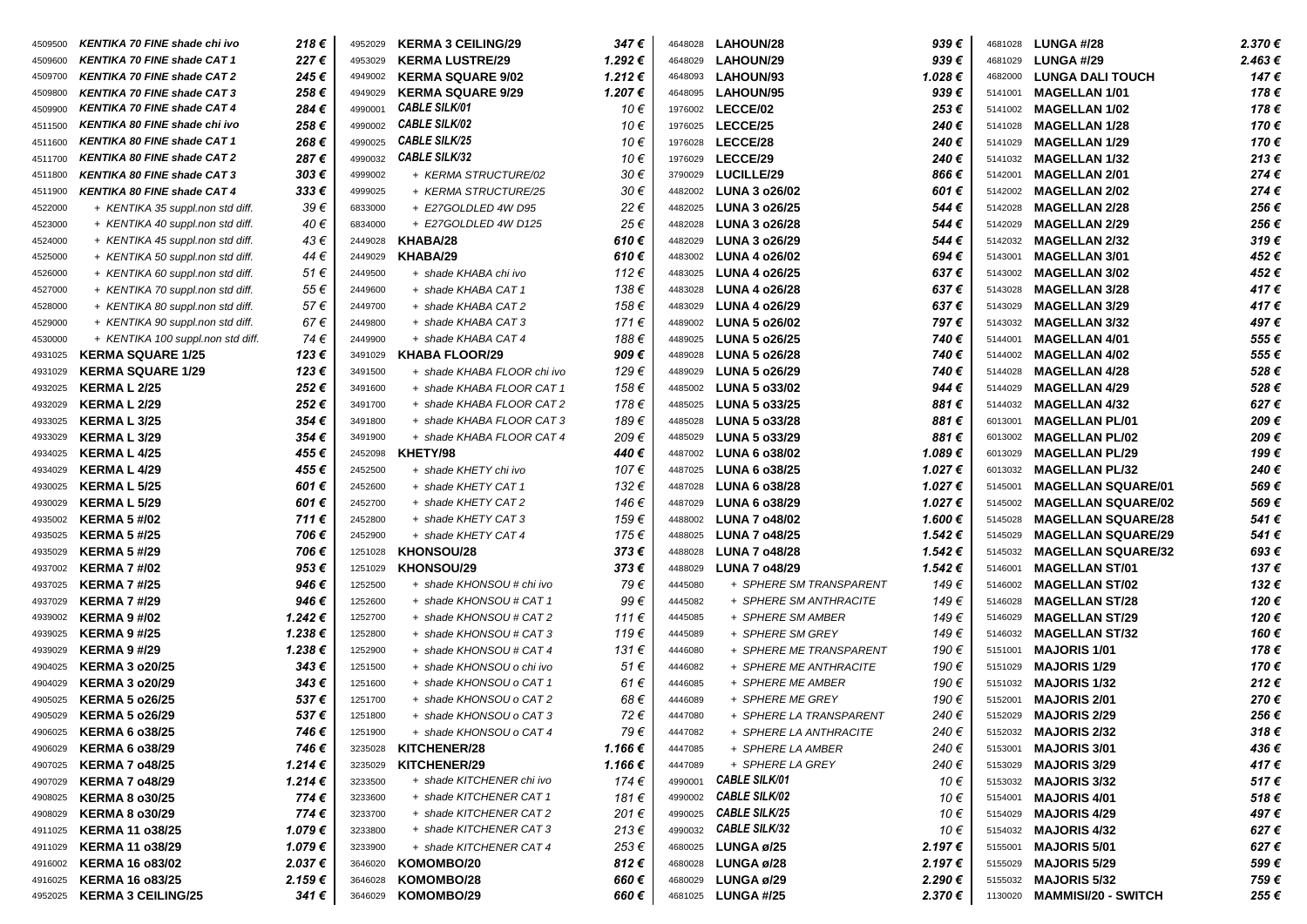| 1130028            | <b>MAMMISI/28 - SWITCH</b>      | 222€    | 1562800 | + shade MAYA # CAT 3         | 99€       | 2256500 | + shade MENNA 2 CYL chi ivo | 69€            | 5166029 | <b>MERCURE 5/29</b>                 | 498€     |
|--------------------|---------------------------------|---------|---------|------------------------------|-----------|---------|-----------------------------|----------------|---------|-------------------------------------|----------|
| 1130029            | <b>MAMMISI/29 - SWITCH</b>      | 222€    | 1562900 | + shade MAYA # CAT 4         | 108€      | 2256600 | + shade MENNA 2 CYL CAT 1   | 85 €           | 5166032 | <b>MERCURE 5/32</b>                 | 660€     |
| 1130031            | <b>MAMMISI/31 - SWITCH</b>      | 324 €   | 1561500 | + shade MAYA o chi ivo       | 63€       | 2256700 | + shade MENNA 2 CYL CAT 2   | 102€           | 5167001 | <b>MERCURE 6/01</b>                 | 621€     |
| 1130032            | <b>MAMMISI/32 - SWITCH</b>      | 287 €   | 1561600 | + shade MAYA o CAT 1         | 78€       | 2256800 | + shade MENNA 2 CYL CAT 3   | 111€           | 5167020 | <b>MERCURE 6/20</b>                 | 673€     |
| 1131020            | <b>MAMMISI/20 + SWITCH</b>      | 255€    | 1561700 | + shade MAYA o CAT 2         | 85€       | 2256900 | + shade MENNA 2 CYL CAT 4   | 121€           | 5167029 | <b>MERCURE 6/29</b>                 | 585€     |
| 1131028            | <b>MAMMISI/28 + SWITCH</b>      | 222€    | 1561800 | + shade MAYA o CAT 3         | 91€       | 2259500 | + shade MENNA 2 o chi ivo   | 56€            | 5167032 | <b>MERCURE 6/32</b>                 | 771€     |
| 1131029            | <b>MAMMISI/29 + SWITCH</b>      | 222€    | 1561900 | + shade MAYA o CAT 4         | 101 €     | 2259600 | + shade MENNA 2 o CAT 1     | 67€            | 6015002 | <b>MERCURE PL/02</b>                | 170€     |
|                    | <b>MAMMISI/31 + SWITCH</b>      | 324 €   | 3653020 | <b>MEDINEH/20</b>            | 799€      | 2259700 | + shade MENNA 2 o CAT 2     | 77€            | 6015020 | <b>MERCURE PL/20</b>                | 171€     |
| 1131031<br>1131032 | <b>MAMMISI/32 + SWITCH</b>      | 287 €   | 3653028 | <b>MEDINEH/28</b>            | $633 \in$ | 2259800 | + shade MENNA 2 o CAT 3     | 79€            | 6015029 | <b>MERCURE PL/29</b>                | 155€     |
| 1130500            | + shade MAMMISI o chi ivo       | 30€     | 3653029 | <b>MEDINEH/29</b>            | 633€      | 2259900 | + shade MENNA 2 o CAT 4     | 88€            | 6015033 | <b>MERCURE PL/33</b>                | 175€     |
| 1130600            | + shade MAMMISI o CAT 1         | 37€     | 1853020 | <b>MEIDOUM 35/20</b>         | 464€      | 2262500 | + shade MENNA 2 # chi ivo   | 89€            | 6016002 | <b>MERCURE PL2/02</b>               | 282€     |
|                    | + shade MAMMISI o CAT 2         | 43€     | 1853029 | <b>MEIDOUM 35/29</b>         | 422€      | 2262600 | + shade MENNA 2 # CAT 1     | 109€           | 6016020 | <b>MERCURE PL2/20</b>               | 301€     |
| 1130700            | + shade MAMMISI o CAT 3         | 45€     | 1853033 | <b>MEIDOUM 35/33</b>         | 474€      | 2262700 |                             | 123€           | 6016029 | <b>MERCURE PL2/29</b>               | 270€     |
| 1130800            |                                 |         |         |                              | 564€      |         | + shade MENNA 2 # CAT 2     | 135€           |         | <b>MERCURE PL2/33</b>               | 292€     |
| 1130900            | + shade MAMMISI o CAT 4         | 50€     | 1855020 | <b>MEIDOUM 55/20</b>         | 516€      | 2262800 | + shade MENNA 2 # CAT 3     |                | 6016033 |                                     | 314€     |
| 1303500            | + shade MAMMISI # chi ivo       | 55€     | 1855029 | <b>MEIDOUM 55/29</b>         |           | 2262900 | + shade MENNA 2 # CAT 4     | 148 €          | 5103001 | <b>MERCURE ROUND 3/01</b>           |          |
| 1303600            | + shade MAMMISI # CAT 1         | 67€     | 1855033 | <b>MEIDOUM 55/33</b>         | 574€      | 2257028 | <b>MENNA 3/28</b>           | 316€           | 5103020 | <b>MERCURE ROUND 3/20</b>           | 316 €    |
| 1303700            | + shade MAMMISI # CAT 2         | 72 €    | 1857020 | <b>MEIDOUM 75/20</b>         | 693€      | 2257029 | <b>MENNA 3/29</b>           | 316€           | 5103029 | <b>MERCURE ROUND 3/29</b>           | 287€     |
| 1303800            | + shade MAMMISI # CAT 3         | 76€     | 1857029 | <b>MEIDOUM 75/29</b>         | 627€      |         | 2257032 MENNA 3/32          | 411€           | 5104001 | <b>MERCURE ROUND 4/01</b>           | 359€     |
| 1303900            | + shade MAMMISI # CAT 4         | 83€     | 1857033 | <b>MEIDOUM 75/33</b>         | 688€      | 2257500 | + shade MENNA 3 CYL chi ivo | 91€            | 5104020 | <b>MERCURE ROUND 4/20</b>           | 363€     |
| 1200500            | + shade MAMMISI CYL chi ivo     | 25€     | 2253028 | <b>MENDES/28</b>             | 367€      | 2257600 | + shade MENNA 3 CYL CAT 1   | 112€           | 5104029 | <b>MERCURE ROUND 4/29</b>           | 330€     |
| 1200600            | + shade MAMMISI CYL CAT 1       | 30€     | 2253029 | <b>MENDES/29</b>             | 367€      | 2257700 | + shade MENNA 3 CYL CAT 2   | 132€           | 5165001 | <b>MERCURE SQUARE/01</b>            | 414€     |
| 1200700            | + shade MAMMISI CYL CAT 2       | 34 €    | 2253500 | + shade MENDES chi ivo       | 51€       | 2257800 | + shade MENNA 3 CYL CAT 3   | 143€           | 5165020 | <b>MERCURE SQUARE/20</b>            | 447€     |
| 1200800            | + shade MAMMISI CYL CAT 3       | 37€     | 2253600 | + shade MENDES CAT 1         | 68€       | 2257900 | + shade MENNA 3 CYL CAT 4   | 158 €          | 5165029 | <b>MERCURE SQUARE/29</b>            | 388€     |
| 1200900            | + shade MAMMISI CYL CAT 4       | 40 €    | 2253700 | + shade MENDES CAT 2         | 78€       | 2260500 | + shade MENNA 3 o chi ivo   | 62€            | 5165032 | <b>MERCURE SQUARE/32</b>            | 533€     |
| 2450028            | <b>MANDOULIS/28</b>             | 878 €   | 2253800 | + shade MENDES CAT 3         | 84 €      | 2260600 | + shade MENNA 3 o CAT 1     | 77€            | 5168001 | <b>MERCURE ST/01</b>                | 94€      |
| 2450029            | <b>MANDOULIS/29</b>             | 878€    | 2253900 | + shade MENDES CAT 4         | 92€       | 2260700 | + shade MENNA 3 o CAT 2     | 90€            | 5168020 | <b>MERCURE ST/20</b>                | 94€      |
| 2450500            | + shade MANDOULIS chi ivo       | 154 €   | 3253029 | <b>MENDES FLOOR/29</b>       | 604€      | 2260800 | + shade MENNA 3 o CAT 3     | 92€            | 5168029 | <b>MERCURE ST/29</b>                | 84€      |
| 2450600            | + shade MANDOULIS CAT 1         | 189€    | 3253500 | + shade MENDES FLOOR chi ivo | 80€       | 2260900 | + shade MENNA 3 o CAT 4     | 102€           | 5168032 | <b>MERCURE ST/32</b>                | 107€     |
| 2450700            | + shade MANDOULIS CAT 2         | 216€    | 3253600 | + shade MENDES FLOOR CAT 1   | 99€       | 2263500 | + shade MENNA 3 # chi ivo   | 132€           | 4154029 | <b>MEREROUKA 2/29</b>               | 641€     |
| 2450800            | + shade MANDOULIS CAT 3         | 234 €   | 3253700 | + shade MENDES FLOOR CAT 2   | 114€      | 2263600 | + shade MENNA 3 # CAT 1     | 141€           | 4154033 | <b>MEREROUKA 2/33</b>               | 736€     |
| 2450900            | + shade MANDOULIS CAT 4         | 257 €   | 3253800 | + shade MENDES FLOOR CAT 3   | 119€      | 2263700 | + shade MENNA 3 # CAT 2     | 160€           | 4155029 | <b>MEREROUKA 3/29</b>               | 908€     |
| 3492028            | <b>MANDOULIS FLOOR/28</b>       | 1.166€  | 3253900 | + shade MENDES FLOOR CAT 4   | 131 €     | 2263800 | + shade MENNA 3 # CAT 3     | 174 €          | 4155033 | <b>MEREROUKA 3/33</b>               | 1.021€   |
| 3492029            | <b>MANDOULIS FLOOR/29</b>       | 1.166 € | 2255028 | <b>MENNA 1/28</b>            | 262€      | 2263900 | + shade MENNA 3 # CAT 4     | 190 €          | 4333500 | + shade MERER.# chi ivo (x2,x3)     | 96€      |
| 3492500            | + shade MANDOULIS FLOOR chi ivo | 165€    | 2255029 | <b>MENNA 1/29</b>            | 262€      | 1654029 | <b>MERAK 2/29</b>           | 265€           | 4333600 | $+$ shade MERER.# CAT 1 (x2,x3)     | 119€     |
| 3492600            | + shade MANDOULIS FLOOR CAT 1   | 203€    | 2255032 | <b>MENNA 1/32</b>            | 330€      | 1654032 | <b>MERAK 2/32</b>           | 315€           | 4333700 | $+$ shade MERER.# CAT 2 (x2,x3)     | 136€     |
| 3492700            | + shade MANDOULIS FLOOR CAT2    | 230€    | 2255500 | + shade MENNA 1 CYL chi ivo  | 55€       | 5161001 | <b>MERCURE 1/01</b>         | 129€           | 4333800 | + shade MERER.# CAT 3 (x2,x3)       | 147€     |
| 3492800            | + shade MANDOULIS FLOOR CAT 3   | 250 €   | 2255600 | + shade MENNA 1 CYL CAT 1    | 68€       | 5161020 | <b>MERCURE 1/20</b>         | 132€           | 4333900 | + shade MERER.# CAT 4 $(x2,x3)$     | 161 €    |
| 3492900            | + shade MANDOULIS FLOOR CAT 4   | 275€    | 2255700 | + shade MENNA 1 CYL CAT 2    | 79€       | 5161029 | <b>MERCURE 1/29</b>         | 114€           | 4157500 | + shade MERER.280 chi ivo (x2,x3)   | 54 €     |
| 5966001            | <b>MANHATTAN 6/01</b>           | 101 €   | 2255800 | + shade MENNA 1 CYL CAT 3    | 85€       | 5161032 | <b>MERCURE 1/32</b>         | 144€           | 4157600 | + shade MERER.280 CAT 1 $(x2, x3)$  | 66€      |
| 5966002            | <b>MANHATTAN 6/02</b>           | 101 €   | 2255900 | + shade MENNA 1 CYL CAT 4    | 94€       | 5162001 | <b>MERCURE 2/01</b>         | 187€           | 4157700 | $+$ shade MERER.280 CAT 2 (x2,x3)   | 77 €     |
| 5966025            | <b>MANHATTAN 6/25</b>           | 94 €    | 2258500 | + shade MENNA 1 o chi ivo    | 48€       | 5162020 | <b>MERCURE 2/20</b>         | 199€           | 4157800 | $+$ shade MERER.280 CAT 3 (x2,x3)   | 90€      |
| 5966028            | <b>MANHATTAN 6/28</b>           | 94€     | 2258600 | + shade MENNA 1 o CAT 1      | 57€       |         | 5162029 MERCURE 2/29        | 170 €          | 4157900 | $+$ shade MERER.280 CAT 4 (x2,x3)   | 99 €     |
| 5966029            | <b>MANHATTAN 6/29</b>           | 94€     | 2258700 | + shade MENNA 1 o CAT 2      | 68€       |         | 5162032 MERCURE 2/32        | 230 $\epsilon$ | 4158500 | + shade MERER.40o chi ivo (x2,x3)   | $67 \in$ |
| 5968001            | <b>MANHATTAN 8/01</b>           | 105 €   | 2258800 | + shade MENNA 1 o CAT 3      | 76 €      | 5163001 | <b>MERCURE 3/01</b>         | 292 €          | 4158600 | $+$ shade MERER.400 CAT 1 (x2,x3)   | 80€      |
| 5968002            | <b>MANHATTAN 8/02</b>           | 105 €   | 2258900 | + shade MENNA 1 o CAT 4      | 83€       | 5163020 | <b>MERCURE 3/20</b>         | 293€           | 4158700 | $+$ shade MERER.400 CAT 2 (x2,x3)   | 97€      |
| 5968025            | <b>MANHATTAN 8/25</b>           | 97€     | 2261500 | + shade MENNA 1 # chi ivo    | 63€       | 5163029 | <b>MERCURE 3/29</b>         | 256 €          | 4158800 | $+$ shade MERER.400 CAT 3 (x2,x3)   | 108€     |
| 5968028            | <b>MANHATTAN 8/28</b>           | 97€     | 2261600 | + shade MENNA 1 # CAT 1      | 82€       |         | 5163032 MERCURE 3/32        | 374€           | 4158900 | $+$ shade MERER.400 CAT 4 (x2,x3)   | 119€     |
| 5968029            | <b>MANHATTAN 8/29</b>           | 97€     | 2261700 | + shade MENNA 1 # CAT 2      | 94€       | 5164001 | <b>MERCURE 4/01</b>         | 409 €          | 4545500 | + shade MERER.45cyl chi ivo (x2,x3) | 123 €    |
| 1561029            | MAYA/29                         | 293€    | 2261800 | + shade MENNA 1 # CAT 3      | 102 €     | 5164020 | <b>MERCURE 4/20</b>         | 431 €          | 4545600 | + shade MERER.45cyl CAT 1 (x2,x3)   | 149 €    |
| 1561032            | MAYA/32                         | 389€    | 2261900 | + shade MENNA 1 # CAT 4      | 112€      |         | 5164029 MERCURE 4/29        | 373€           | 4545700 | + shade MERER.45cyl CAT 2 (x2,x3)   | 169€     |
| 1562500            | + shade MAYA # chi ivo          | 71€     | 2256028 | <b>MENNA 2/28</b>            | 287€      | 5164032 | <b>MERCURE 4/32</b>         | 518€           | 4545800 | + shade MERER.45cyl CAT 3 (x2,x3)   | 177€     |
| 1562600            | + shade MAYA # CAT 1            | 89€     |         | 2256029 MENNA 2/29           | 287€      | 5166001 | <b>MERCURE 5/01</b>         | 533€           | 4545900 | + shade MERER.45cyl CAT 4 (x2,x3)   | 195 €    |
| 1562700            | + shade MAYA # CAT 2            | 95 €    |         | 2256032 MENNA 2/32           | 380€      |         | 5166020 MERCURE 5/20        | 572€           |         | 1862020 MEROE 25/20                 | 373€     |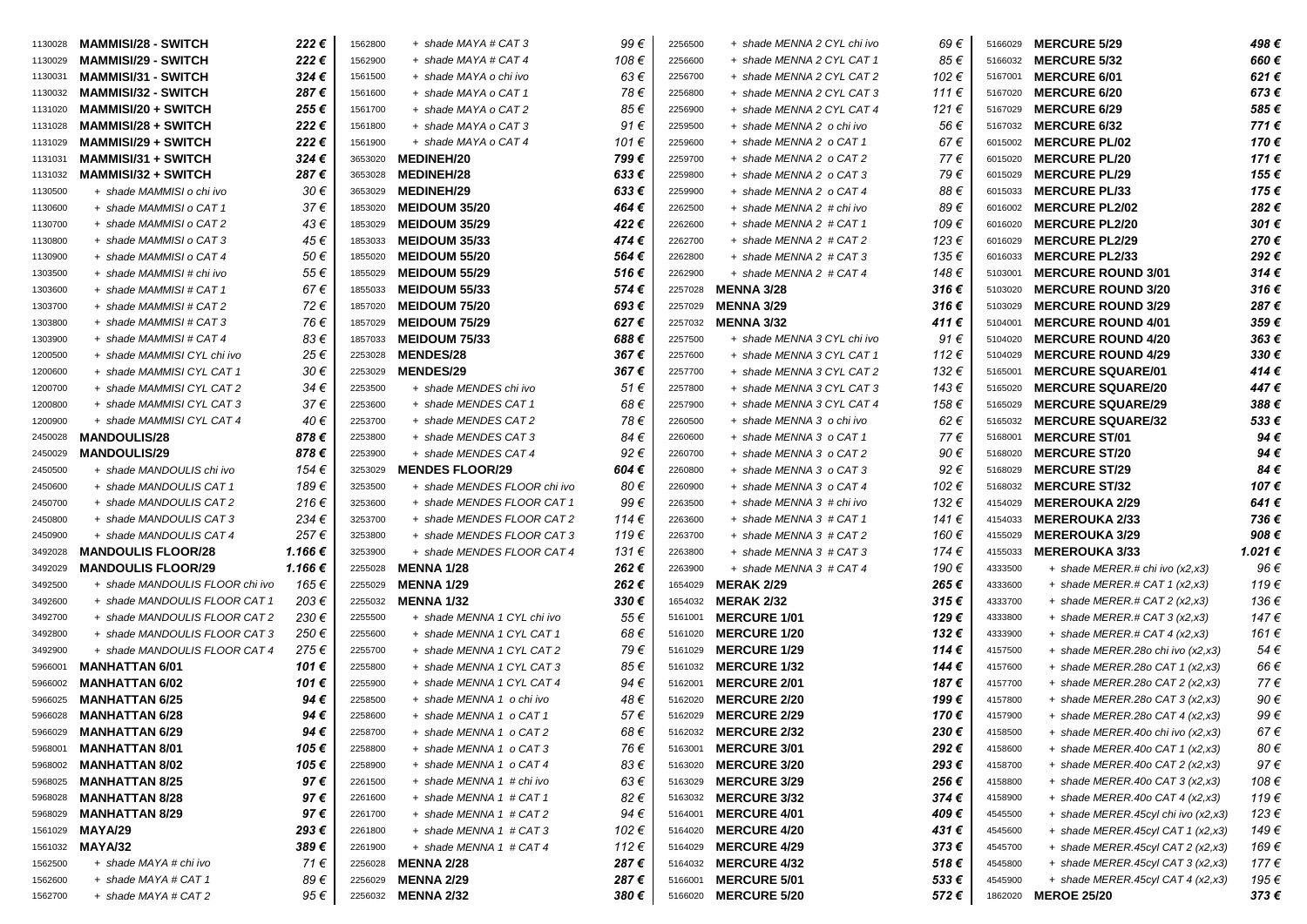| 1862029 | <b>MEROE 25/29</b>          | 337 €                       | 1620025  | <b>MINOS/25</b>                 | 251€           | 2355900 | + shade NAOS 2 CAT 4            | 102€     | 3665029 | <b>NEDJEM/29</b>                | 515€  |
|---------|-----------------------------|-----------------------------|----------|---------------------------------|----------------|---------|---------------------------------|----------|---------|---------------------------------|-------|
| 1862033 | <b>MEROE 25/33</b>          | 362€                        | 1620028  | <b>MINOS/28</b>                 | 251€           | 4735500 | NAPATA 35 shade chi ivo         | 92€      | 3665093 | <b>NEDJEM/93</b>                | 533€  |
| 1864020 | <b>MEROE 40/20</b>          | 395€                        | 1620029  | <b>MINOS/29</b>                 | 251€           | 4735600 | NAPATA 35 shade CAT 1           | 109€     | 3665095 | <b>NEDJEM/95</b>                | 515€  |
| 1864029 | <b>MEROE 40/29</b>          | 360€                        | 1620032  | <b>MINOS/32</b>                 | 305€           | 4735700 | NAPATA 35 shade CAT 2           | 120€     | 4514500 | NEFERKARE 40 shade chi ivo      | 141 € |
| 1864033 | <b>MEROE 40/33</b>          | 389€                        | 3798002  | MIRA/02                         | 866€           | 4735800 | <b>NAPATA 35 shade CAT 3</b>    | 131€     | 4514600 | NEFERKARE 40 shade CAT 1        | 146 € |
| 1865020 | <b>MEROE 53/20</b>          | 417€                        | 1133028  | <b>MONTOU/28</b>                | 330 $\epsilon$ | 4735900 | NAPATA 35 shade CAT 4           | 144 €    | 4514700 | NEFERKARE 40 shade CAT 2        | 167€  |
| 1865029 | <b>MEROE 53/29</b>          | 382€                        | 1133029  | <b>MONTOU/29</b>                | 330 $\epsilon$ | 4740500 | NAPATA 40 shade chi ivo         | 105€     | 4514800 | NEFERKARE 40 shade CAT 3        | 177€  |
| 1865033 | <b>MEROE 53/33</b>          | 416€                        | 1302500  | + shade MONTOU # chi ivo (x2)   | 55€            | 4740600 | <b>NAPATA 40 shade CAT 1</b>    | 129€     | 4514900 | NEFERKARE 40 shade CAT 4        | 195€  |
| 2460029 | <b>MERTY/29</b>             | 413€                        | 1302600  | $+$ shade MONTOU # CAT 1 (x2)   | 67€            | 4740700 | <b>NAPATA 40 shade CAT 2</b>    | 143€     | 4515500 | NEFERKARE 45 shade chi ivo      | 160€  |
| 2460500 | + shade MERTY chi ivo       | 96€                         | 1302700  | + shade MONTOU # CAT 2 (x2)     | 72€            | 4740800 | <b>NAPATA 40 shade CAT 3</b>    | 152€     | 4515600 | NEFERKARE 45 shade CAT 1        | 169€  |
| 2460600 | + shade MERTY CAT 1         | 118€                        | 1302800  | $+$ shade MONTOU # CAT 3 (x2)   | 76€            | 4740900 | NAPATA 40 shade CAT 4           | 167€     | 4515700 | NEFERKARE 45 shade CAT 2        | 189€  |
| 2460700 | + shade MERTY CAT 2         | 129€                        | 1302900  | $+$ shade MONTOU # CAT 4 (x2)   | 83€            | 4745500 | NAPATA 45 shade chi ivo         | 123€     | 4515800 | NEFERKARE 45 shade CAT 3        | 204€  |
| 2460800 | + shade MERTY CAT 3         | 141 €                       | 1101500  | + shade MONTOU o chi ivo (x2)   | 25€            | 4745600 | <b>NAPATA 45 shade CAT 1</b>    | 149€     | 4515900 | NEFERKARE 45 shade CAT 4        | 224€  |
| 2460900 | + shade MERTY CAT 4         | 155€                        | 1101600  | + shade MONTOU o CAT 1 (x2)     | 30€            | 4745700 | NAPATA 45 shade CAT 2           | 169€     | 4516500 | NEFERKARE 50 shade chi ivo      | 182€  |
| 3472029 | <b>MERTY FLOOR/29</b>       | 695€                        | 1101700  | + shade MONTOU o CAT 2 (x2)     | 34 €           | 4745800 | <b>NAPATA 45 shade CAT 3</b>    | 177€     | 4516600 | NEFERKARE 50 shade CAT 1        | 188€  |
| 3472500 | + shade MERTY FLOOR chi ivo | 105 €                       | 1101800  | + shade MONTOU o CAT 3 (x2)     | 37€            | 4745900 | NAPATA 45 shade CAT 4           | 195€     | 4516700 | NEFERKARE 50 shade CAT 2        | 215€  |
| 3472600 | + shade MERTY FLOOR CAT 1   | 131 €                       | 1101900  | + shade MONTOU o CAT 4 (x2)     | 40 €           | 4760500 | NAPATA 60 shade chi ivo         | 217€     | 4516800 | <b>NEFERKARE 50 shade CAT 3</b> | 229€  |
| 3472700 | + shade MERTY FLOOR CAT 2   | 141 €                       | 1201500  | + shade MONTOU cyl chi ivo (x2) | 25€            | 4760600 | <b>NAPATA 60 shade CAT 1</b>    | 227€     | 4516900 | NEFERKARE 50 shade CAT 4        | 252€  |
| 3472800 | + shade MERTY FLOOR CAT 3   | 154 €                       | 1201600  | + shade MONTOU cyl CAT 1 (x2)   | 30€            | 4760700 | <b>NAPATA 60 shade CAT 2</b>    | 251 €    | 4517500 | NEFERKARE 55 shade chi ivo      | 209€  |
| 3472900 | + shade MERTY FLOOR CAT 4   | 170€                        | 1201700  | + shade MONTOU cyl CAT 2 (x2)   | 34 €           | 4760800 | NAPATA 60 shade CAT 3           | 267 €    | 4517600 | NEFERKARE 55 shade CAT 1        | 217€  |
| 1953028 | <b>MESSENGER/28</b>         | 227 €                       | 1201800  | + shade MONTOU cyl CAT 3 (x2)   | 37€            | 4760900 | NAPATA 60 shade CAT 4           | 293 €    | 4517700 | NEFERKARE 55 shade CAT 2        | 244 € |
| 1953029 | <b>MESSENGER/29</b>         | 227€                        | 1201900  | + shade MONTOU cyl CAT 4 (x2)   | 40€            | 4780500 | NAPATA 80 shade chi ivo         | 332€     | 4517800 | NEFERKARE 55 shade CAT 3        | 264€  |
| 4999002 | + KERMA STRUCTURE/02        | 30€                         |          | 92035995 MOSQUITO NET shade Ø35 | 68€            | 4780600 | <b>NAPATA 80 shade CAT 1</b>    | 345€     | 4517900 | NEFERKARE 55 shade CAT 4        | 291€  |
| 4999025 | + KERMA STRUCTURE/25        | 30€                         | 92040995 | <b>MOSQUITO NET shade Ø40</b>   | 76€            | 4780700 | NAPATA 80 shade CAT 2           | 382€     | 2362029 | <b>NOUBET/29</b>                | 265€  |
| 6833000 | + E27GOLDLED 4W D95         | 22€                         |          | 92045995 MOSQUITO NET shade Ø45 | 84 €           | 4780800 | <b>NAPATA 80 shade CAT 3</b>    | 405 €    | 1308500 | + shade NOUBET chi ivo          | 68€   |
| 6834000 | + E27GOLDLED 4W D125        | 25€                         | 92050995 | <b>MOSQUITO NET shade Ø50</b>   | 95€            | 4780900 | NAPATA 80 shade CAT 4           | 445€     | 1308600 | + shade NOUBET CAT 1            | 84€   |
| 1954028 | <b>MESSENGER L/28</b>       | 227 €                       | 92055995 | <b>MOSQUITO NET shade Ø55</b>   | 106€           | 1733002 | <b>NAXOS/02</b>                 | 593€     | 1308700 | + shade NOUBET CAT 2            | 94€   |
| 1954029 | <b>MESSENGER L/29</b>       | 227€                        | 92060995 | <b>MOSQUITO NET shade Ø60</b>   | 119€           | 1733028 | <b>NAXOS/28</b>                 | 567€     | 1308800 | + shade NOUBET CAT 3            | 97€   |
| 6833000 | + E27GOLDLED 4W D95         | 22€                         | 92070995 | <b>MOSQUITO NET shade Ø70</b>   | 135€           | 1733029 | NAXOS/29                        | 567€     | 1308900 | + shade NOUBET CAT 4            | 107€  |
| 6834000 | + E27GOLDLED 4W D125        | 25€                         | 92080995 | MOSQUITO NET shade Ø80          | 151€           | 1135028 | <b>NECTANEBO 1/28</b>           | 218€     | 3460029 | <b>NOUKAR/29</b>                | 388€  |
| 4439029 | <b>METELIS 125/29</b>       | 1.791€                      |          | 92090995 MOSQUITO NET shade Ø90 | 170€           | 1135029 | <b>NECTANEBO 1/29</b>           | 218€     | 3460032 | <b>NOUKAR/32</b>                | 697€  |
| 4439500 | + shade METELIS 125 chi ivo | 401€                        | 92100995 | <b>MOSQUITO NET shade Ø100</b>  | 189€           | 1102500 | + shade NECTANEBO 1 o chi ivo   | 27€      | 4999002 | + KERMA STRUCTURE/02 (x3)       | 30€   |
| 4439600 | + shade METELIS 125 CAT 1   | 430 €                       | 1333028  | <b>NAGANO/28</b>                | 367€           | 1102600 | + shade NECTANEBO 1 o CAT 1     | 34 €     | 6833000 | + E27GOLDLED 4W D95             | 22 €  |
| 4439700 | + shade METELIS 125 CAT 2   | 476 €                       | 1333029  | NAGANO/29                       | 367€           | 1102700 | + shade NECTANEBO 1 o CAT 2     | 39€      | 6834000 | + E27GOLDLED 4W D125            | 25€   |
| 4439800 | + shade METELIS 125 CAT 3   | 506€                        | 1333032  | <b>NAGANO/32</b>                | 514€           | 1102800 | + shade NECTANEBO 1 o CAT 3     | 43€      | 3461500 | + shade NOUKAR 1 chi ivo        | 32€   |
| 4439900 | + shade METELIS 125 CAT 4   | 557€                        | 1333500  | + shade NAGANO chi ivo          | 59€            | 1102900 | + shade NECTANEBO 1 o CAT 4     | 48€      | 3461600 | + shade NOUKAR 1 CAT 1          | 38€   |
| 4440029 | <b>METELIS 155/29</b>       | $2.103 \in$                 | 1333600  | + shade NAGANO CAT 1            | 71€            | 1204500 | + shade NECTANEBO 1 CYL chi ivo | 30€      | 3461700 | + shade NOUKAR 1 CAT 2          | 44 €  |
| 4440500 | + shade METELIS 155 chi ivo | 557€                        | 1333700  | + shade NAGANO CAT 2            | 77€            | 1204600 | + shade NECTANEBO 1 CYL CAT 1   | 37€      | 3461800 | + shade NOUKAR 1 CAT 3          | 49€   |
| 4440600 | + shade METELIS 155 CAT 1   | 595 €                       | 1333800  | + shade NAGANO CAT 3            | 82€            | 1204700 | + shade NECTANEBO 1 CYL CAT 2   | 43€      | 3461900 | + shade NOUKAR 1 CAT 4          | 54€   |
| 4440700 | + shade METELIS 155 CAT 2   | 677€                        | 1333900  | + shade NAGANO CAT 4            | 90€            | 1204800 | + shade NECTANEBO 1 CYL CAT 3   | 45€      | 3462500 | + shade NOUKAR 2 chi ivo        | 43€   |
| 4440800 | + shade METELIS 155 CAT 3   | 720€                        |          | 2354029 NAOS 1/29               | 183€           | 1204900 | + shade NECTANEBO 1 CYL CAT 4   | 50€      | 3462600 | + shade NOUKAR 2 CAT 1          | 45 €  |
| 4440900 | + shade METELIS 155 CAT 4   | 793€                        |          | 2354032 NAOS 1/32               | 221€           | 1335500 | + shade NECTANEBO 1 # chi ivo   | 55€      | 3462700 | + shade NOUKAR 2 CAT 2          | 51 €  |
| 6055002 | <b>MICRON PL/02</b>         | 174 $\boldsymbol{\epsilon}$ | 2354500  | + shade NAOS 1 chi ivo          | $55 \in$       | 1335600 | + shade NECTANEBO 1 # CAT 1     | $67 \in$ | 3462800 | + shade NOUKAR 2 CAT 3          | 56€   |
| 6055020 | <b>MICRON PL/20</b>         | 174 €                       | 2354600  | + shade NAOS 1 CAT 1            | 67€            | 1335700 | + shade NECTANEBO 1 # CAT 2     | 72 €     | 3462900 | + shade NOUKAR 2 CAT 4          | 62€   |
| 6055029 | <b>MICRON PL/29</b>         | 160 €                       | 2354700  | + shade NAOS 1 CAT 2            | 72€            | 1335800 | + shade NECTANEBO 1 # CAT 3     | 76 €     | 3463500 | + shade NOUKAR 3 chi ivo        | 43€   |
| 6055032 | <b>MICRON PL/32</b>         | 187€                        | 2354800  | + shade NAOS 1 CAT 3            | 76€            | 1335900 | + shade NECTANEBO 1 # CAT 4     | 83€      | 3463600 | + shade NOUKAR 3 CAT 1          | 45 €  |
| 2850002 | <b>MIDAS/02</b>             | 394€                        | 2354900  | + shade NAOS 1 CAT 4            | 83€            | 1136028 | <b>NECTANEBO 2/28</b>           | 265 €    | 3463700 | + shade NOUKAR 3 CAT 2          | 51€   |
| 2850028 | <b>MIDAS/28</b>             | 367€                        |          | 2355029 NAOS 2/29               | 212€           | 1136029 | <b>NECTANEBO 2/29</b>           | 265 €    | 3463800 | + shade NOUKAR 3 CAT 3          | 56€   |
| 2850029 | <b>MIDAS/29</b>             | 367€                        | 2355032  | <b>NAOS 2/32</b>                | 256 €          | 1136500 | + shade NECTANEBO 2 chi ivo     | 34 €     | 3463900 | + shade NOUKAR 3 CAT 4          | 62€   |
| 3700002 | MILO/02                     | 1.126 €                     | 2355500  | + shade NAOS 2 chi ivo          | 72€            | 1136600 | + shade NECTANEBO 2 CAT 1       | 43€      | 4655028 | NOVA/28                         | 454 € |
| 3700028 | MILO/28                     | 1.059€                      | 2355600  | + shade NAOS 2 CAT 1            | 80€            | 1136700 | + shade NECTANEBO 2 CAT 2       | 50€      | 4655029 | NOVA/29                         | 454 € |
| 3700029 | MILO/29                     | 1.059 €                     | 2355700  | + shade NAOS 2 CAT 2            | 90€            | 1136800 | + shade NECTANEBO 2 CAT 3       | 54 €     | 4655078 | NOVA/78                         | 454 € |
| 1620002 | <b>MINOS/02</b>             | 265 €                       | 2355800  | + shade NAOS 2 CAT 3            | 92 €           | 1136900 | + shade NECTANEBO 2 CAT 4       | 59 €     |         | 4655093 NOVA/93                 | 509€  |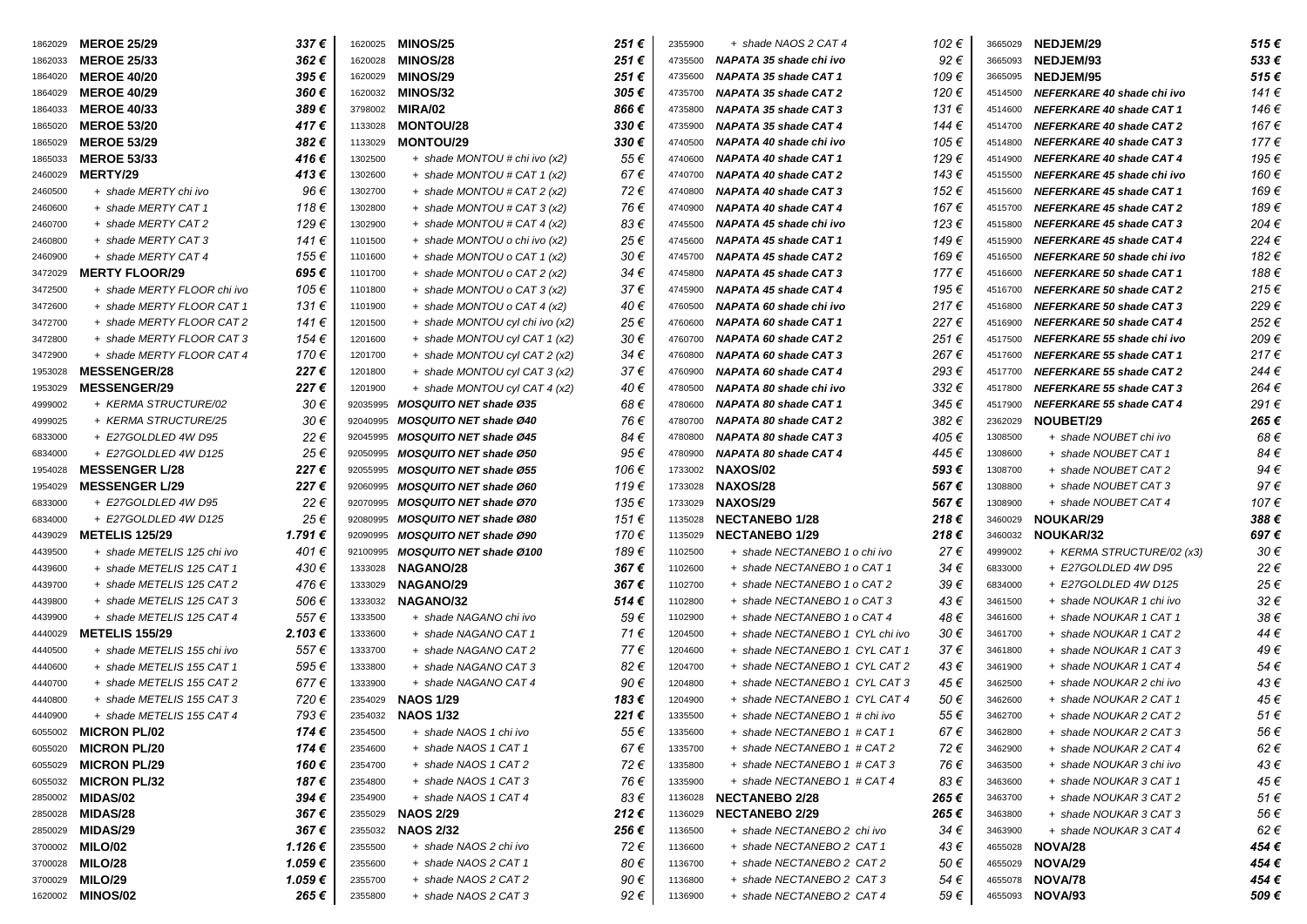| 5910001 | ORLANDO/01           | 120€           | 1662001 | PALMA/01                 | 207€              | 5988029 | PLUTON 8/29                  | 61 €                        | 1204500 | + shade RAMOSE 2 cyl chi ivo | 30€      |
|---------|----------------------|----------------|---------|--------------------------|-------------------|---------|------------------------------|-----------------------------|---------|------------------------------|----------|
| 5910002 | ORLANDO/02           | 118€           |         | 1662002 PALMA/02         | 205€              | 6833000 | + E27GOLDLED 4W D95          | 22€                         | 1204600 | + shade RAMOSE 2 cyl CAT 1   | 37€      |
| 5910025 | ORLANDO/25           | 109€           | 1662028 | PALMA/28                 | 192€              | 6834000 | + E27GOLDLED 4W D125         | 25€                         | 1204700 | + shade RAMOSE 2 cyl CAT 2   | 43€      |
| 5910028 | ORLANDO/28           | 109€           | 1662029 | PALMA/29                 | 192€              | 4676029 | POLARIS 90/29                | 746 €                       | 1204800 | + shade RAMOSE 2 cyl CAT 3   | 45€      |
| 5910029 | ORLANDO/29           | 109€           |         | 1662032 PALMA/32         | 236€              | 4676033 | POLARIS 90/33                | 834€                        | 1204900 | + shade RAMOSE 2 cyl CAT 4   | 50€      |
| 5936001 | <b>OSLO 6/01</b>     | 142€           | 2670027 | <b>PANDORA/27</b>        | 794€              | 4677029 | <b>POLARIS 120/29</b>        | 953€                        | 1903025 | <b>RICHELIEU 35/25</b>       | 407€     |
| 5936002 | <b>OSLO 6/02</b>     | 142€           | 2670029 | <b>PANDORA/29</b>        | 794€              | 4677033 | <b>POLARIS 120/33</b>        | 1.056 €                     | 1903029 | <b>RICHELIEU 35/29</b>       | 407€     |
| 5936025 | <b>OSLO 6/25</b>     | 129€           |         | 2167029 PAPYRUS/29       | 357€              | 4678029 | <b>POLARIS 150/29</b>        | 1.232€                      | 1903033 | <b>RICHELIEU 35/33</b>       | 474€     |
| 5936028 | <b>OSLO 6/28</b>     | 129€           |         | 2167093 PAPYRUS/93       | 374€              | 4678033 | <b>POLARIS 150/33</b>        | 1.352€                      | 1905025 | <b>RICHELIEU 55/25</b>       | 500€     |
| 5936029 | <b>OSLO 6/29</b>     | 129€           | 2167095 | <b>PAPYRUS/95</b>        | 357€              | 1670029 | <b>POLLUX/29 + SWITCH</b>    | 850€                        | 1905029 | <b>RICHELIEU 55/29</b>       | 500€     |
| 5938001 | <b>OSLO 8/01</b>     | 146 €          | 2167500 | + shade PAPYRUS chi ivo  | $31 \in$          | 1671029 | <b>POLLUX/29 - SWITCH</b>    | 827€                        | 1905033 | <b>RICHELIEU 55/33</b>       | 580€     |
| 5938002 | <b>OSLO 8/02</b>     | 146 €          | 2167600 | + shade PAPYRUS CAT 1    | 39€               | 1646028 | <b>POLONIUS/28</b>           | 350€                        | 1907025 | <b>RICHELIEU 75/25</b>       | 633€     |
| 5938025 | <b>OSLO 8/25</b>     | 132€           | 2167700 | + shade PAPYRUS CAT 2    | 45€               | 1646029 | <b>POLONIUS/29</b>           | 350€                        | 1907029 | <b>RICHELIEU 75/29</b>       | 633€     |
| 5938028 | <b>OSLO 8/28</b>     | 132€           | 2167800 | + shade PAPYRUS CAT 3    | 50€               | 1646032 | <b>POLONIUS/32</b>           | 489 €                       | 1907033 | <b>RICHELIEU 75/33</b>       | 733€     |
| 5938029 | <b>OSLO 8/29</b>     | 132€           | 2167900 | + shade PAPYRUS CAT 4    | 55€               | 5920001 | PORTOFINO/01                 | 288 €                       | 5900001 | <b>RIVERSIDE 1/01</b>        | 123€     |
| 3683028 | OUADI/28             | 434€           |         | 1628025 PAROS/25         | 287€              | 5920002 | <b>PORTOFINO/02</b>          | 282 €                       | 5900002 | <b>RIVERSIDE 1/02</b>        | 120€     |
| 3683029 | OUADI/29             | 434€           | 1628028 | <b>PAROS/28</b>          | 287€              | 5920025 | <b>PORTOFINO/25</b>          | 261 €                       | 5900025 | <b>RIVERSIDE 1/25</b>        | 114€     |
| 3668028 | <b>OUASET/28</b>     | 843€           | 1628029 | <b>PAROS/29</b>          | 287€              | 5920028 | <b>PORTOFINO/28</b>          | 261€                        | 5900028 | <b>RIVERSIDE 1/28</b>        | 114€     |
| 3668029 | <b>OUASET/29</b>     | 843€           |         | 1628032 PAROS/32         | 355€              | 5920029 | <b>PORTOFINO/29</b>          | 261 €                       | 5900029 | <b>RIVERSIDE 1/29</b>        | 114€     |
| 3668032 | OUASET/32            | 1.149€         | 1665001 | PEGASE/01                | 159€              | 5920032 | <b>PORTOFINO/32</b>          | 327€                        | 5905001 | <b>RIVERSIDE 2/01</b>        | 203€     |
| 1867028 | <b>OUBA 35/28</b>    | 480 €          | 1665002 | <b>PEGASE/02</b>         | 158 €             | 2666028 | POUNT/28                     | 527€                        | 5905002 | <b>RIVERSIDE 2/02</b>        | 199€     |
| 1867029 | <b>OUBA 35/29</b>    | 480€           | 1665029 | PEGASE/29                | 146€              | 2666029 | POUNT/29                     | 527€                        | 5905025 | <b>RIVERSIDE 2/25</b>        | 189€     |
| 1867033 | <b>OUBA 35/33</b>    | 520€           | 1665032 | PEGASE/32                | 170€              | 1150028 | <b>RAMOSE 1/28</b>           | 183€                        | 5905028 | <b>RIVERSIDE 2/28</b>        | 189€     |
| 1868028 | <b>OUBA 65/28</b>    | 746 €          | 2290098 | PENOUT 1/98              | 380€              | 1150029 | RAMOSE 1/29                  | 183€                        | 5905029 | <b>RIVERSIDE 2/29</b>        | 189€     |
| 1868029 | <b>OUBA 65/29</b>    | 746 €          | 2290500 | + shade PENOUT 1 chi ivo | 43€               | 1150032 | <b>RAMOSE 1/32</b>           | 222€                        | 6017001 | <b>SADIRA PL/01</b>          | 209€     |
| 1868033 | <b>OUBA 65/33</b>    | 826€           | 2290600 | + shade PENOUT 1 CAT 1   | 44€               | 1302500 | + shade RAMOSE 1 # chi ivo   | 55€                         | 6017002 | <b>SADIRA PL/02</b>          | 207€     |
| 5862002 | <b>OURANOS 1/02</b>  | 267€           | 2290700 | + shade PENOUT 1 CAT 2   | 54 €              | 1302600 | + shade RAMOSE 1 # CAT 1     | 67€                         | 6017020 | <b>SADIRA PL/20</b>          | 217€     |
| 5862025 | <b>OURANOS 1/25</b>  | 251€           | 2290800 | + shade PENOUT 1 CAT 3   | 59€               | 1302700 | + shade RAMOSE 1 # CAT 2     | 72€                         | 6017028 | <b>SADIRA PL/28</b>          | 199€     |
| 5862029 | <b>OURANOS 1/29</b>  | 251€           | 2290900 | + shade PENOUT 1 CAT 4   | 65€               | 1302800 | + shade RAMOSE 1 # CAT 3     | 76€                         | 6017029 | <b>SADIRA PL/29</b>          | 199€     |
| 5862032 | <b>OURANOS 1/32</b>  | 279€           | 2291098 | PENOUT 2/98              | 460€              | 1302900 | + shade RAMOSE 1 # CAT 4     | 83€                         | 6017032 | <b>SADIRA PL/32</b>          | 258€     |
| 5864002 | <b>OURANOS 2/02</b>  | 344€           | 2291500 | + shade PENOUT 2 chi ivo | 48€               | 1101500 | + shade RAMOSE 1 o chi ivo   | 25€                         | 6022002 | <b>SADIRA PL2/02</b>         | 307€     |
| 5864025 | <b>OURANOS 2/25</b>  | 322€           | 2291600 | + shade PENOUT 2 CAT 1   | 49€               | 1101600 | + shade RAMOSE 1 o CAT 1     | 30€                         | 6022028 | <b>SADIRA PL2/28</b>         | 297€     |
| 5864029 | <b>OURANOS 2/29</b>  | 322€           | 2291700 | + shade PENOUT 2 CAT 2   | 56€               | 1101700 | + shade RAMOSE 1 o CAT 2     | 34 €                        | 6022029 | <b>SADIRA PL2/29</b>         | 297€     |
| 5864032 | <b>OURANOS 2/32</b>  | 357€           | 2291800 | + shade PENOUT 2 CAT 3   | 62€               | 1101800 | + shade RAMOSE 1 o CAT 3     | 37 €                        | 1965002 | <b>SAHOURE/02</b>            | 261 €    |
| 4652028 | <b>OURIS 1/28</b>    | 733€           | 2291900 | + shade PENOUT 2 CAT 4   | 68€               | 1101900 | + shade RAMOSE 1 o CAT 4     | 40€                         | 1965028 | <b>SAHOURE/28</b>            | 227€     |
| 4652029 | <b>OURIS 1/29</b>    | 733€           | 2163029 | <b>PEPI/29</b>           | 172€              | 1201500 | + shade RAMOSE 1 cyl chi ivo | 25 €                        | 1965029 | <b>SAHOURE/29</b>            | 227€     |
| 4653028 | <b>OURIS 2/28</b>    | 1.272€         | 2163500 | + shade PEPI chi ivo     | $31 \in$          | 1201600 | + shade RAMOSE 1 cyl CAT 1   | 30 €                        | 4999002 | + KERMA STRUCTURE/02         | 30€      |
| 4653029 | <b>OURIS 2/29</b>    | 1.272€         | 2163600 | + shade PEPI CAT 1       | 39€               | 1201700 | + shade RAMOSE 1 cyl CAT 2   | 34 €                        | 4999025 | + KERMA STRUCTURE/25         | 30€      |
| 6834000 | + E27GOLDLED 4W D125 | 25€            | 2163700 | + shade PEPI CAT 2       | 45€               | 1201800 | + shade RAMOSE 1 cyl CAT 3   | 37€                         | 6833000 | + E27GOLDLED 4W D95          | 22€      |
| 6836000 | + E27SILVLED 4W D125 | 31€            | 2163800 | + shade PEPI CAT 3       | 50€               | 1201900 | + shade RAMOSE 1 cyl CAT 4   | 40 €                        | 6834000 | + E27GOLDLED 4W D125         | 25€      |
| 3768029 | OUSHEBTI/29          | 671€           | 2163900 | + shade PEPI CAT 4       | 55€               | 1151028 | <b>RAMOSE 2/28</b>           | 212 €                       | 1204500 | + shade SAHOURE cyl chi ivo  | 30€      |
| 1872020 | <b>PACHED 25/20</b>  | 395 €          |         | 1731002 PHOBOS/02        | 713€              |         | 1151029 RAMOSE 2/29          | 212€                        | 1204600 | + shade SAHOURE cyl CAT 1    | $37 \in$ |
| 1872029 | <b>PACHED 25/29</b>  | 360 $\epsilon$ |         | 1731028 PHOBOS/28        | $687 \, \epsilon$ | 1151032 | <b>RAMOSE 2/32</b>           | 276 $\boldsymbol{\epsilon}$ | 1204700 | + shade SAHOURE cyl CAT 2    | 43€      |
| 1872033 | <b>PACHED 25/33</b>  | 411 €          |         | 1731029 PHOBOS/29        | 687€              | 1306500 | + shade RAMOSE 2 # chi ivo   | 67€                         | 1204800 | + shade SAHOURE cyl CAT 3    | 45€      |
| 1874020 | <b>PACHED 40/20</b>  | 417€           | 5986001 | PLUTON 6/01              | 65€               | 1306600 | + shade RAMOSE 2 # CAT 1     | 80€                         | 1204900 | + shade SAHOURE cyl CAT 4    | 50€      |
| 1874029 | <b>PACHED 40/29</b>  | 382€           |         | 5986002 PLUTON 6/02      | 63€               | 1306700 | + shade RAMOSE 2 # CAT 2     | 89€                         | 1305500 | + shade SAHOURE # chi ivo    | 51€      |
| 1874033 | <b>PACHED 40/33</b>  | 428€           |         | 5986025 PLUTON 6/25      | 56 €              | 1306800 | + shade RAMOSE 2 # CAT 3     | 91€                         | 1305600 | + shade SAHOURE # CAT 1      | 63€      |
| 1875020 | <b>PACHED 53/20</b>  | 440 €          |         | 5986028 PLUTON 6/28      | 56 €              | 1306900 | + shade RAMOSE 2 # CAT 4     | 101 €                       | 1305700 | + shade SAHOURE # CAT 2      | 69€      |
| 1875029 | <b>PACHED 53/29</b>  | 403€           |         | 5986029 PLUTON 6/29      | 56 €              | 1102500 | + shade RAMOSE 2 o chi ivo   | 27€                         | 1305800 | + shade SAHOURE # CAT 3      | 76€      |
| 1875033 | <b>PACHED 53/33</b>  | 454 €          | 5988001 | PLUTON 8/01              | 68€               | 1102600 | + shade RAMOSE 2 o CAT 1     | 34 €                        | 1305900 | + shade SAHOURE # CAT 4      | 83€      |
| 2650002 | <b>PACO/02</b>       | 567€           |         | 5988002 PLUTON 8/02      | 67€               | 1102700 | + shade RAMOSE 2 o CAT 2     | 39€                         | 1966002 | <b>SAHOURE L/02</b>          | 261€     |
| 2650028 | PACO/28              | 549€           |         | 5988025 PLUTON 8/25      | 61 €              | 1102800 | + shade RAMOSE 2 o CAT 3     | 43€                         | 1966028 | <b>SAHOURE L/28</b>          | 227€     |
| 2650029 | <b>PACO/29</b>       | 549 €          |         | 5988028 PLUTON 8/28      | 61 €              | 1102900 | + shade RAMOSE 2 o CAT 4     | 48€                         | 1966029 | <b>SAHOURE L/29</b>          | 227€     |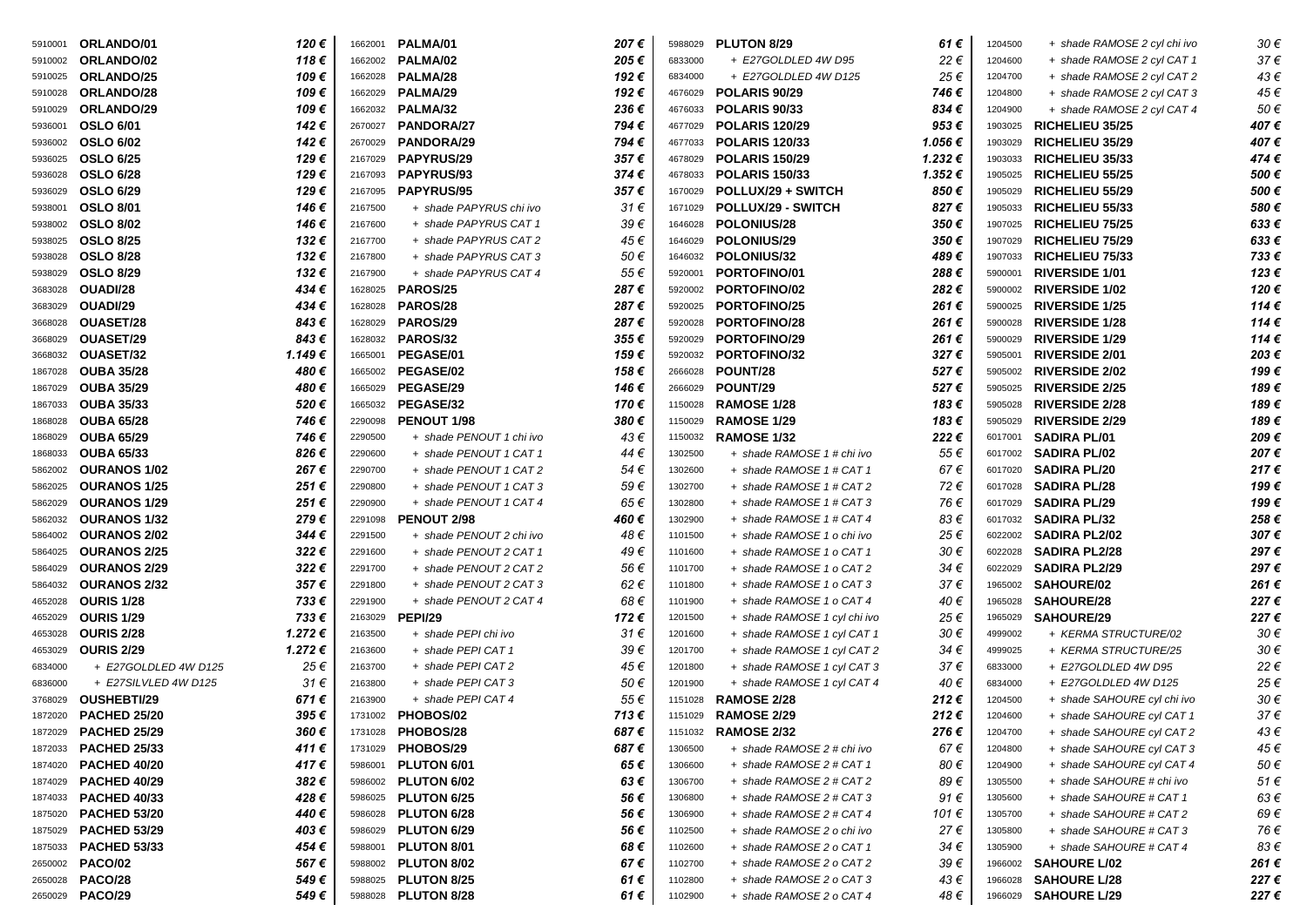| 6833000 | + E27GOLDLED 4W D95         | 22€            | 2975028 | <b>SEAN/28</b>                  | 327€  | 1102600 | + shade SINOUHE o CAT 1      | 34 €     | 4446080 | <b>SPHERE ME TRANSPARENT</b> | 190 € |
|---------|-----------------------------|----------------|---------|---------------------------------|-------|---------|------------------------------|----------|---------|------------------------------|-------|
| 6834000 | + E27GOLDLED 4W D125        | 25€            | 2975029 | SEAN/29                         | 327€  | 1102700 | + shade SINOUHE o CAT 2      | 39€      | 4446082 | <b>SPHERE ME ANTHRACITE</b>  | 190€  |
| 5956001 | SALENTO 6/01                | 85€            | 6833000 | + E27GOLDLED 4W D95             | 22€   | 1102800 | + shade SINOUHE o CAT 3      | 43€      | 4446085 | <b>SPHERE ME AMBER</b>       | 190€  |
| 5956002 | <b>SALENTO 6/02</b>         | 80€            | 6834000 | + E27GOLDLED 4W D125            | 25€   | 1102900 | + shade SINOUHE o CAT 4      | 48€      | 4446089 | <b>SPHERE ME GREY</b>        | 190€  |
| 5956025 | <b>SALENTO 6/25</b>         | 76€            | 1158028 | <b>SECHAT/28</b>                | 344€  | 1204500 | + shade SINOUHE cyl chi ivo  | 30€      | 4447080 | <b>SPHERE LA TRANSPARENT</b> | 240€  |
| 5956028 | <b>SALENTO 6/28</b>         | 76€            | 1158029 | <b>SECHAT/29</b>                | 344€  | 1204600 | + shade SINOUHE cyl CAT 1    | 37€      | 4447082 | <b>SPHERE LA ANTHRACITE</b>  | 240€  |
| 5956029 | <b>SALENTO 6/29</b>         | 76€            | 1158032 | <b>SECHAT/32</b>                | 464€  | 1204700 | + shade SINOUHE cyl CAT 2    | 43€      | 4447085 | <b>SPHERE LA AMBER</b>       | 240€  |
| 5958001 | SALENTO 8/01                | 90€            | 1302500 | + shade SECHAT # chi ivo (x2)   | 55€   | 1204800 | + shade SINOUHE cyl CAT 3    | 45€      | 4447089 | <b>SPHERE LA GREY</b>        | 240€  |
| 5958002 | <b>SALENTO 8/02</b>         | 84€            | 1302600 | + shade SECHAT # CAT 1 (x2)     | 67€   | 1204900 | + shade SINOUHE cyl CAT 4    | 50€      | 3672029 | <b>STARLIGHT 2/29</b>        | 440€  |
| 5958025 | <b>SALENTO 8/25</b>         | 79€            | 1302700 | + shade SECHAT # CAT 2 (x2)     | 72€   | 1300500 | + shade SINOUHE # chi ivo    | 48€      | 3672033 | <b>STARLIGHT 2/33</b>        | 524€  |
| 5958028 | <b>SALENTO 8/28</b>         | 79€            | 1302800 | + shade SECHAT # CAT 3 (x2)     | 76€   | 1300600 | + shade SINOUHE # CAT 1      | 57€      | 4658028 | SUPERNOVA/28                 | 511€  |
| 5958029 | <b>SALENTO 8/29</b>         | 79€            | 1302900 | + shade SECHAT # CAT 4 $(x2)$   | 83€   | 1300700 | + shade SINOUHE # CAT 2      | 63€      | 4658029 | SUPERNOVA/29                 | 511€  |
| 1624002 | <b>SAMOS/02</b>             | 314€           | 1102500 | + shade SECHAT o chi ivo (x2)   | 27€   | 1300800 | + shade SINOUHE # CAT 3      | 68€      | 4658078 | SUPERNOVA/78                 | 511€  |
| 1624025 | SAMOS/25                    | 287€           | 1102600 | + shade SECHAT o CAT 1 (x2)     | 34€   | 1300900 | + shade SINOUHE # CAT 4      | 76€      | 4658093 | SUPERNOVA/93                 | 581€  |
| 1624028 | SAMOS/28                    | 287€           | 1102700 | + shade SECHAT o CAT 2 (x2)     | 39€   | 1962002 | <b>SINOUHE L/02</b>          | 247€     | 4055001 | SUSP. # /01                  | 92€   |
| 1624029 | SAMOS/29                    | 287€           | 1102800 | + shade SECHAT o CAT 3 (x2)     | 43€   | 1962028 | <b>SINOUHE L/28</b>          | 213€     | 4055029 | <b>SUSP. #/29</b>            | 83€   |
| 1624032 | <b>SAMOS/32</b>             | 342€           | 1102900 | + shade SECHAT o CAT 4 (x2)     | 48€   | 1962029 | <b>SINOUHE L/29</b>          | 213€     | 4055033 | SUSP. #/33                   | 106€  |
| 5471001 | <b>SARGAS 1/01</b>          | 388€           | 1202500 | + shade SECHAT cyl chi ivo (x2) | 30€   | 6833000 | + E27GOLDLED 4W D95          | 22€      | 4060029 | <b>SUSP. #+TUB/29</b>        | 170€  |
| 5471002 | SARGAS 1/02                 | 384€           | 1202600 | + shade SECHAT cyl CAT 1 (x2)   | 37€   | 6834000 | + E27GOLDLED 4W D125         | 25€      | 4060033 | <b>SUSP. #+TUB/33</b>        | 232€  |
| 5471029 | SARGAS 1/29                 | 372€           | 1202700 | + shade SECHAT cyl CAT 2 (x2)   | 43€   | 5182001 | <b>SIRIUS MOBILE/01</b>      | 137€     | 4061029 | SUSP. # +TUB+NOUR/29         | 316€  |
| 5471032 | <b>SARGAS 1/32</b>          | 436€           | 1202800 | + shade SECHAT cyl CAT 3 (x2)   | 45€   | 5182002 | <b>SIRIUS MOBILE/02</b>      | 141€     | 4061033 | $SUSP. # + TUB + NOUR/33$    | 383€  |
| 5472001 | SARGAS 2/01                 | 576€           | 1202900 | + shade SECHAT cyl CAT 4 (x2)   | 50€   | 5182028 | <b>SIRIUS MOBILE/28</b>      | 128€     | 4070001 | <b>SUSP. o /01</b>           | 92€   |
| 5472002 | <b>SARGAS 2/02</b>          | 573€           | 1582029 | SEHEL/29                        | 541 € | 5182029 | <b>SIRIUS MOBILE/29</b>      | 128 €    | 4070029 | <b>SUSP. o /29</b>           | 83€   |
| 5472029 | <b>SARGAS 2/29</b>          | 558€           | 1582500 | + shade SEHEL chi ivo           | 77€   | 5182032 | <b>SIRIUS MOBILE/32</b>      | 143€     | 4070033 | <b>SUSP. o /33</b>           | 106€  |
| 5472032 | <b>SARGAS 2/32</b>          | 641€           | 1582600 | + shade SEHEL CAT 1             | 95€   | 2376029 | SOBEK/29                     | 205€     | 4075029 | SUSP. o +TUB/29              | 170€  |
| 5473001 | SARGAS 3/01                 | 959€           | 1582700 | + shade SEHEL CAT 2             | 106€  | 2376500 | + shade SOBEK chi ivo        | 79€      | 4075033 | SUSP. o +TUB/33              | 232€  |
| 5473002 | <b>SARGAS 3/02</b>          | 953€           | 1582800 | + shade SEHEL CAT 3             | 112€  | 2376600 | + shade SOBEK CAT 1          | 99€      | 4076029 | SUSP. o +TUB+NOUR/29         | 316€  |
| 5473029 | <b>SARGAS 3/29</b>          | 929€           | 1582900 | + shade SEHEL CAT 4             | 123€  | 2376700 | + shade SOBEK CAT 2          | 111€     | 4076033 | SUSP. o +TUB+NOUR/33         | 383€  |
| 5473032 | SARGAS 3/32                 | 1.067€         | 2373029 | <b>SENNEFER 1/29</b>            | 167€  | 2376800 | + shade SOBEK CAT 3          | 119€     | 4082029 | SUSP.GOLIATH/29              | 350€  |
| 5474001 | SARGAS 4/01                 | 1.137€         | 2373032 | <b>SENNEFER 1/32</b>            | 221€  | 2376900 | + shade SOBEK CAT 4          | 131€     | 4082033 | SUSP.GOLIATH/33              | 430€  |
| 5474002 | <b>SARGAS 4/02</b>          | 1.135€         | 1302500 | + shade SENNEFER 1 chi ivo      | 55€   | 4664028 | <b>SOLAR 1/28</b>            | 700€     | 4089029 | SUSP.PAVILLON/29             | 138€  |
| 5474029 | <b>SARGAS 4/29</b>          | 1.114€         | 1302600 | + shade SENNEFER 1 CAT 1        | 67€   | 4664029 | <b>SOLAR 1/29</b>            | 700€     | 3626028 | TABELLA/28                   | 793€  |
| 5474032 | <b>SARGAS 4/32</b>          | 1.296€         | 1302700 | + shade SENNEFER 1 CAT 2        | 72€   | 4666028 | <b>SOLAR 2/28</b>            | 1.299€   | 3626029 | TABELLA/29                   | 793€  |
| 5478029 | <b>SARGAS 2SUS/29</b>       | 136€           | 1302800 | + shade SENNEFER 1 CAT 3        | 76€   | 4666029 | <b>SOLAR 2/29</b>            | 1.299€   | 1206500 | + shade TABELLA chi ivo      | 38€   |
| 5478032 | <b>SARGAS 2SUS/32</b>       | 177€           | 1302900 | + shade SENNEFER 1 CAT 4        | 83€   | 6815000 | + E14LED 3,5W TUB CLEAR      | 11€      | 1206600 | + shade TABELLA CAT 1        | 40€   |
| 5479029 | <b>SARGAS 3SUS/29</b>       | 172€           | 2180029 | <b>SETHI/29</b>                 | 119€  | 6816000 | + E14LED 3.5W TUB GOLD       | 11€      | 1206700 | + shade TABELLA CAT 2        | 49€   |
| 5479032 | <b>SARGAS 3SUS/32</b>       | 245€           | 2180032 | <b>SETHI/32</b>                 | 177€  | 2976028 | SOYOUZ/28                    | 235 €    | 1206800 | + shade TABELLA CAT 3        | 55€   |
| 5478029 | <b>SARGAS 4SUS/29</b>       | 136€           | 2180500 | + shade SETHI chi ivo           | 25€   | 2976029 | SOYOUZ/29                    | 235€     | 1206900 | + shade TABELLA CAT 4        | 61€   |
| 5478032 | <b>SARGAS 4SUS/32</b>       | 177€           | 2180600 | + shade SETHI CAT 1             | 30€   | 4999002 | + KERMA STRUCTURE/02         | $30 \in$ | 2480029 | <b>TAHO/29</b>               | 560€  |
| 2271028 | SATIS/28                    | 666€           | 2180700 | + shade SETHI CAT 2             | 34 €  | 4999025 | + KERMA STRUCTURE/25         | 30€      | 2480500 | + shade TAHO chi ivo         | 129€  |
| 2271029 | SATIS/29                    | 666€           | 2180800 | + shade SETHI CAT 3             | 37€   | 6833000 | + E27GOLDLED 4W D95          | 22€      | 2480600 | + shade TAHO CAT 1           | 158€  |
| 2271500 | + shade SATIS chi ivo       | 91€            | 2180900 | + shade SETHI CAT 4             | 40€   | 6834000 | + E27GOLDLED 4W D125         | 25€      | 2480700 | + shade TAHO CAT 2           | 178€  |
| 2271600 | + shade SATIS CAT 1         | 112 $\epsilon$ |         | 2645002 SEVILLA/02              | 567€  |         | 1372029 SPEOS/29             | 158€     | 2480800 | + shade TAHO CAT 3           | 189€  |
| 2271700 | + shade SATIS CAT 2         | 132€           |         | 2645028 SEVILLA/28              | 549 € |         | 1372032 SPEOS/32             | 177 €    | 2480900 | + shade TAHO CAT 4           | 209€  |
| 2271800 | + shade SATIS CAT 3         | 143 €          |         | 2645029 SEVILLA/29              | 549€  | 1372500 | + shade SPEOS chi ivo        | 34 €     | 3481029 | <b>TAHO FLOOR/29</b>         | 887€  |
| 2271900 | + shade SATIS CAT 4         | 158 €          |         | 1961002 SINOUHE/02              | 247 € | 1372600 | + shade SPEOS CAT 1          | 43€      | 3481500 | + shade TAHO FLOOR chi ivo   | 154 € |
| 3271028 | <b>SATIS FLOOR/28</b>       | 914 $\epsilon$ |         | 1961028 SINOUHE/28              | 213€  | 1372700 | + shade SPEOS CAT 2          | 45€      | 3481600 | + shade TAHO FLOOR CAT 1     | 189€  |
| 3271029 | <b>SATIS FLOOR/29</b>       | 914€           | 1961029 | <b>SINOUHE/29</b>               | 213€  | 1372800 | + shade SPEOS CAT 3          | 49 €     | 3481700 | + shade TAHO FLOOR CAT 2     | 216€  |
| 3271500 | + shade SATIS FLOOR chi ivo | 119€           | 4999002 | + KERMA STRUCTURE/02            | 30€   | 1372900 | + shade SPEOS CAT 4          | 54 €     | 3481800 | + shade TAHO FLOOR CAT 3     | 234 € |
| 3271600 | + shade SATIS FLOOR CAT 1   | 135 €          | 4999025 | + KERMA STRUCTURE/25            | 30€   | 4445080 | <b>SPHERE SM TRANSPARENT</b> | 149 €    | 3481900 | + shade TAHO FLOOR CAT 4     | 257€  |
| 3271700 | + shade SATIS FLOOR CAT2    | 164 €          | 6833000 | + E27GOLDLED 4W D95             | 22€   | 4445082 | <b>SPHERE SM ANTHRACITE</b>  | 149 €    | 2181029 | <b>TANIS 1/29</b>            | 160 € |
| 3271800 | + shade SATIS FLOOR CAT 3   | 172€           | 6834000 | + E27GOLDLED 4W D125            | 25€   | 4445085 | <b>SPHERE SM AMBER</b>       | 149 €    | 2181500 | + shade TANIS 1 chi ivo      | 28€   |
| 3271900 | + shade SATIS FLOOR CAT 4   | 189 €          | 1102500 | + shade SINOUHE o chi ivo       | 27€   | 4445089 | <b>SPHERE SM GREY</b>        | 149 €    | 2181600 | + shade TANIS 1 CAT 1        | 36€   |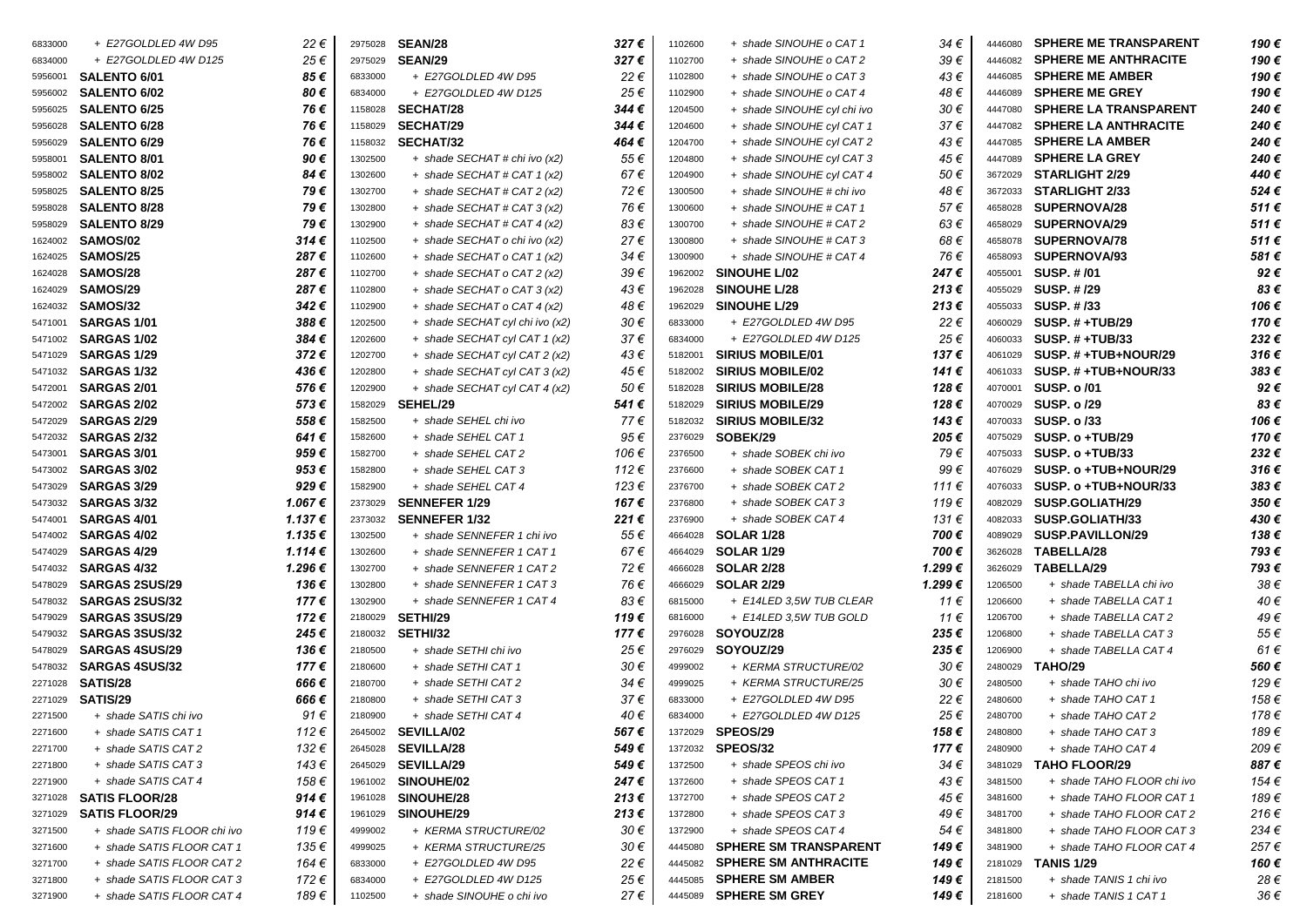| 2181700 | + shade TANIS 1 CAT 2                                | 42€         | 1473029            | <b>TETI 2/29</b>                                  | 702€           | 4191700            | + shade TOURAH OVALE 130 CAT2                                    | 477€         | 6512000 | <b>TRANSFORMATOR</b>                 | 37€   |
|---------|------------------------------------------------------|-------------|--------------------|---------------------------------------------------|----------------|--------------------|------------------------------------------------------------------|--------------|---------|--------------------------------------|-------|
| 2181800 | + shade TANIS 1 CAT 3                                | 44€         | 1472500            | + shade TETI chi ivo (x2)                         | 59€            | 4191800            | + shade TOURAH OVALE 130 CAT 3                                   | 538€         | 1882025 | <b>TRIANON 25/25</b>                 | 401€  |
| 2181900 | + shade TANIS 1 CAT 4                                | 53€         | 1472600            | $+$ shade TETI CAT 1 (x2)                         | 71€            | 4191900            | + shade TOURAH OVALE 130 CAT 4                                   | 591€         | 1882029 | <b>TRIANON 25/29</b>                 | 401€  |
| 2182029 | <b>TANIS 2/29</b>                                    | 194 €       | 1472700            | $+$ shade TETI CAT 2 (x2)                         | 77€            | 4835500            | TOUYA 35 E27 shade chi ivo                                       | 164 €        | 1882033 | <b>TRIANON 25/33</b>                 | 449€  |
| 2182500 | + shade TANIS 2 chi ivo                              | 34 €        | 1472800            | $+$ shade TETI CAT 3 (x2)                         | 82€            | 4835600            | TOUYA 35 E27 shade CAT 1                                         | 174 €        | 1884025 | TRIANON 40/25                        | 426 € |
| 2182600 | + shade TANIS 2 CAT 1                                | 42€         | 1472900            | $+$ shade TETI CAT 4 (x2)                         | 90€            | 4835700            | TOUYA 35 E27 shade CAT 2                                         | 189€         | 1884029 | TRIANON 40/29                        | 426€  |
| 2182700 | + shade TANIS 2 CAT 2                                | 45 €        | 1381029            | <b>THOT 1/29</b>                                  | 578€           | 4835800            | TOUYA 35 E27 shade CAT 3                                         | 201€         | 1884033 | TRIANON 40/33                        | 487€  |
| 2182800 | + shade TANIS 2 CAT 3                                | 50€         | 1381500            | + shade THOT 1 chi ivo                            | 96€            | 4835900            | TOUYA 35 E27 shade CAT 4                                         | 222€         | 1886025 | TRIANON 60/25                        | 500€  |
| 2182900 | + shade TANIS 2 CAT 4                                | 62€         | 1381600            | + shade THOT 1 CAT 1                              | 119€           | 4840500            | TOUYA 40 E27 shade chi ivo                                       | 181 €        | 1886029 | TRIANON 60/29                        | 500€  |
| 4281029 | <b>TEFNOUT 3/29</b>                                  | 578€        | 1381700            | + shade THOT 1 CAT 2                              | 136 €          | 4840600            | TOUYA 40 E27 shade CAT 1                                         | 194€         | 1886033 | TRIANON 60/33                        | 580€  |
| 4281033 | <b>TEFNOUT 3/33</b>                                  | 662€        | 1381800            | + shade THOT 1 CAT 3                              | 147€           | 4840700            | TOUYA 40 E27 shade CAT 2                                         | 215€         | 1888025 | TRIANON 80/25                        | 705€  |
| 4282029 | <b>TEFNOUT 5/29</b>                                  | 789€        | 1381900            | + shade THOT 1 CAT 4                              | 161 €          | 4840800            | TOUYA 40 E27 shade CAT 3                                         | 229€         | 1888029 | TRIANON 80/29                        | 705€  |
| 4282033 | <b>TEFNOUT 5/33</b>                                  | 897€        | 1784001            | <b>THOUERIS/01</b>                                | $383 \in$      | 4840900            | TOUYA 40 E27 shade CAT 4                                         | 252€         | 1888033 | TRIANON 80/33                        | 825€  |
| 4283500 | + shade TEFNOUT chi ivo                              | 36€         | 1784029            | <b>THOUERIS/29</b>                                | 360€           | 4845500            | TOUYA 45 E27 shade chi ivo                                       | 217€         | 5005000 | TUBE 05cm                            | 21€   |
| 4283600 | + shade TEFNOUT CAT 1                                | 43€         | 1784032            | <b>THOUERIS/32</b>                                | 436€           | 4845600            | TOUYA 45 E27 shade CAT 1                                         | 230€         | 5010000 | <b>TUBE 10cm</b>                     | 26€   |
| 4283700 | + shade TEFNOUT CAT 2                                | 51€         | 2973028            | <b>TIM 1/28</b>                                   | 108€           | 4845700            | TOUYA 45 E27 shade CAT 2                                         | 258€         | 5015000 | TUBE 15cm                            | 30€   |
| 4283800 | + shade TEFNOUT CAT 3                                | 55 €        | 2973029            | TIM 1/29                                          | 108€           | 4845800            | TOUYA 45 E27 shade CAT 3                                         | 274€         | 5020000 | <b>TUBE 20cm</b>                     | 34€   |
| 4283900 | + shade TEFNOUT CAT 4                                | 61€         | 3636028            | <b>TIM 2/28</b>                                   | 241€           | 4845900            | TOUYA 45 E27 shade CAT 4                                         | 302€         | 5030000 | <b>TUBE 30cm</b>                     | 39€   |
| 3180029 | TEMBO/29                                             | 635 €       | 3636029            | TIM 2/29                                          | 241€           | 4850500            | TOUYA 50 E27 shade chi ivo                                       | 269€         | 5045000 | <b>TUBE 45cm</b>                     | 44€   |
| 3180500 | + shade TEMBO chi ivo                                | 56 €        | 3637028            | <b>TIM 3/28</b>                                   | 252€           | 4850600            | TOUYA 50 E27 shade CAT 1                                         | 287€         | 3697002 | ULYSSE/02                            | 527€  |
| 3180600 | + shade TEMBO CAT 1                                  | 67€         | 3637029            | TIM 3/29                                          | 252€           | 4850700            | TOUYA 50 E27 shade CAT 2                                         | 316€         | 3697028 | ULYSSE/28                            | 493 € |
| 3180700 | + shade TEMBO CAT 2                                  | 77€         | 6833000            | + E27GOLDLED 4W D95                               | 22€            | 4850800            | TOUYA 50 E27 shade CAT 3                                         | 337€         | 3697029 | ULYSSE/29                            | 493€  |
| 3180800 | + shade TEMBO CAT 3                                  | 79 €        | 6834000            | + E27GOLDLED 4W D125                              | 25€            | 4850900            | TOUYA 50 E27 shade CAT 4                                         | 371€         | 6018029 | <b>UP 12/29</b>                      | 234€  |
| 3180900 | + shade TEMBO CAT 4                                  | 88€         | 4187028            | <b>TOURAH 3 LARGE/28</b>                          | 775€           | 4860500            | TOUYA 60 E27 shade chi ivo                                       | 347€         | 6018032 | <b>UP 12/32</b>                      | 293€  |
| 1375002 | <b>TEOS/02</b>                                       | 440 €       | 4187029            | <b>TOURAH 3 LARGE/29</b>                          | 775€           | 4860600            | TOUYA 60 E27 shade CAT 1                                         | 370€         | 6085001 | <b>UP 25/01</b>                      | 163€  |
| 1375028 | TEOS/28                                              | 413€        | 4187500            | + shade TOURAH 3 LARGE chi ivo                    | 172€           | 4860700            | TOUYA 60 E27 shade CAT 2                                         | 407 €        | 6085002 | <b>UP 25/02</b>                      | 161 € |
| 1375029 | <b>TEOS/29</b>                                       | 413€        | 4187600            | + shade TOURAH 3 LARGE CAT 1                      | 195€           | 4860800            | TOUYA 60 E27 shade CAT 3                                         | 429€         | 6085029 | <b>UP 25/29</b>                      | 148€  |
| 1375032 | <b>TEOS/32</b>                                       | 481 €       | 4187700            | + shade TOURAH 3 LARGE CAT 2                      | 230€           | 4860900            | TOUYA 60 E27 shade CAT 4                                         | 471 €        | 6098025 | <b>UP 38/25</b>                      | 363€  |
| 1300500 | + shade TEOS # chi ivo                               | 48€         | 4187800            | + shade TOURAH 3 LARGE CAT 3                      | 253€           | 4870500            | TOUYA 70 E27 shade chi ivo                                       | 447 €        | 6098029 | <b>UP 38/29</b>                      | 363€  |
| 1300600 | + shade TEOS # CAT 1                                 | 57€         | 4187900            | + shade TOURAH 3 LARGE CAT 4                      | 279€           | 4870600            | TOUYA 70 E27 shade CAT 1                                         | 475€         | 6098032 | <b>UP 38/32</b>                      | 460 € |
| 1300700 | + shade TEOS # CAT 2                                 | 63€         | 4187999            | + shade TOURAH 3 LARGE PLCM                       | 931 $\epsilon$ | 4870700            | TOUYA 70 E27 shade CAT 2                                         | 507€         | 6090001 | <b>UP 90/01</b>                      | 287€  |
| 1300800 | + shade TEOS # CAT 3                                 | 68€         | 4189028            | <b>TOURAH 6 LARGE/28</b>                          | 1.352€         | 4870800            | TOUYA 70 E27 shade CAT 3                                         | 538€         | 6090002 | <b>UP 90/02</b>                      | 287€  |
| 1300900 | + shade TEOS # CAT 4                                 | 76 €        | 4189029            | <b>TOURAH 6 LARGE/29</b>                          | 1.352€         | 4870900            | TOUYA 70 E27 shade CAT 4                                         | 591€         | 6090025 | <b>UP 90/25</b>                      | 310€  |
| 1204500 | + shade TEOS cyl chi ivo                             | 30€         | 4189500            | + shade TOURAH 90 chi ivo                         | $315 \in$      | 4846500            | TOUYA 45 NOURRICE shade chi ivo                                  | 217€         | 6090028 | <b>UP 90/28</b>                      | 310€  |
| 1204600 | + shade TEOS cyl CAT 1                               | 37€         | 4189600            | + shade TOURAH 90 CAT 1                           | 355€           | 4846600            | TOUYA 45 NOURRICE shade CAT 1                                    | 230€         | 6090029 | <b>UP 90/29</b>                      | 310€  |
|         |                                                      |             | 4189700            | + shade TOURAH 90 CAT 2                           | 429€           | 4846700            | TOUYA 45 NOURRICE shade CAT 2                                    | 258€         |         | <b>UP 111/01</b>                     | 247€  |
| 1204700 | + shade TEOS cyl CAT 2                               | 43€         |                    |                                                   | 475€           |                    | TOUYA 45 NOURRICE shade CAT 3                                    | 274€         | 6081001 | <b>UP 111/02</b>                     | 247€  |
| 1204800 | + shade TEOS cyl CAT 3                               | 45 €<br>50€ | 4189800            | + shade TOURAH 90 CAT 3                           | 522€           | 4846800            |                                                                  | 302€         | 6081002 | <b>UP 112/29</b>                     | 261€  |
| 1204900 | + shade TEOS cyl CAT 4                               |             | 4189900            | + shade TOURAH 90 CAT 4<br>+ shade TOURAH 90 PLCM |                | 4846900            | TOUYA 45 NOURRICE shade CAT 4                                    |              | 6019029 |                                      |       |
| 1312500 | + shade TEOS rect chi ivo<br>+ shade TEOS rect CAT 1 | 51€<br>63€  | 4189999            | + shade TOURAH 100 chi ivo                        | 1.232€<br>342€ | 4851500<br>4851600 | TOUYA 50 NOURRICE shade chi ivo<br>TOUYA 50 NOURRICE shade CAT 1 | 269€<br>287€ | 6019032 | <b>UP 112/32</b><br><b>UP 138/01</b> | 320€  |
| 1312600 |                                                      |             | 4190500            |                                                   |                |                    |                                                                  |              | 6082001 |                                      | 240€  |
| 1312700 | + shade TEOS rect CAT 2                              | 69€         | 4190600<br>4190700 | + shade TOURAH 100 CAT 1                          | 384€           | 4851700            | TOUYA 50 NOURRICE shade CAT 2                                    | $316 \in$    | 6082002 | <b>UP 138/02</b>                     | 240 € |
| 1312800 | + shade TEOS rect CAT 3                              | 76 €        |                    | + shade TOURAH 100 CAT 2                          | 477€           | 4851800            | TOUYA 50 NOURRICE shade CAT 3                                    | 337€         |         | 6087001 UP 300/01                    | 385€  |
| 1312900 | + shade TEOS rect CAT 4                              | 83€         | 4190800            | + shade TOURAH 100 CAT 3                          | 538€           | 4851900            | TOUYA 50 NOURRICE shade CAT 4                                    | 371€         |         | 6087002 UP 300/02                    | 383€  |
| 6010002 | <b>TEOS PL/02</b>                                    | 255€        | 4190900            | + shade TOURAH 100 CAT 4                          | 591€           | 4861500            | TOUYA 60 NOURRICE shade chi ivo                                  | 347 €        | 6087029 | <b>UP 300/29</b>                     | 367€  |
| 6010020 | <b>TEOS PL/20</b>                                    | 255€        | 4190999            | + shade TOURAH 100 PLCM                           | 1.398€         | 4861600            | TOUYA 60 NOURRICE shade CAT 1                                    | 370€         | 1683029 | <b>VEGA AP/29</b>                    | 158 € |
| 6010029 | <b>TEOS PL/29</b>                                    | 232€        | 4191029            | <b>TOURAH 6 OVALE/29</b>                          | $1.352 \in$    | 4861700            | TOUYA 60 NOURRICE shade CAT 2                                    | 407€         | 1683032 | <b>VEGA AP/32</b>                    | 178 € |
| 6010032 | <b>TEOS PL/32</b>                                    | 258€        | 4192500            | + shade TOURAH OVALE 90 chi ivo                   | $315 \in$      | 4861800            | TOUYA 60 NOURRICE shade CAT 3                                    | 429€         | 6021029 | <b>VENATOR 1/29</b>                  | 256€  |
| 1472029 | <b>TETI 1/29</b>                                     | 394€        | 4192600            | + shade TOURAH OVALE 90 CAT 1                     | 355€           | 4861900            | TOUYA 60 NOURRICE shade CAT 4                                    | 471€         | 6021033 | <b>VENATOR 1/33</b>                  | 307€  |
| 1472500 | + shade TETI chi ivo                                 | 59€         | 4192700            | + shade TOURAH OVALE 90 CAT 2                     | 429€           | 4871500            | TOUYA 70 NOURRICE shade chi ivo                                  | 447 €        | 3686029 | <b>VENATOR 2/29</b>                  | 447€  |
| 1472600 | + shade TETI CAT 1                                   | 71 €        | 4192800            | + shade TOURAH OVALE 90 CAT 3                     | 475€           | 4871600            | TOUYA 70 NOURRICE shade CAT 1                                    | 475€         | 3686033 | <b>VENATOR 2/33</b>                  | 522€  |
| 1472700 | + shade TETI CAT 2                                   | 77 €        | 4192900            | + shade TOURAH OVALE 90 CAT 4                     | 522€           | 4871700            | TOUYA 70 NOURRICE shade CAT 2                                    | 507€         | 1893025 | <b>VERSAILLES 35/25</b>              | 447 € |
| 1472800 | + shade TETI CAT 3                                   | 82€         | 4191500            | + shade TOURAH OVALE 130 chi ivo                  | 342€           | 4871800            | TOUYA 70 NOURRICE shade CAT 3                                    | 538€         | 1893029 | <b>VERSAILLES 35/29</b>              | 447€  |
| 1472900 | + shade TETI CAT 4                                   | 90€         | 4191600            | + shade TOURAH OVALE 130 CAT 1                    | 384€           | 4871900            | TOUYA 70 NOURRICE shade CAT 4                                    | 591€         | 1893033 | <b>VERSAILLES 35/33</b>              | 520€  |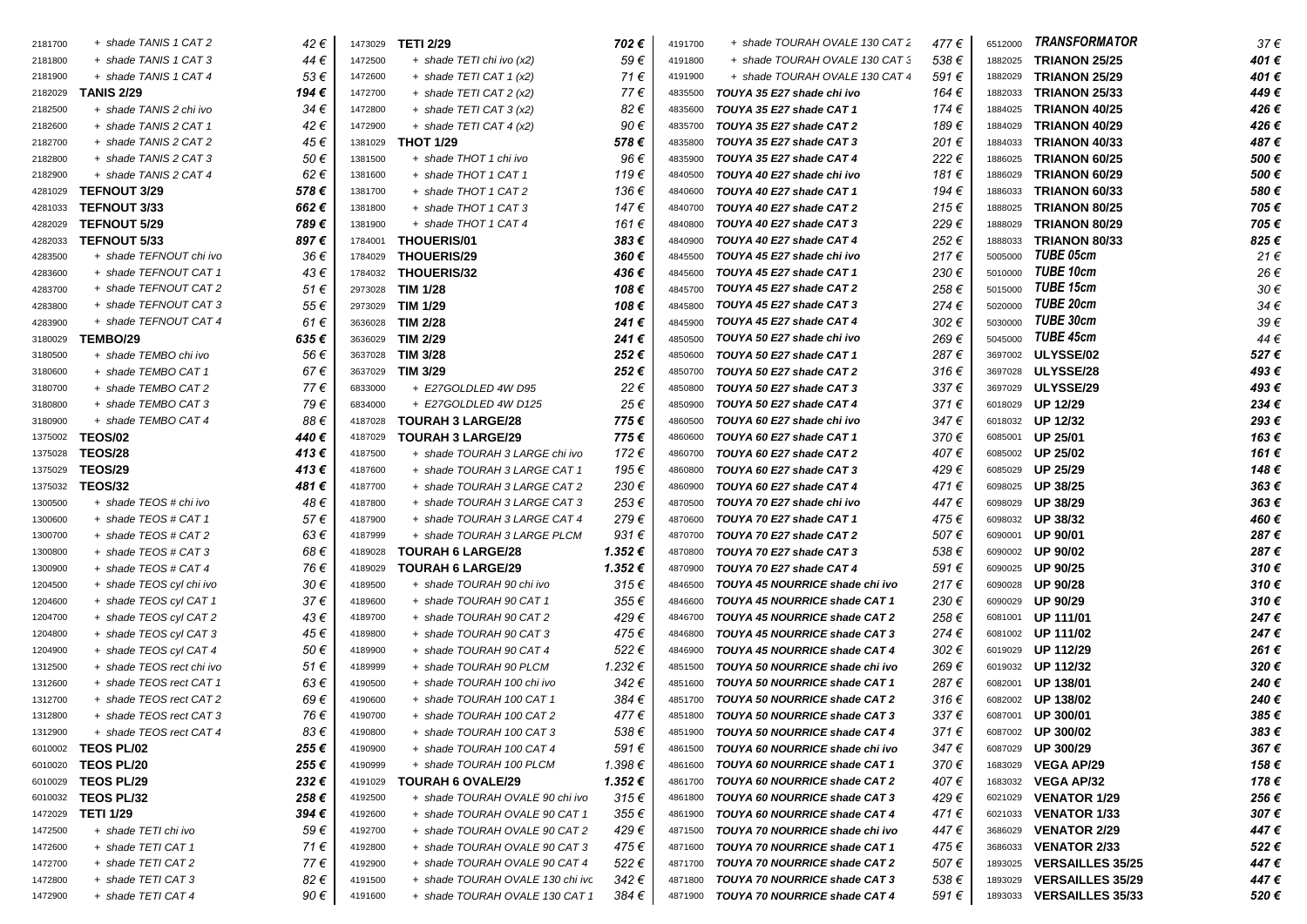| 1895025 | <b>VERSAILLES 55/25</b>   | 553€  | 1105700 | + shade ZABOU 1 o CAT 2      | 57€     |
|---------|---------------------------|-------|---------|------------------------------|---------|
| 1895029 | <b>VERSAILLES 55/29</b>   | 553€  | 1105800 | + shade ZABOU 1 o CAT 3      | 63€     |
| 1895033 | <b>VERSAILLES 55/33</b>   | 639€  | 1105900 | + shade ZABOU 1 o CAT 4      | 69€     |
| 1897025 | <b>VERSAILLES 75/25</b>   | 673€  | 3693028 | ZETA/28                      | 823€    |
| 1897029 | <b>VERSAILLES 75/29</b>   | 673€  | 3693029 | ZETA/29                      | 823€    |
| 1897033 | <b>VERSAILLES 75/33</b>   | 780€  | 4285002 | <b>ZIBAL 5/02</b>            | 711€    |
| 1687028 | <b>VESTA/28 - SWITCH</b>  | 477€  | 4285029 | <b>ZIBAL 5/29</b>            | 706€    |
| 1687029 | <b>VESTA/29 - SWITCH</b>  | 477€  | 4290500 | + shade ZIBAL 1 chi ivo (x2) | 43€     |
| 1688028 | <b>VESTA/28 + SWITCH</b>  | 497€  | 4290600 | $+$ shade ZIBAL 1 CAT 1 (x2) | 45 €    |
| 1688029 | <b>VESTA/29 + SWITCH</b>  | 497 € | 4290700 | + shade ZIBAL 1 CAT 2 (x2)   | 51€     |
| 3794001 | <b>VIRGINIE/01</b>        | 567€  | 4290800 | + shade ZIBAL 1 CAT 3 (x2)   | 56 €    |
| 3794002 | <b>VIRGINIE/02</b>        | 560€  | 4290900 | $+$ shade ZIBAL 1 CAT 4 (x2) | 62€     |
| 3794020 | <b>VIRGINIE/20</b>        | 586€  | 4291500 | + shade ZIBAL 2 chi ivo (x2) | 43€     |
| 3794028 | <b>VIRGINIE/28</b>        | 514€  | 4291600 | $+$ shade ZIBAL 2 CAT 1 (x2) | 45€     |
| 3794029 | <b>VIRGINIE/29</b>        | 514€  | 4291700 | + shade ZIBAL 2 CAT 2 (x2)   | 51€     |
| 4410028 | <b>WRIGHT/28</b>          | 793€  | 4291800 | + shade ZIBAL 2 CAT 3 (x2)   | 56€     |
| 4410029 | WRIGHT/29                 | 793€  | 4291900 | $+$ shade ZIBAL 2 CAT 4 (x2) | 62€     |
| 4411500 | + shade WRIGHT 1 chi ivo  | 101 € | 4292500 | + shade ZIBAL 3 chi ivo (x1) | 43€     |
| 4411600 | + shade WRIGHT 1 CAT 1    | 125 € | 4292600 | $+$ shade ZIBAL 3 CAT 1 (x1) | 45 €    |
| 4411700 | + shade WRIGHT 1 CAT 2    | 135 € | 4292700 | + shade ZIBAL 3 CAT 2 (x1)   | 51 €    |
| 4411800 | + shade WRIGHT 1 CAT 3    | 148 € | 4292800 | + shade ZIBAL 3 CAT 3 (x1)   | 56€     |
| 4411900 | + shade WRIGHT 1 CAT 4    | 163€  | 4292900 | $+$ shade ZIBAL 3 CAT 4 (x1) | 62€     |
| 4412500 | + shade WRIGHT 2 chi ivo  | 65€   | 4287002 | <b>ZIBAL 7/02</b>            | 953 €   |
| 4412600 | + shade WRIGHT 2 CAT 1    | 79€   | 4287029 | <b>ZIBAL 7/29</b>            | 946 €   |
| 4412700 | + shade WRIGHT 2 CAT 2    | 85€   | 4290500 | + shade ZIBAL 1 chi ivo (x2) | 43€     |
| 4412800 | + shade WRIGHT 2 CAT 3    | 90 €  | 4290600 | $+$ shade ZIBAL 1 CAT 1 (x2) | 45 €    |
| 4412900 | + shade WRIGHT 2 CAT 4    | 99 €  | 4290700 | + shade ZIBAL 1 CAT 2 (x2)   | 51 €    |
| 4413500 | + shade WRIGHT 3 chi ivo  | 56€   | 4290800 | + shade ZIBAL 1 CAT 3 (x2)   | 56€     |
| 4413600 | + shade WRIGHT 3 CAT 1    | 66 €  | 4290900 | $+$ shade ZIBAL 1 CAT 4 (x2) | 62€     |
| 4413700 | + shade WRIGHT 3 CAT 2    | 71 €  | 4291500 | + shade ZIBAL 2 chi ivo (x3) | 43€     |
| 4413800 | + shade WRIGHT 3 CAT 3    | 78€   | 4291600 | + shade ZIBAL 2 CAT 1 (x3)   | 45€     |
| 4413900 | + shade WRIGHT 3 CAT 4    | 85 €  | 4291700 | + shade ZIBAL 2 CAT 2 (x3)   | 51 €    |
| 4414500 | + shade WRIGHT 4 chi ivo  | 83€   | 4291800 | + shade ZIBAL 2 CAT 3 (x3)   | 56 €    |
| 4414600 | + shade WRIGHT 4 CAT 1    | 101 € | 4291900 | $+$ shade ZIBAL 2 CAT 4 (x3) | 62€     |
| 4414700 | + shade WRIGHT 4 CAT 2    | 108€  | 4292500 | + shade ZIBAL 3 chi ivo (x2) | 43€     |
| 4414800 | + shade WRIGHT 4 CAT 3    | 118€  | 4292600 | $+$ shade ZIBAL 3 CAT 1 (x2) | 45 €    |
| 4414900 | + shade WRIGHT 4 CAT 4    | 130€  | 4292700 | $+$ shade ZIBAL 3 CAT 2 (x2) | 51€     |
| 3191029 | ZABARAH/29                | 466€  | 4292800 | $+$ shade ZIBAL 3 CAT 3 (x2) | 56€     |
| 3191032 | ZABARAH/32                | 705€  | 4292900 | $+$ shade ZIBAL 3 CAT 4 (x2) | 62€     |
| 3391500 | + shade ZABARAH # chi ivo | 96€   | 4290002 | <b>ZIBAL 9/02</b>            | 1.242 € |
| 3391600 | + shade ZABARAH # CAT 1   | 119€  | 4290029 | <b>ZIBAL 9/29</b>            | 1.238€  |
| 3391700 | + shade ZABARAH # CAT 2   | 136 € | 4290500 | + shade ZIBAL 1 chi ivo (x3) | 43€     |
| 3391800 | + shade ZABARAH # CAT 3   | 147 € | 4290600 | + shade ZIBAL 1 CAT 1 (x3)   | 45 €    |
| 3391900 | + shade ZABARAH # CAT 4   | 161 € | 4290700 | $+$ shade ZIBAL 1 CAT 2 (x3) | 51 €    |
| 3191500 | + shade ZABARAH o chi ivo | 84€   | 4290800 | + shade ZIBAL 1 CAT 3 (x3)   | 56€     |
| 3191600 | + shade ZABARAH o CAT 1   | 103€  | 4290900 | + shade ZIBAL 1 CAT 4 $(x3)$ | 62€     |
| 3191700 | + shade ZABARAH o CAT 2   | 123€  | 4291500 | + shade ZIBAL 2 chi ivo (x3) | 43 €    |
| 3191800 | + shade ZABARAH o CAT 3   | 136€  | 4291600 | + shade ZIBAL 2 CAT 1 (x3)   | 45 €    |
| 3191900 | + shade ZABARAH o CAT 4   | 149€  | 4291700 | + shade ZIBAL 2 CAT 2 (x3)   | 51 €    |
| 2191029 | <b>ZABOU 1/29</b>         | 204€  | 4291800 | + shade ZIBAL 2 CAT 3 (x3)   | 56€     |
| 2191032 | <b>ZABOU 1/32</b>         | 270€  | 4291900 | + shade ZIBAL 2 CAT 4 $(x3)$ | 62€     |
| 1105500 | + shade ZABOU 1 o chi ivo | 45€   | 4292500 | + shade ZIBAL 3 chi ivo (x3) | 43€     |
| 1105600 | + shade ZABOU 1 o CAT 1   | 51 €  | 4292600 | + shade ZIBAL 3 CAT 1 $(x3)$ | 45€     |

| 4292700 | + shade ZIBAL 3 CAT 2 (x3)   | 51 €  |
|---------|------------------------------|-------|
| 4292800 | + shade ZIBAL 3 CAT 3 (x3)   | 56 €  |
| 4292900 | $+$ shade ZIBAL 3 CAT 4 (x3) | 62€   |
| 2985029 | ZOSCA/29                     | 440 € |
| 2985093 | ZOSCA/93                     | 465€  |
| 2985095 | <b>ZOSCA/95</b>              | 440 € |
| 2974028 | ZUKO/28                      | 128€  |
| 2974029 | ZUKO/29                      | 128€  |
| 6833000 | + E27GOLDLED 4W D95          | 22€   |
| 6834000 | + E27GOLDLED 4W D125         | 25 €  |